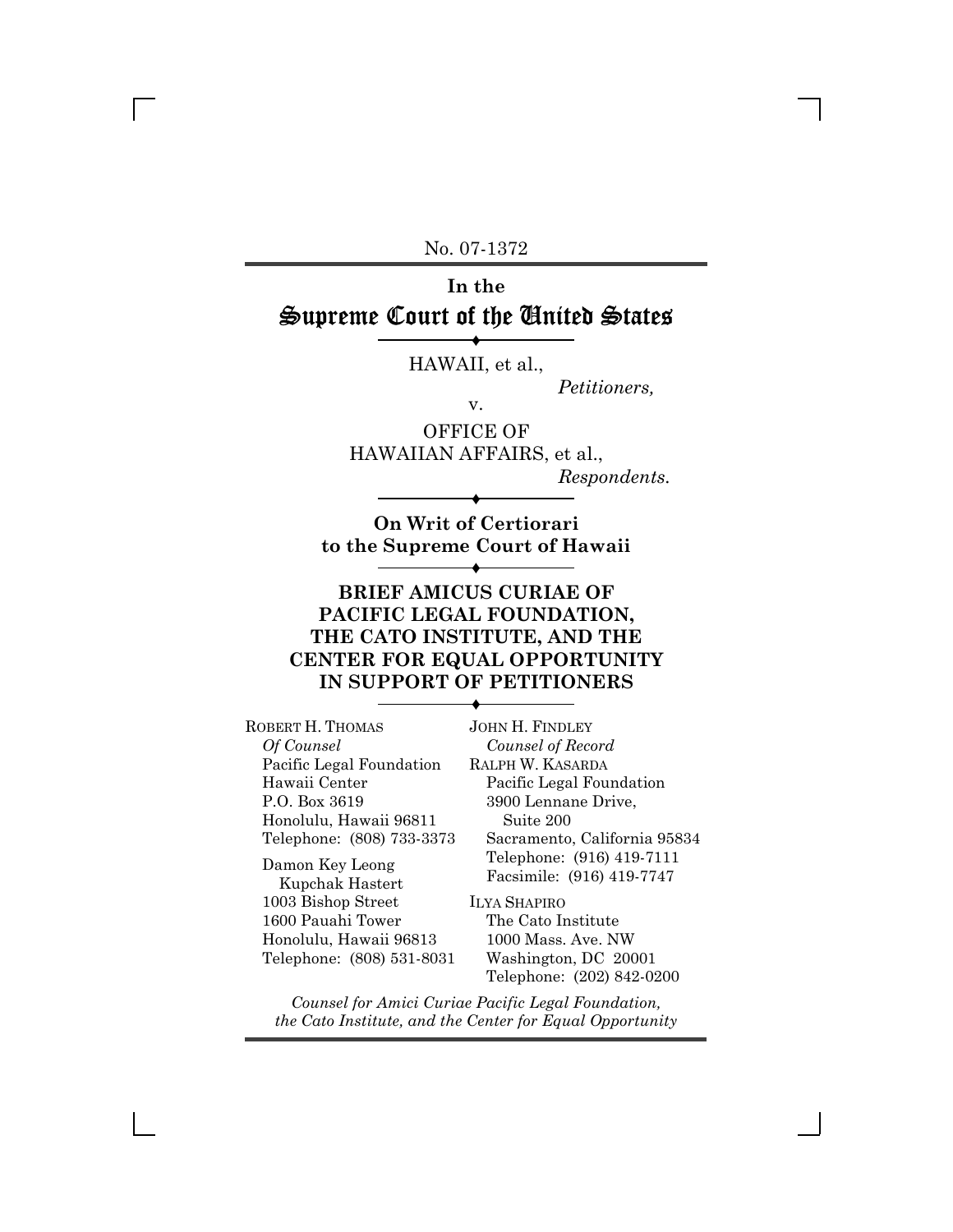### **QUESTION PRESENTED**

In the Joint Resolution to Acknowledge the 100th Anniversary of the January 17, 1893, Overthrow of the Kingdom of Hawaii, Congress acknowledged and apologized for the United States' role in that overthrow. The question here is whether this symbolic resolution strips Hawaii of its sovereign authority to sell, exchange, or transfer 1.2 million acres of state land—29% of the total land area of the State and almost all the land owned by the State—unless and until it reaches a political settlement with native Hawaiians about the status of that land.

 $\Box$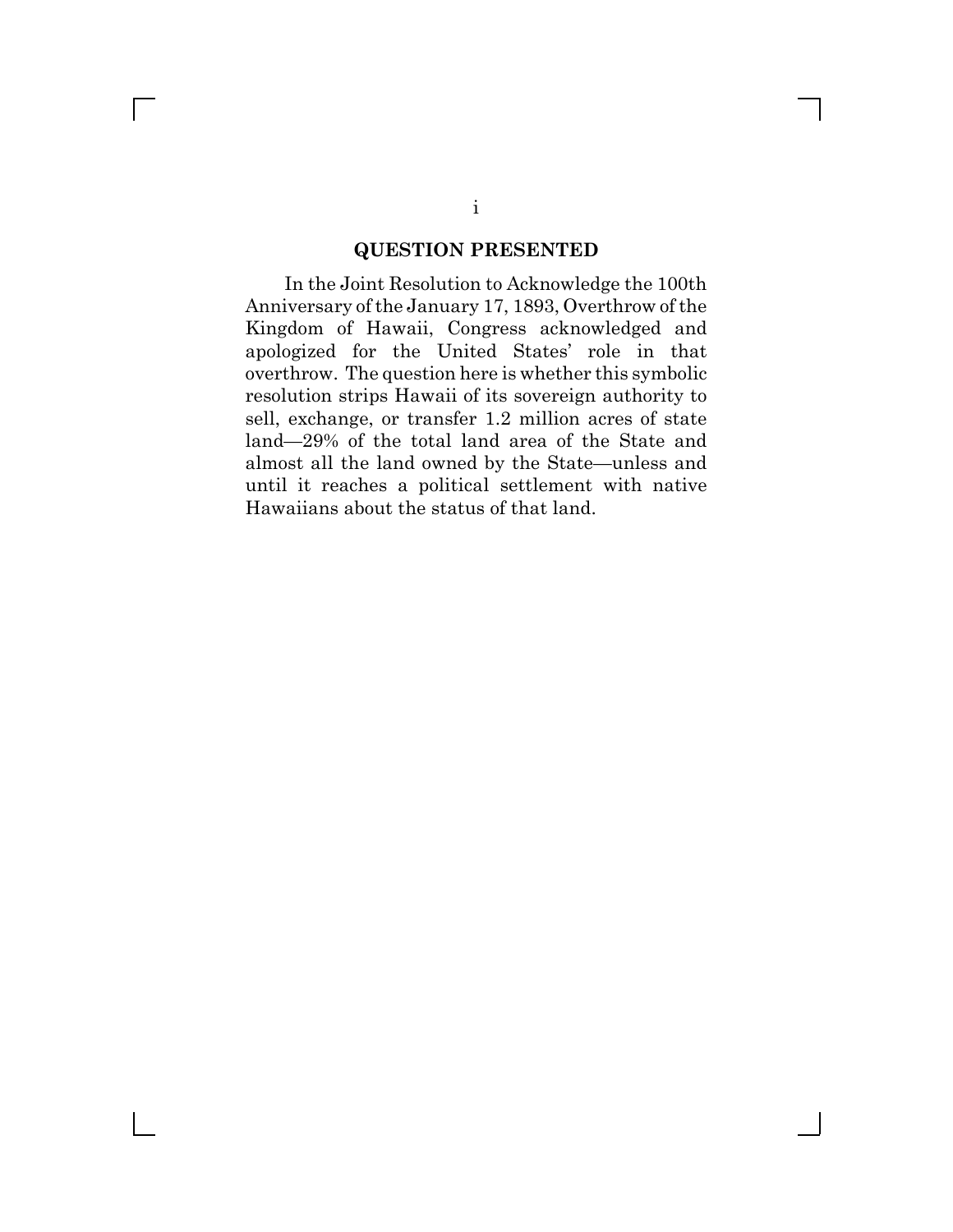## **TABLE OF CONTENTS**

| QUESTION PRESENTED                                                                                                                                            |
|---------------------------------------------------------------------------------------------------------------------------------------------------------------|
|                                                                                                                                                               |
| <b>IDENTITY AND INTEREST</b>                                                                                                                                  |
| STATEMENT OF THE CASE  3                                                                                                                                      |
| SUMMARY OF ARGUMENT  5                                                                                                                                        |
|                                                                                                                                                               |
| RACE-BASED GOVERNMENT<br>$\mathbf{I}$ .<br>IS IMPERMISSIBLE UNDER<br>CONSTITUTIONAL PRINCIPLES                                                                |
| A. This Court Already Held in Rice That<br>the Terms "Native Hawaiian" and<br>"Hawaiian" Are Racial Classifications  9                                        |
| Government Action Providing for<br>B.<br>Race-Based Claims to the Ceded<br>Lands Fails Strict Scrutiny  12                                                    |
| Determining Who Should Be<br>C.<br>Classified as a "Native Hawaiian"<br>or "Hawaiian" Is Repugnant<br>to Our Constitutional<br>Ideals of Equal Protection  18 |
| THE INDIAN COMMERCE CLAUSE<br>II.<br>DOES NOT PROVIDE A BASIS FOR<br><b>LAWS THAT GRANT PREFERENCES</b><br>TO NATIVE HAWAIIANS  23                            |

 $\overline{\Gamma}$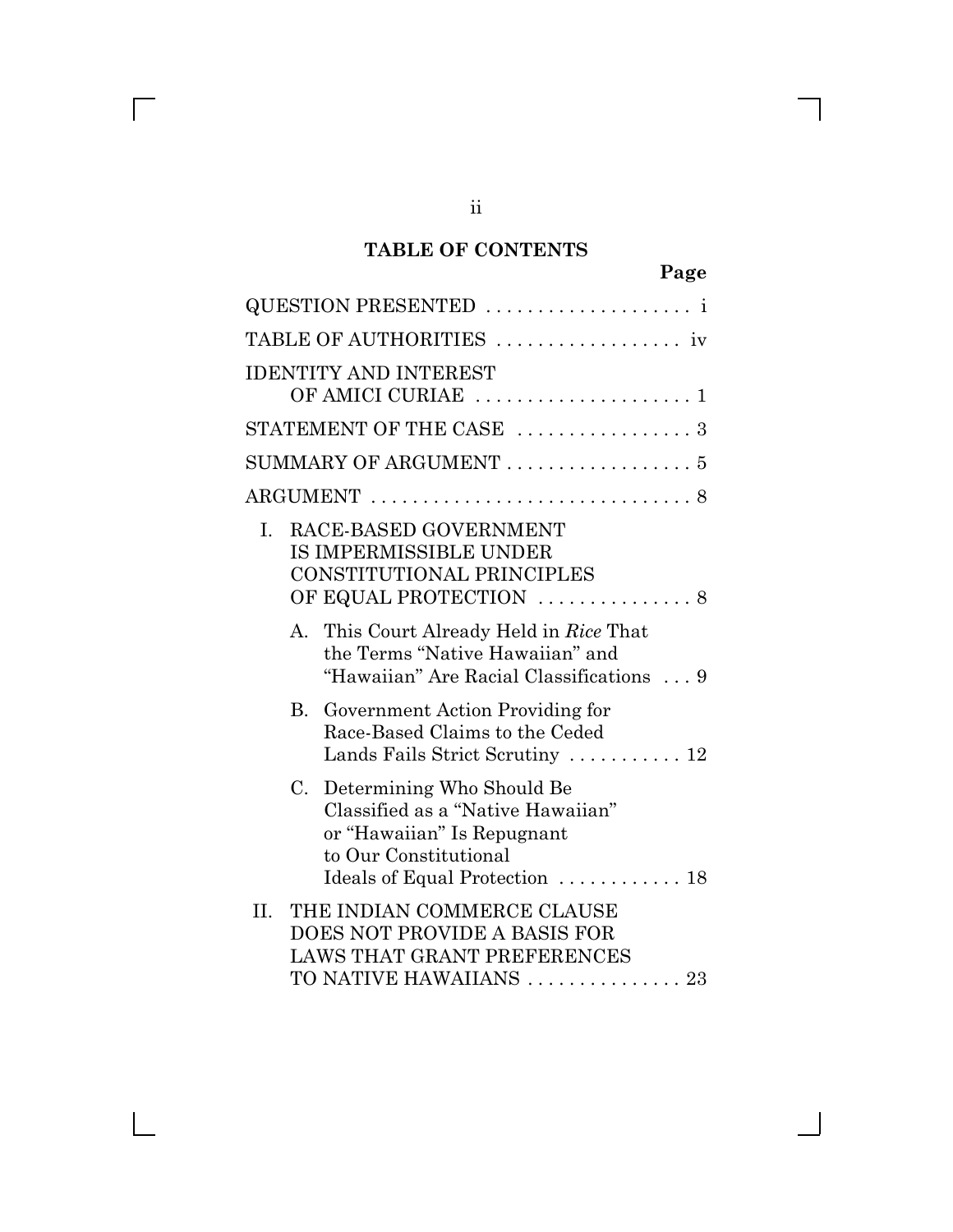# **TABLE OF CONTENTS—Continued Page**

| III. THE APOLOGY RESOLUTION                                             |  |
|-------------------------------------------------------------------------|--|
| NEITHER AMENDS NOR                                                      |  |
| RESCINDS FEDERAL LAW  28                                                |  |
| CONCLUSION $\ldots \ldots \ldots \ldots \ldots \ldots \ldots \ldots 34$ |  |

iii

 $\overline{\Gamma}$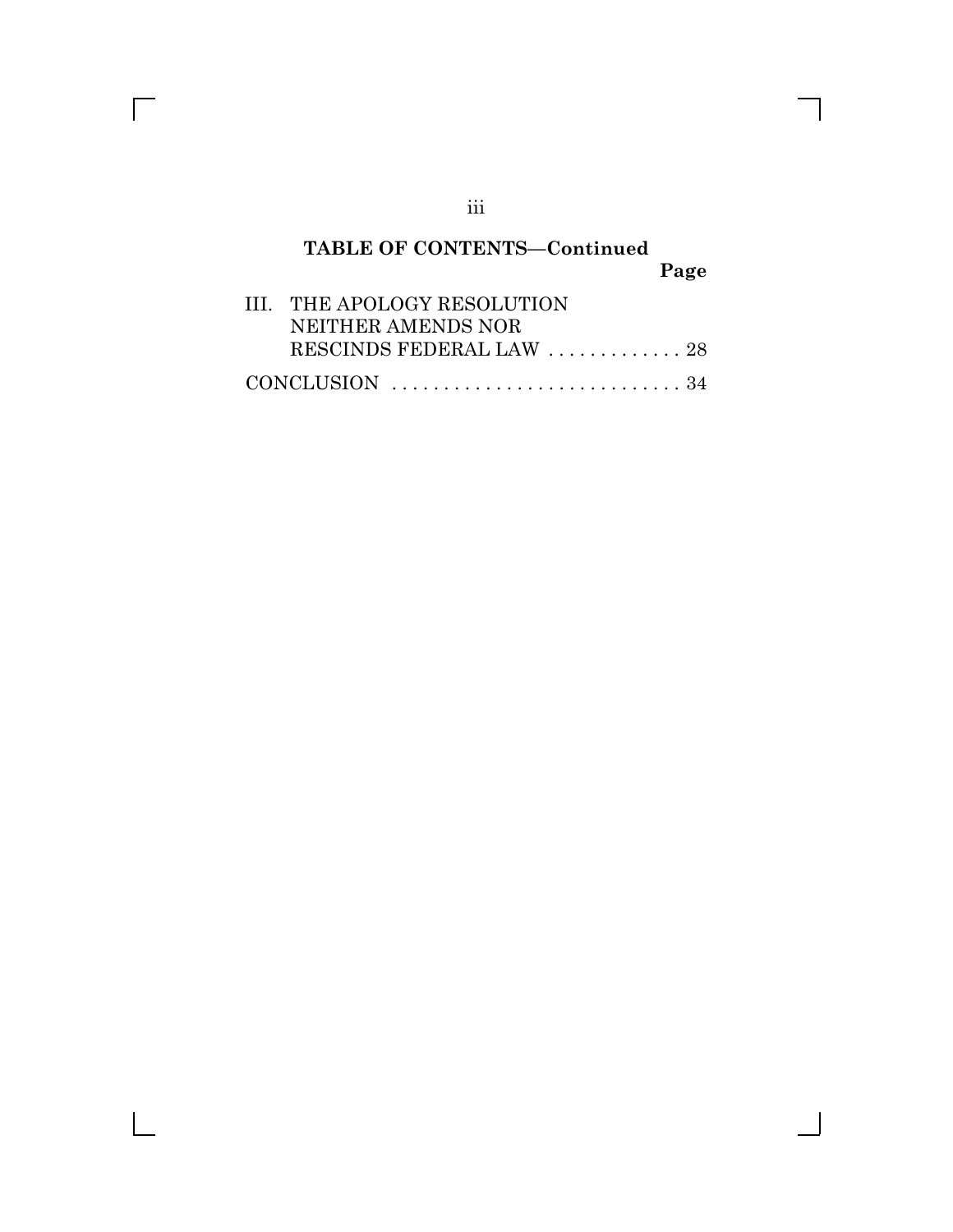# **TABLE OF AUTHORITIES**

**Page**

 $\mathbf l$ 

# **Cases**

| Adarand Constructors, Inc. v. Pena,                                                  |
|--------------------------------------------------------------------------------------|
| Arakaki v. Hawaii,<br>$314$ F.3d 1091 (9th Cir. 2002) 23                             |
| City of Richmond v. J.A. Croson Co.,<br>$488$ U.S. $469$ (1989)  1, 9, 13-16, 26, 34 |
| Cooper v. Aaron, 358 U.S. 1 (1958)  18                                               |
| Cotton Petroleum Corp. v. New Mexico,                                                |
| Day v. Apoliona, 505 F.3d 963 (9th Cir. 2007) 23                                     |
| District of Columbia v. Heller,                                                      |
| Doe v. Kamehameha Schs./<br>Bernice Pauahi Bishop Estate,                            |
| Edward J. DeBartolo Corp. v. Florida Gulf<br>Coast Bldg. & Constr. Trades Council,   |
| <i>Evans v. Newton, 382 U.S. 296 (1966) </i> 17-18                                   |
| <i>Fullilove v. Klutznick,</i>                                                       |
| Gratz v. Bollinger, 539 U.S. 244 (2003)  1-2                                         |
| Grenada County Supervisors v. Brown,                                                 |

iv

 $\overline{\Gamma}$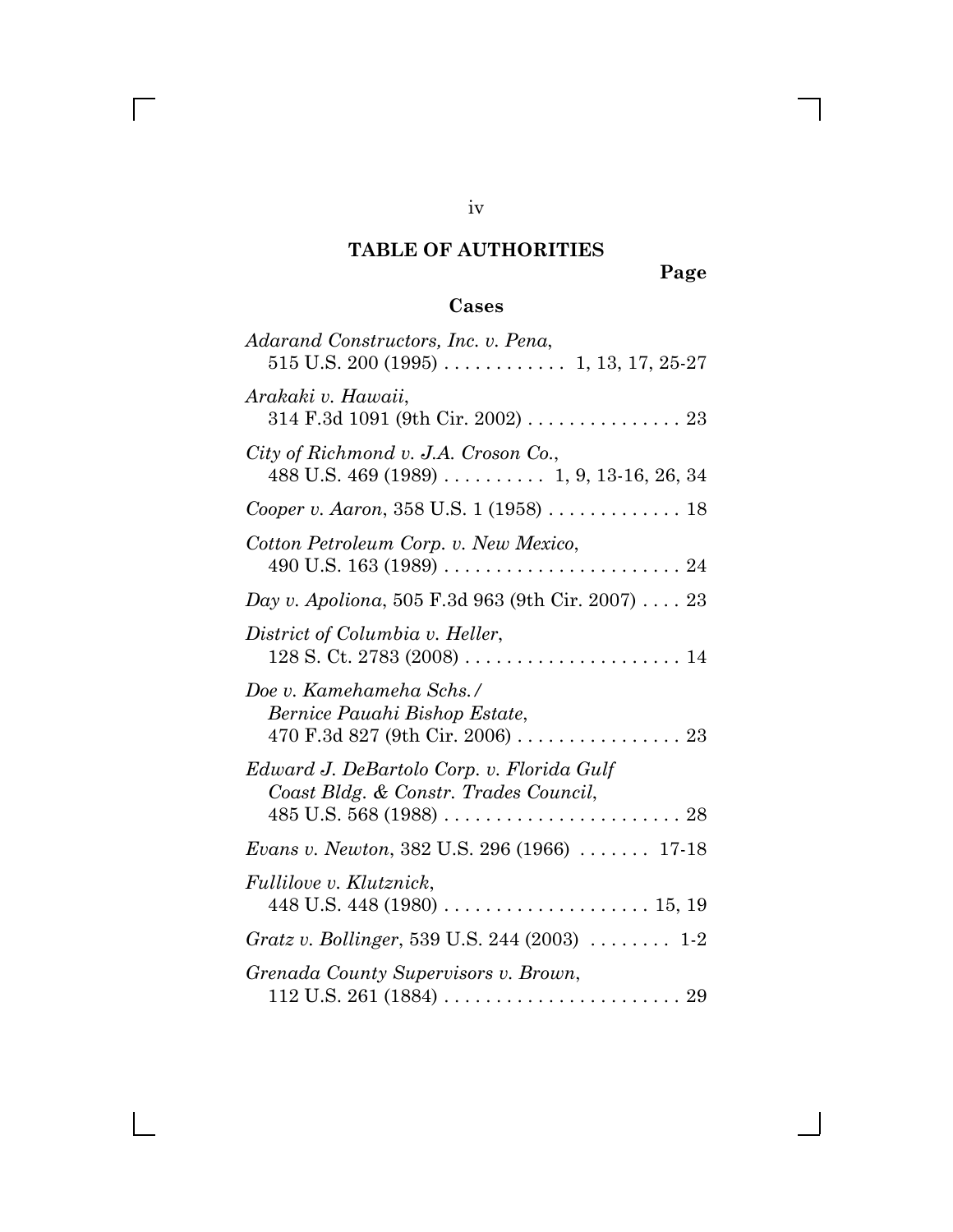# **TABLE OF AUTHORITIES—Continued Page**

| <i>Grutter v. Bollinger</i> , 539 U.S. 306 (2003)  1-2, 27                                                                            |
|---------------------------------------------------------------------------------------------------------------------------------------|
| <i>Hooper v. California</i> , $155$ U.S. $648$ (1895) $\ldots \ldots 28$                                                              |
| <i>Hunt v. Cromartie, 526 U.S. 541 (1999)  13</i>                                                                                     |
| Johnson v. California, 543 U.S. 499 (2005)  1, 27                                                                                     |
| League of United Latin American Citizens v.<br><i>Perry</i> , 548 U.S. 399 (2006) $\ldots \ldots \ldots \ldots \ldots \ldots$ 19      |
| McClanahan v. Arizona Tax Comm'n,                                                                                                     |
| Metro Broad., Inc. v. FCC,<br>497 U.S. 547 (1990) $\ldots \ldots \ldots \ldots \ldots \ldots \ldots \ldots \ldots 10$                 |
| Miller v. Johnson, 515 U.S. 900 (1995)  17, 34                                                                                        |
| Morton v. Mancari, 417 U.S. 535 (1974)  24-27                                                                                         |
| <i>Negonsott v. Samuels</i> , 507 U.S. 99 (1993)  23                                                                                  |
| NLRB v. Catholic Bishop of Chicago,                                                                                                   |
| Office of Hawaiian Affairs v. Hous.<br>$&$ Cmty. Dev. Corp. of Hawai'i,<br>177 P.3d 884 (Haw. 2008) $\ldots \ldots 5$ , 10, 12-13, 29 |
| Parents Involved in Cmty. Schs. v.<br>Seattle Sch. Dist. No. 1,                                                                       |
| <i>Plessy v. Ferguson</i> , 163 U.S. 537 (1896) $\ldots$ 3, 18                                                                        |
| Regents of the Univ. of Cal. v. Bakke,                                                                                                |

v

 $\overline{\Gamma}$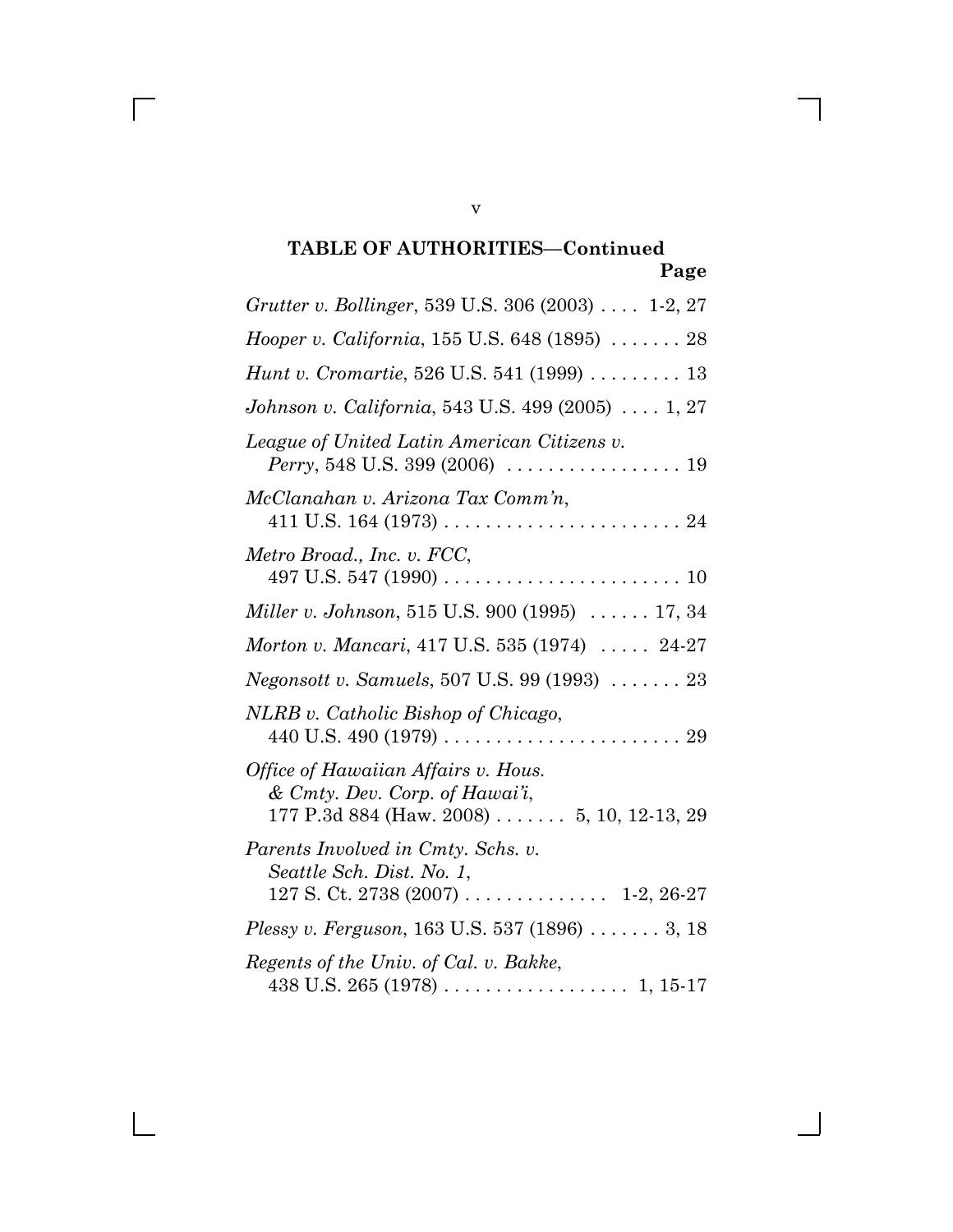# **TABLE OF AUTHORITIES—Continued Page**

| Rice v. Cayetano,                                                                      |
|----------------------------------------------------------------------------------------|
| Rice v. Cayetano, 941 F. Supp. 1529<br>(D. Haw. 1996), rev'd on other grounds,         |
| Shaw v. Hunt, 517 U.S. 899 (1996)  14                                                  |
| Shaw v. Reno, 509 U.S. 630 (1993) 9, 12                                                |
| Takao Ozawa v. United States,                                                          |
| Territory of Hawaii v. Mankichi,                                                       |
| United States v. Bhagat Singh Thind,                                                   |
| Washington v. Confederated Bands & Tribes<br>of Yakima Nation, 439 U.S. 463 (1979)  23 |
| <i>Worcester v. Georgia, 31 U.S.</i> 515 (1832) $\ldots \ldots \ldots 25$              |
| Wygant v. Jackson Bd. of Educ.,                                                        |
| <b>United States Constitution</b>                                                      |
|                                                                                        |
|                                                                                        |
|                                                                                        |
|                                                                                        |
|                                                                                        |

vi

 $\overline{\Gamma}$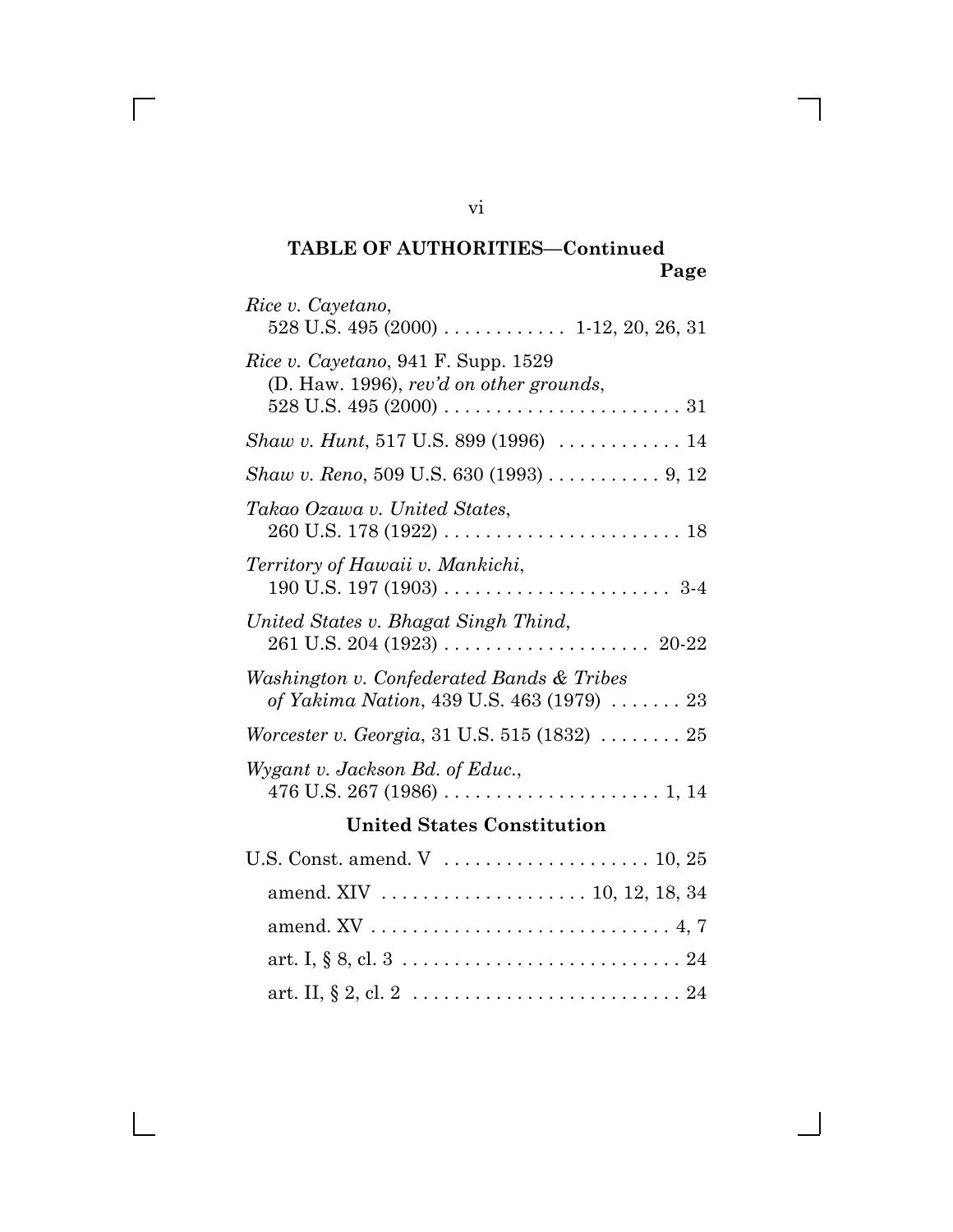# vii

 $\overline{\Gamma}$ 

 $\mathbf{L}$ 

## **TABLE OF AUTHORITIES—Continued Page**

|--|--|--|--|--|

## **Hawaii Constitution**

## **Federal Statutes**

| Admission Act,<br>Pub. L. No. 86-3,<br>73 Stat. 4 (1959) $\ldots$ 6-8, 17, 31-33                                                          |
|-------------------------------------------------------------------------------------------------------------------------------------------|
| Apology Resolution,<br>Pub. L. No. 103-150,<br>107 Stat. 1510 (1993) $\ldots$ 8, 13-16, 27-32                                             |
| Hawaii Homes Commission Act,<br>Pub. L. No. 67-34,<br>42 Stat. $108(1921)$ 6, 12-13, 17, 22, 27                                           |
| Newlands Resolution,<br>J. Res. 55, 55th Cong.,<br>$30 \text{ Stat. } 750 \text{ (1898)} \ldots \ldots \ldots \ldots \ldots \ldots 5, 33$ |
| Pub. L. No. 96-565; 94 Stat. 3321 (1980) $\ldots \ldots \ldots 15$                                                                        |
| Small Business Act,                                                                                                                       |
| <b>State Statutes</b>                                                                                                                     |
|                                                                                                                                           |
|                                                                                                                                           |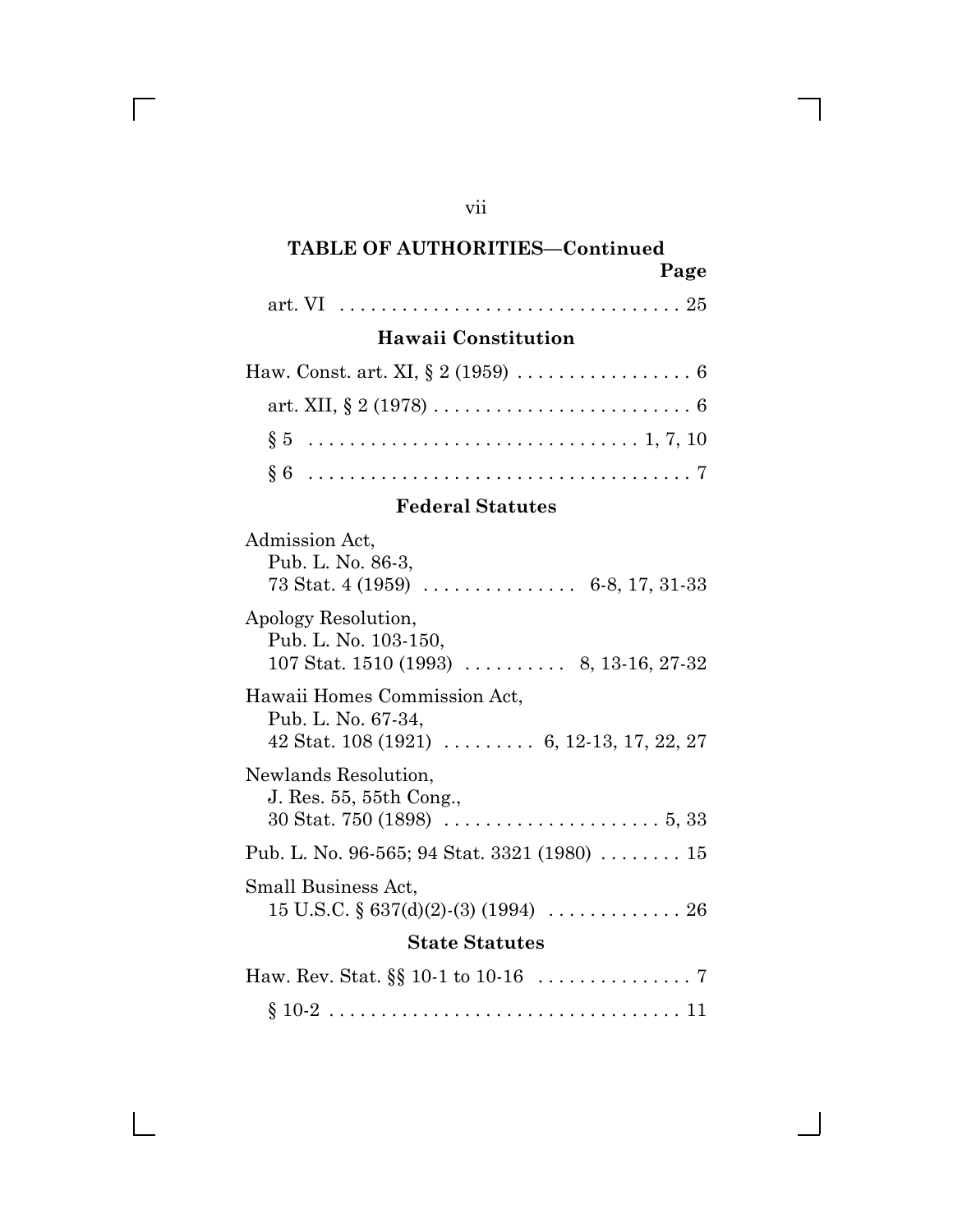## viii

 $\overline{\Gamma}$ 

 $\mathbf{L}$ 

## **TABLE OF AUTHORITIES—Continued Page**

| $§ 10-3 (1993) \ldots \ldots \ldots \ldots \ldots \ldots \ldots \ldots 7, 10$     |  |  |
|-----------------------------------------------------------------------------------|--|--|
|                                                                                   |  |  |
|                                                                                   |  |  |
|                                                                                   |  |  |
| $§ 13D-1 (1993) \ldots \ldots \ldots \ldots \ldots \ldots \ldots \ldots \ldots 7$ |  |  |

# **Federal Regulation**

| Revisions to the Standards for Classification                 |  |
|---------------------------------------------------------------|--|
| of Federal Data on Race and Ethnicity,                        |  |
| 62 Fed. Reg. 58,782 (Oct. 30, 1997) $\ldots \ldots \ldots 21$ |  |

# **Rules of Court**

## **Miscellaneous**

| 1 Native Hawaiians Study Commission,<br>Report on the Culture, Needs and                                                                                  |
|-----------------------------------------------------------------------------------------------------------------------------------------------------------|
| Concerns of Native Hawaiians $(1983)$ 15-16                                                                                                               |
| 103 Cong. Rec. S14482 (daily ed. Oct. 27, 1993,<br>statement of Senator Inouye) $\ldots \ldots \ldots \ldots 30$                                          |
| Benjamin, Stuart Minor, <i>Equal Protection and</i><br>the Special Relationship: The Case of Native<br><i>Hawaiians</i> , 106 Yale L.J. 537 (1996)  26-27 |
| Canby, William C.,<br>American Indian Law (3d ed. 1998)  24                                                                                               |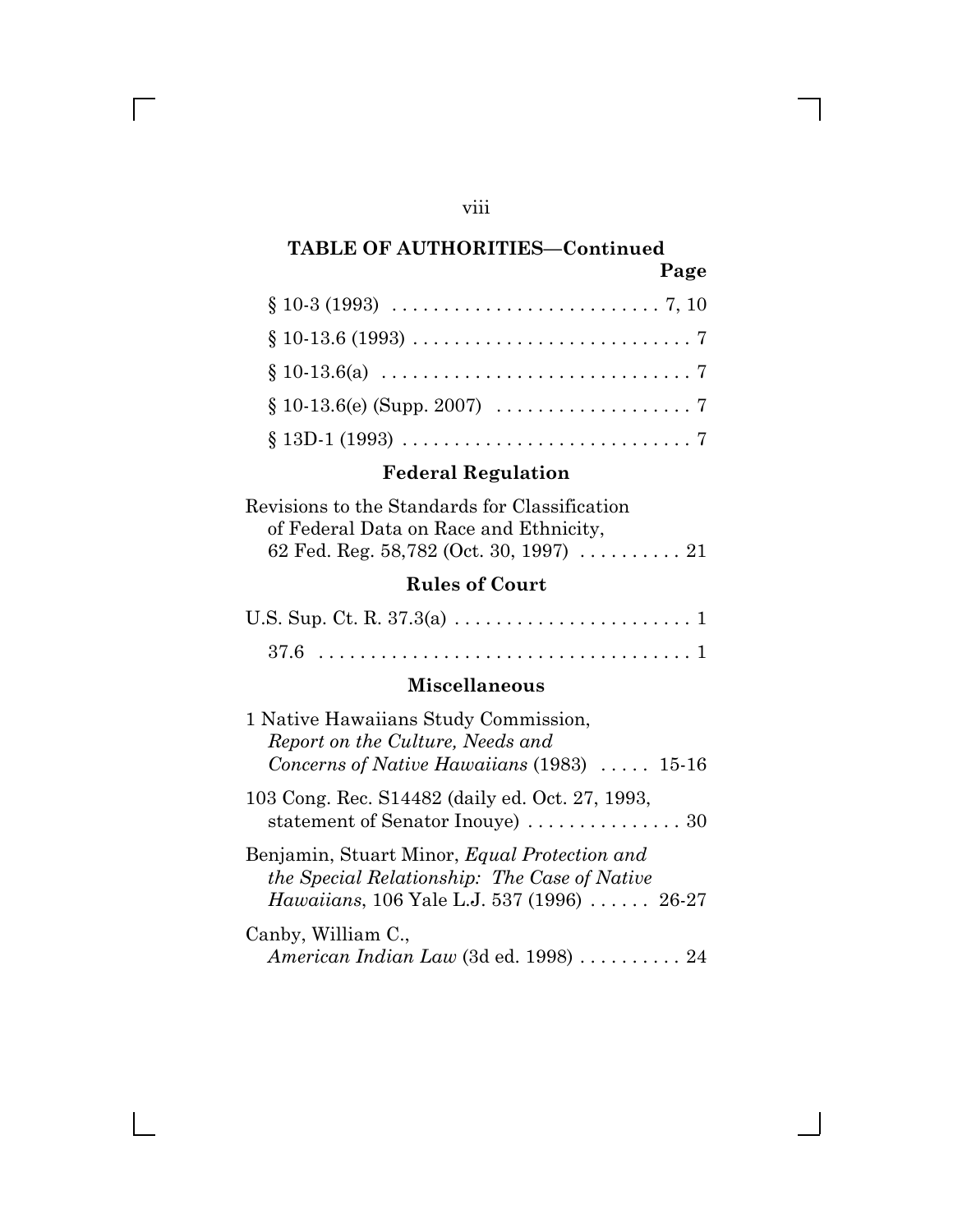# **TABLE OF AUTHORITIES—Continued Page**

| Edmonston, Barry & Passel, Jeffrey S.,<br>How Immigration and Intermarriage Affect<br>the Racial and Ethnic Composition of the U.S.<br>Population, in Immigration and Opportunity:<br>Race, Ethnicity, and Employment<br><i>in the United States</i> (Frank D. Bean<br>& Stephanie Bell-Rose eds., 1999)  20 |
|--------------------------------------------------------------------------------------------------------------------------------------------------------------------------------------------------------------------------------------------------------------------------------------------------------------|
| Farb, Peter, <i>Humankind</i> (1978)  20                                                                                                                                                                                                                                                                     |
| Gould, L. Scott, Mixing Bodies and<br>Beliefs: The Predicament of Tribes,<br>101 Colum. L. Rev. 702 (2001) $\ldots \ldots \ldots$ 4, 20                                                                                                                                                                      |
| Grassroot Institute of Hawaii,<br>1959 Results of Votes Casts, available at<br>http://www.grassrootinstitute.org/<br>documents/HawaiiStateHoodVote.pdf<br>(last visited Dec. 5, 2008) $\dots \dots \dots \dots \dots \dots \dots$                                                                            |
| Hawaii Senate Journal,<br>Standing Committee Rep. No. 784 (1979)  33                                                                                                                                                                                                                                         |
| Nei, Masatoshi & Roychoudhury, Arun K.,<br>Gene Differences Between Caucasian,<br>Negro, and Japanese Populations (1972)  20                                                                                                                                                                                 |
| Office of Management and Budget,<br>Executive Office of the President,<br>$Statistical\,Directive\,(1977)\,\ldots\ldots\ldots\ldots\ldots\ldots\,21$                                                                                                                                                         |
|                                                                                                                                                                                                                                                                                                              |
| State of Hawaii Office of Hawaiian Affairs,<br>Native Hawaiian Data Book—1998,                                                                                                                                                                                                                               |
|                                                                                                                                                                                                                                                                                                              |

ix

 $\overline{\Gamma}$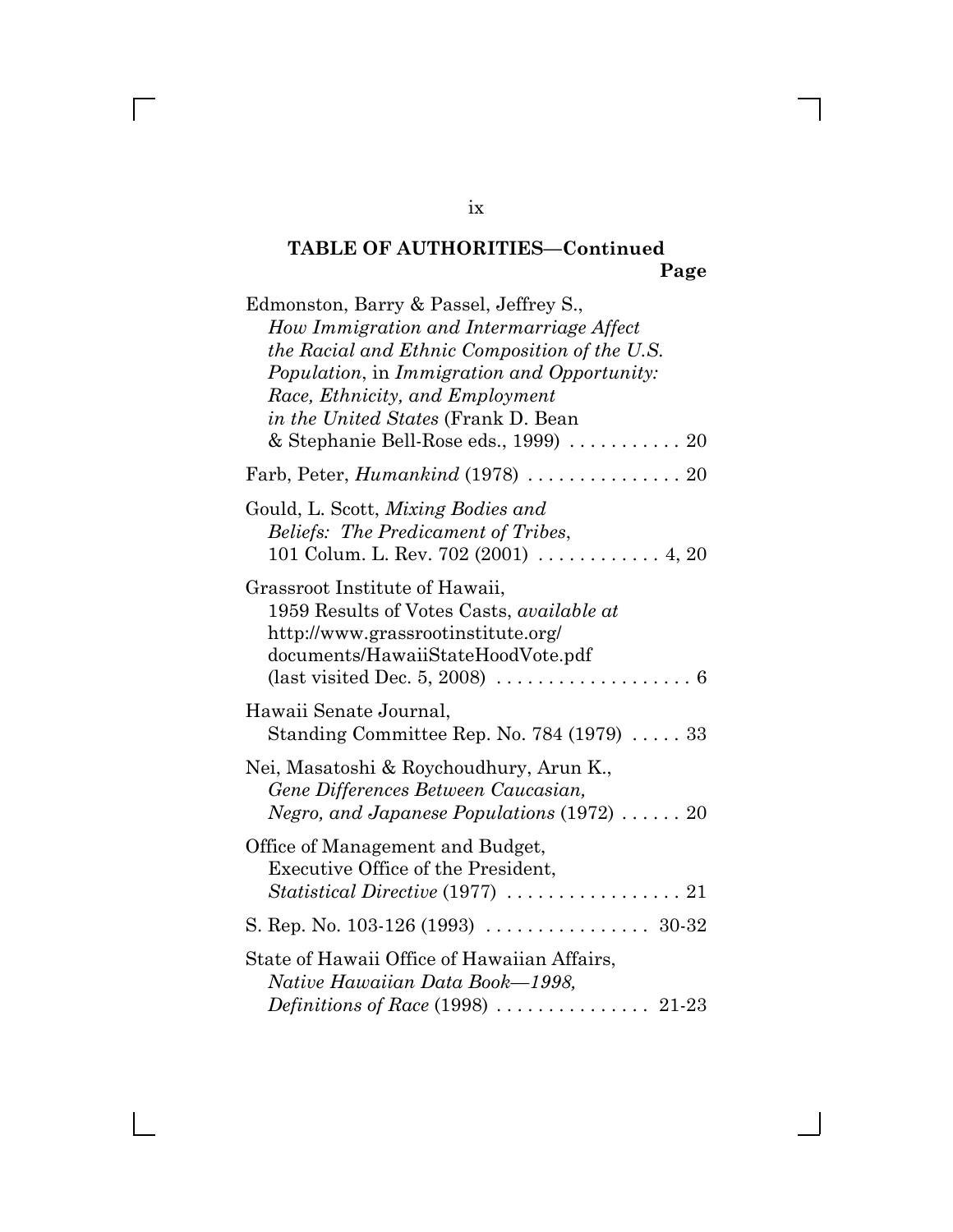## **TABLE OF AUTHORITIES—Continued Page**

| Twigg-Smith, Thurston, <i>Hawaiian Sovereignty</i> : |  |
|------------------------------------------------------|--|
|                                                      |  |
| Wright, Lawrence, One Drop of Blood,                 |  |

The New Yorker, July 25, 1994 . . . . . . . . . . . . . 20

### x

 $\overline{\Gamma}$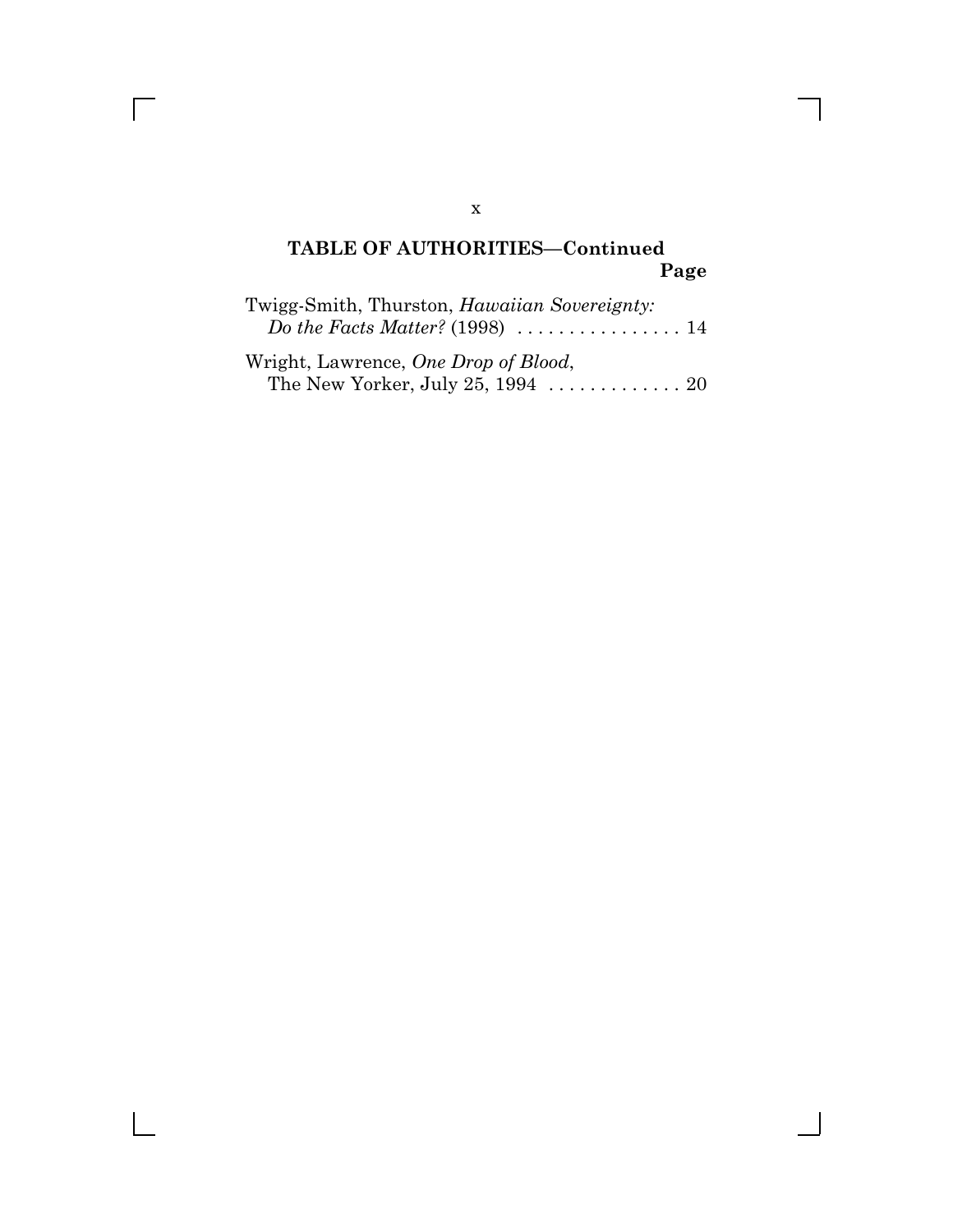### **IDENTITY AND INTEREST OF AMICI CURIAE**

Pacific Legal Foundation (PLF), the Cato Institute, and the Center for Equal Opportunity submit this brief amicus curiae in support of Petitioners State of Hawaii, et al. $<sup>1</sup>$ </sup>

For 35 years, Pacific Legal Foundation has litigated in support of the rights of individuals to be free of racial discrimination and preferences. PLF has participated as amicus curiae in nearly every major racial discrimination case heard by the United States Supreme Court in the past three decades, including *Parents Involved in Cmty. Schs. v. Seattle Sch. Dist. No. 1*, 127 S. Ct. 2738 (2007); *Johnson v. California*, 543 U.S. 499 (2005); *Gratz v. Bollinger*, 539 U.S. 244 (2003); *Grutter v. Bollinger*, 539 U.S. 306 (2003); *Adarand Constructors, Inc. v. Pena*, 515 U.S. 200 (1995); *City of Richmond v. J.A. Croson Co.*, 488 U.S. 469 (1989); *Wygant v. Jackson Bd. of Educ.*, 476 U.S. 267 (1986); and *Regents of the Univ. of Cal. v. Bakke*, 438 U.S. 265 (1978).

Most notably, PLF participated as amicus curiae in support of petitioner Harold F. Rice in *Rice v. Cayetano*, 528 U.S. 495 (2000). Both *Rice* and the present case concern Article XII, Section 5, of the

<sup>&</sup>lt;sup>1</sup> Pursuant to this Court's Rule 37.3(a), all parties have consented to the filing of this brief. Letters evidencing such consent have been filed with the Clerk of the Court.

Pursuant to Rule 37.6, Amici Curiae affirm that no counsel for any party authored this brief in whole or in part, and no counsel or party made a monetary contribution intended to fund the preparation or submission of this brief. No person other than Amici Curiae, their members, or their counsel made a monetary contribution to its preparation or submission.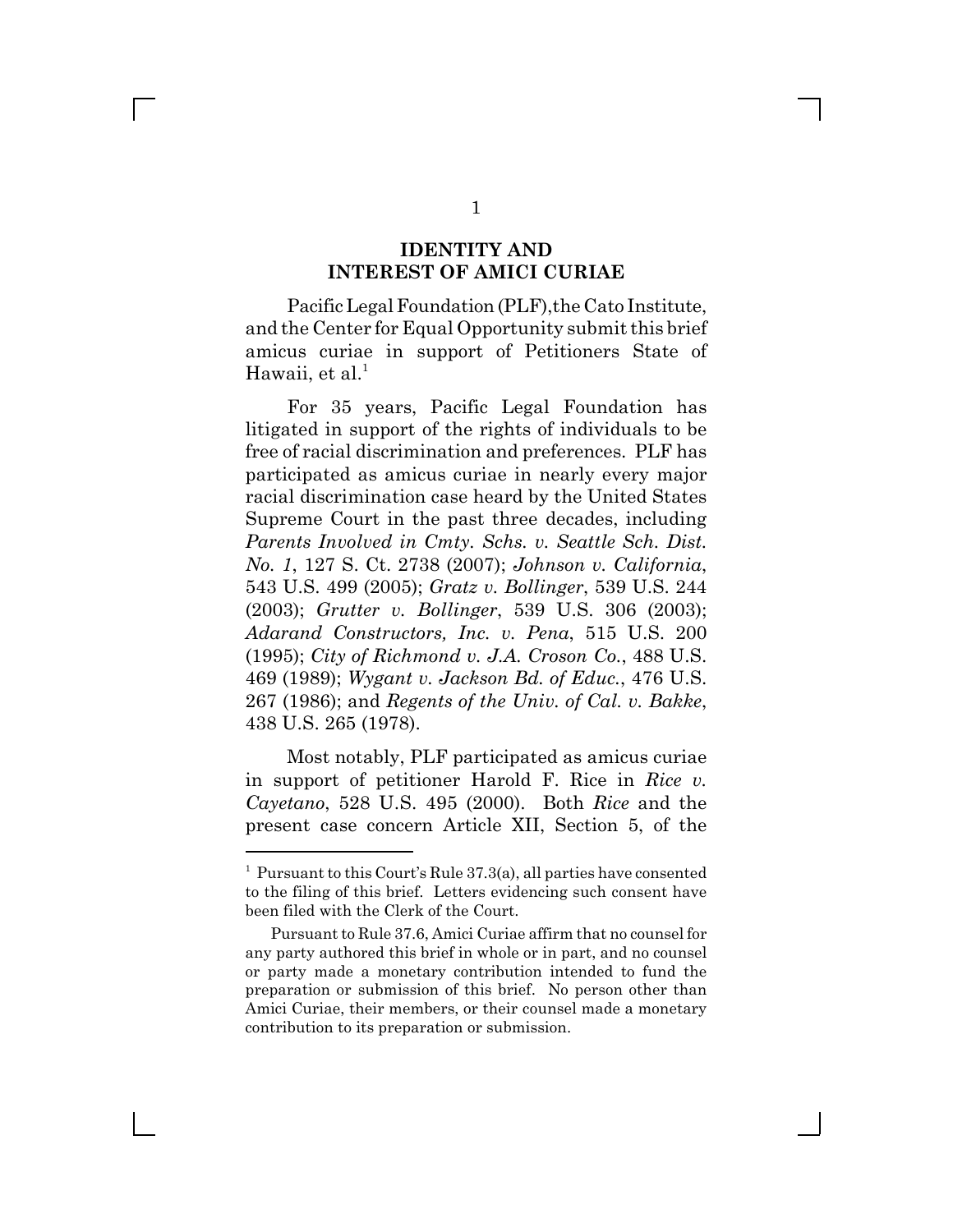Hawaii Constitution, which established the State of Hawaii's Office of Hawaiian Affairs (OHA). In *Rice*, this Court found that the terms "native Hawaiian" and "Hawaiian," as used by the OHA, are racial classifications, and that a race-based scheme that allowed only statutorily-defined "Hawaiians" to vote for trustees of OHA was unconstitutional.

The Cato Institute was established in 1977 as a nonpartisan public policy research foundation dedicated to advancing the principles of individual liberty, free markets, and limited government. Cato's Center for Constitutional Studies was established in 1989 to help restore the principles of limited constitutional government that are the foundation of liberty. Toward those ends, the Center publishes books and studies, conducts conferences and forums, publishes the annual Cato Supreme Court Review, and files amicus briefs. It also filed a brief in *Gratz* and *Grutter*, and published a *Review* article on *Parents Involved*. The instant case is of central concern to Cato because it implicates the Institute's strong belief that all citizens should be treated equally before the law.

The Center for Equal Opportunity is a nonprofit research and educational organization devoted to issues of race and ethnicity, such as civil rights, bilingual education, and immigration and assimilation. CEO supports colorblind public policies and seeks to block the expansion of racial preferences and to prevent their use in, for instance, employment, education and voting. Officials from CEO testified before the Hawaii State Advisory Committee to the United States Commission on Civil Rights regarding the Native Hawaiian Government Reorganization Act of 2007.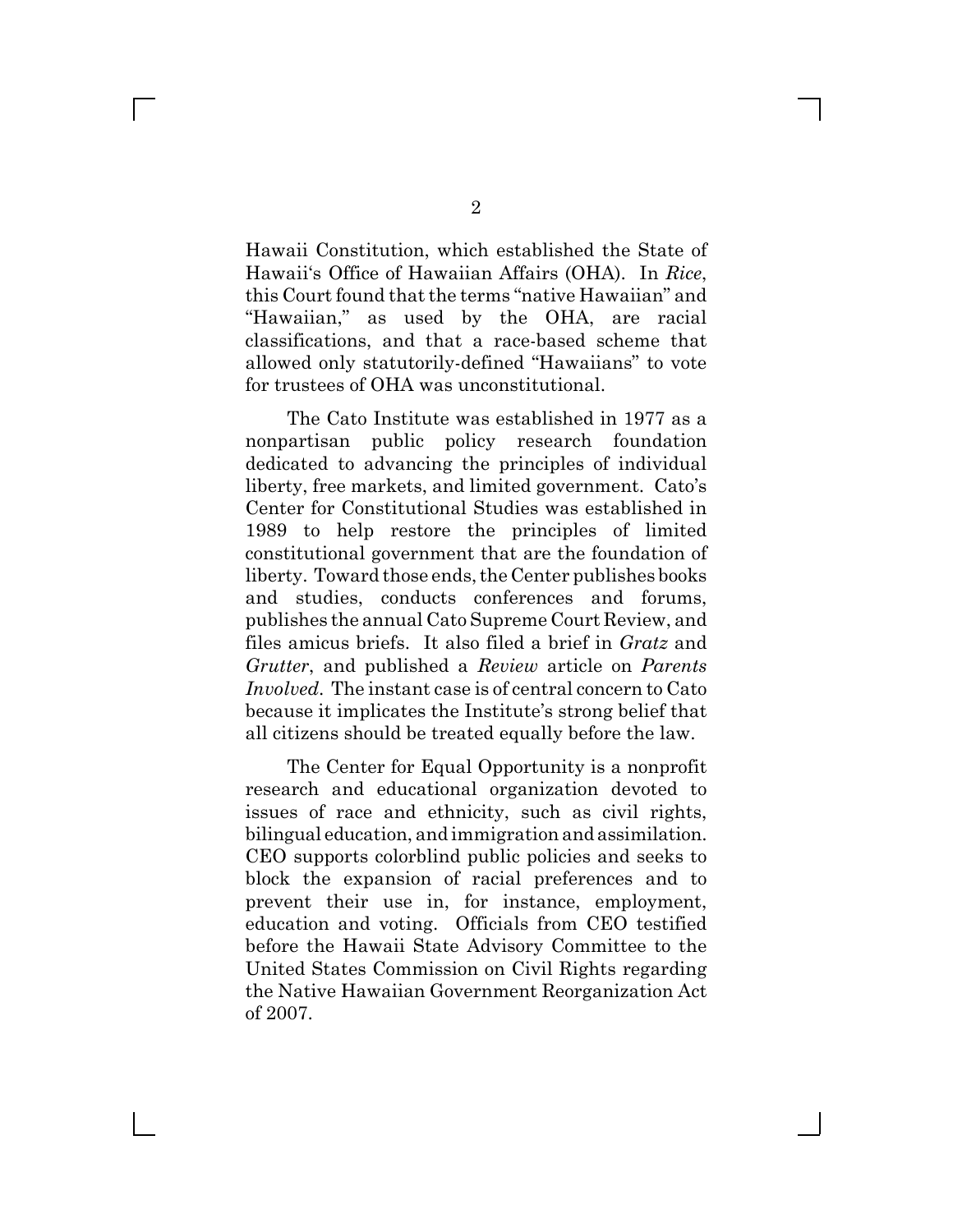Despite *Rice*, and Justice John Marshall Harlan's admonition 112 years ago that "[o]ur Constitution is color-blind, and neither knows nor tolerates classes among citizens," *Plessy v. Ferguson*, 163 U.S. 537, 559 (1896) (Harlan, J., dissenting), OHA and the State of Hawaii continue to treat "native Hawaiians" and "Hawaiians" as different classes among Hawaiian citizens. This practice has spawned numerous lawsuits, finally culminating in the present legal crisis in which the State of Hawaii's sovereign authority to manage its land for the good of all of its citizens has been replaced with a court-imposed duty to hold the land for the benefit of one racial class. The decision of the state court below is based upon its tortured interpretation of a United States Congressional Joint Resolution, an interpretation which ignores constitutional principles of equal protection.

This Court announced in *Rice* the unwavering principle that "[t]he Constitution of the United States . . . has become the heritage of all the citizens of Hawaii." *Rice*, 528 U.S. at 524. Amici file this brief to argue that Hawaii, once and for all, is required to abandon its racial classifications and treat all of its citizens with the equality to which they are entitled under the United States Constitution.

### **STATEMENT OF THE CASE**

The administration of the ceded lands trust and the Apology Resolution can be understood only in the context of Hawaii's pervasive race-based laws and entitlements. By a joint resolution adopted by Congress on July 7, 1898, known as the Newlands Resolution, the Hawaiian Islands were annexed as a part of the territory of the United States. *Territory of Hawaii v. Mankichi*, 190 U.S. 197, 209 (1903). Formal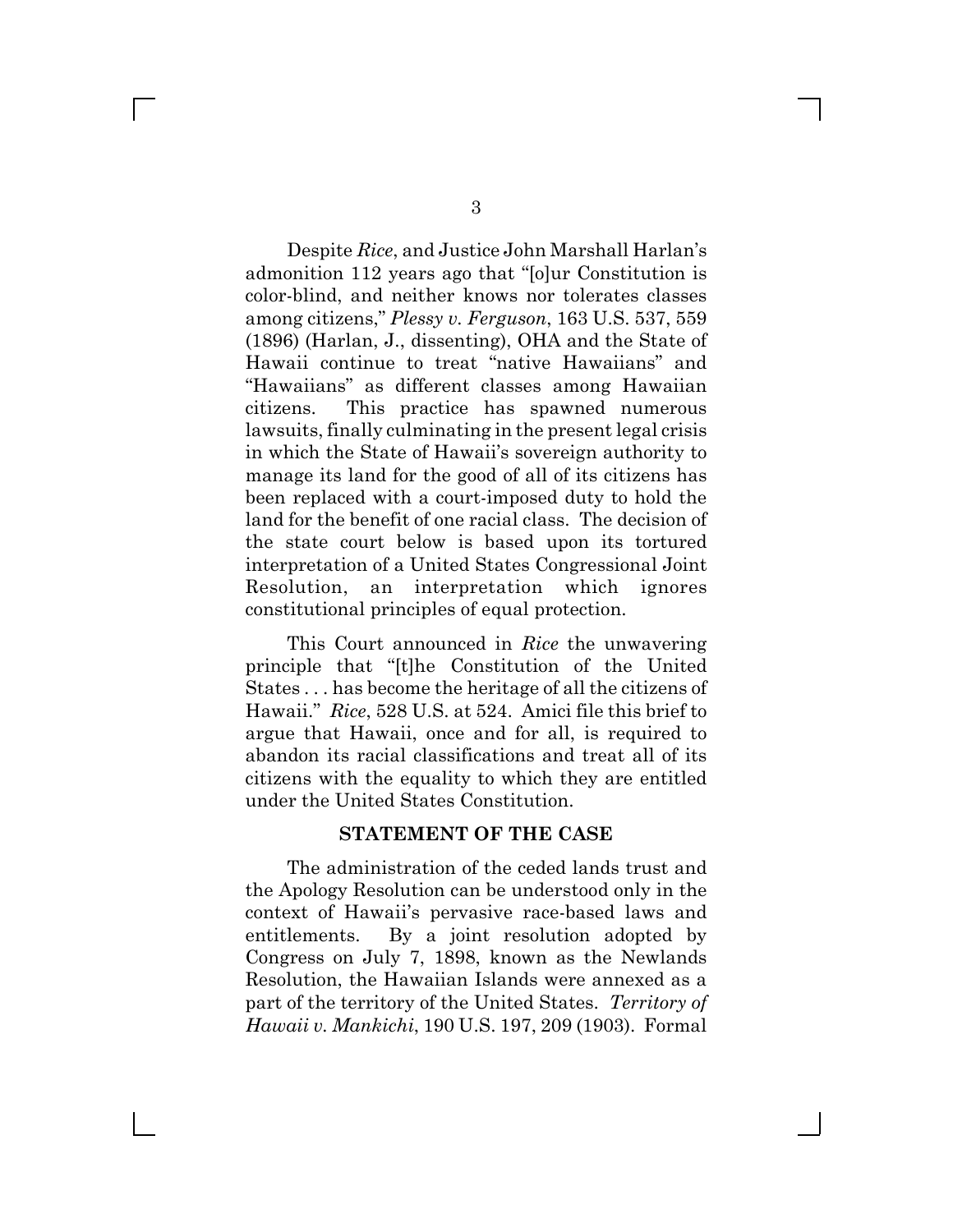transfer was made on August 12, 1898, "when . . . the American flag was raised over the government house, and the islands ceded with appropriate ceremonies to a representative of the United States." *Id.* at 210. The Republic of Hawaii became the "territory of Hawaii" on June 14, 1900, when the islands were formally incorporated by act of Congress. *Id.* at 211. By this act the Constitution was formally extended to Hawaii. *Id.* "[U]nder the Newlands resolution, any new legislation must conform to the Constitution of the United States." *Id.* at 215.

Unfortunately, this restriction has been widely and systematically ignored. New legislation was enacted and implemented which did *not* conform to Constitutional principles of equal protection. Those laws directly led to a state-wide violation of the Fifteenth Amendment which necessitated this Court's intervention and resolution in *Rice*. *Rice*, 528 U.S. at 517 ("The ancestral inquiry mandated by the State is forbidden by the Fifteenth Amendment for the further reason that the use of racial classifications is corruptive of the whole legal order democratic elections seek to preserve."). In *Rice*, this Court overturned Hawaii's race-based voting scheme but did not disturb the state's "implementation of a congressional directive to allocate trust distributions to people with little biological relationship to aboriginal Hawaiians." L. Scott Gould, *Mixing Bodies and Beliefs: The Predicament of Tribes*, 101 Colum. L. Rev. 702, 770 n.428 (2001). All but one of those trust-distribution laws remain in place today.

The race-based congressional directive, and the laws that have been passed by Hawaii for its implementation, remain in effect and are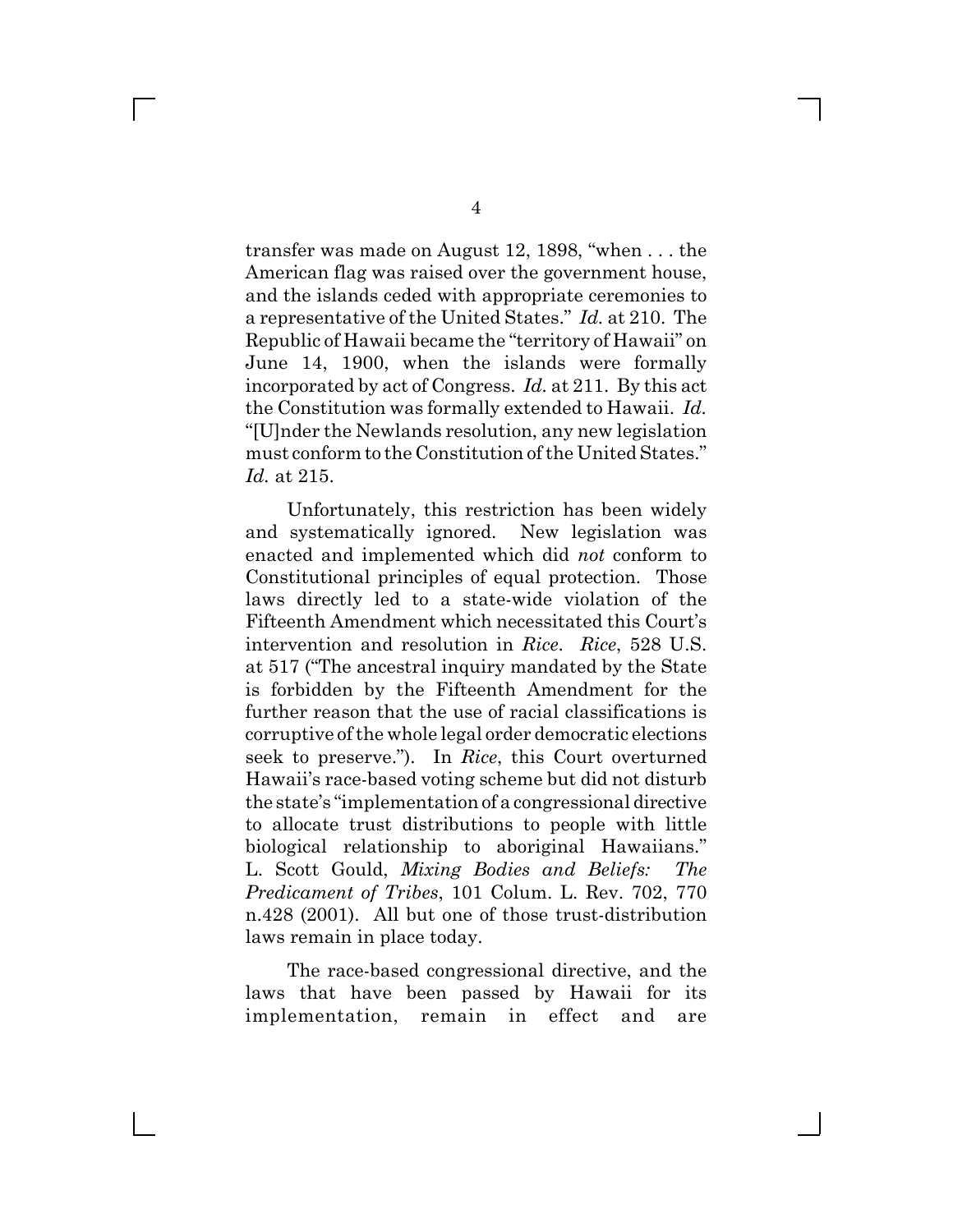unquestionably the direct root of the problem at hand. The Hawaii Supreme Court declared that the individual plaintiffs in this case are "clearly beneficiaries of the ceded lands trust" only by virtue of their racial status as native Hawaiians. *Office of Hawaiian Affairs v. Hous. & Cmty. Dev. Corp. of Hawai'i*, 177 P.3d 884, 905 (Haw. 2008) (*OHA*). The holding below is thus premised on an incorrect interpretation of the Apology Resolution and racebased government actions that cannot be squared with the Constitution's guarantee of race-neutral government.

### **SUMMARY OF ARGUMENT**

The core issue of this case is whether a state court, interpreting federal law, may enjoin the State of Hawaii from exercising its sovereign authority to sell, lease, or rent the "ceded lands" for the benefit of all Hawaiian citizens, pending some resolution, as yet unknowable, of the claims of native Hawaiians to those lands. As this Court recognized in *Rice*, 528 U.S. at 505, the Republic of Hawaii ceded all of its former Crown, government, and public lands to the United States upon annexation in 1898. Revenues from the public lands were to be "used solely for the benefit of the inhabitants of the Hawaiian Islands for educational and other public purposes." Newlands Resolution, J. Res. 55, 55th Cong., 30 Stat. 750 (1898); *Rice*, 528 U.S. at 505. This is not an academic issue: the Hawaii Supreme Court's judgment will have enormous practical impact because it fundamentally restructures the State's obligations under the Act admitting Hawaii as the 50th State by commanding the State to favor a racially defined class to the exclusion of other beneficiaries of the ceded lands trust.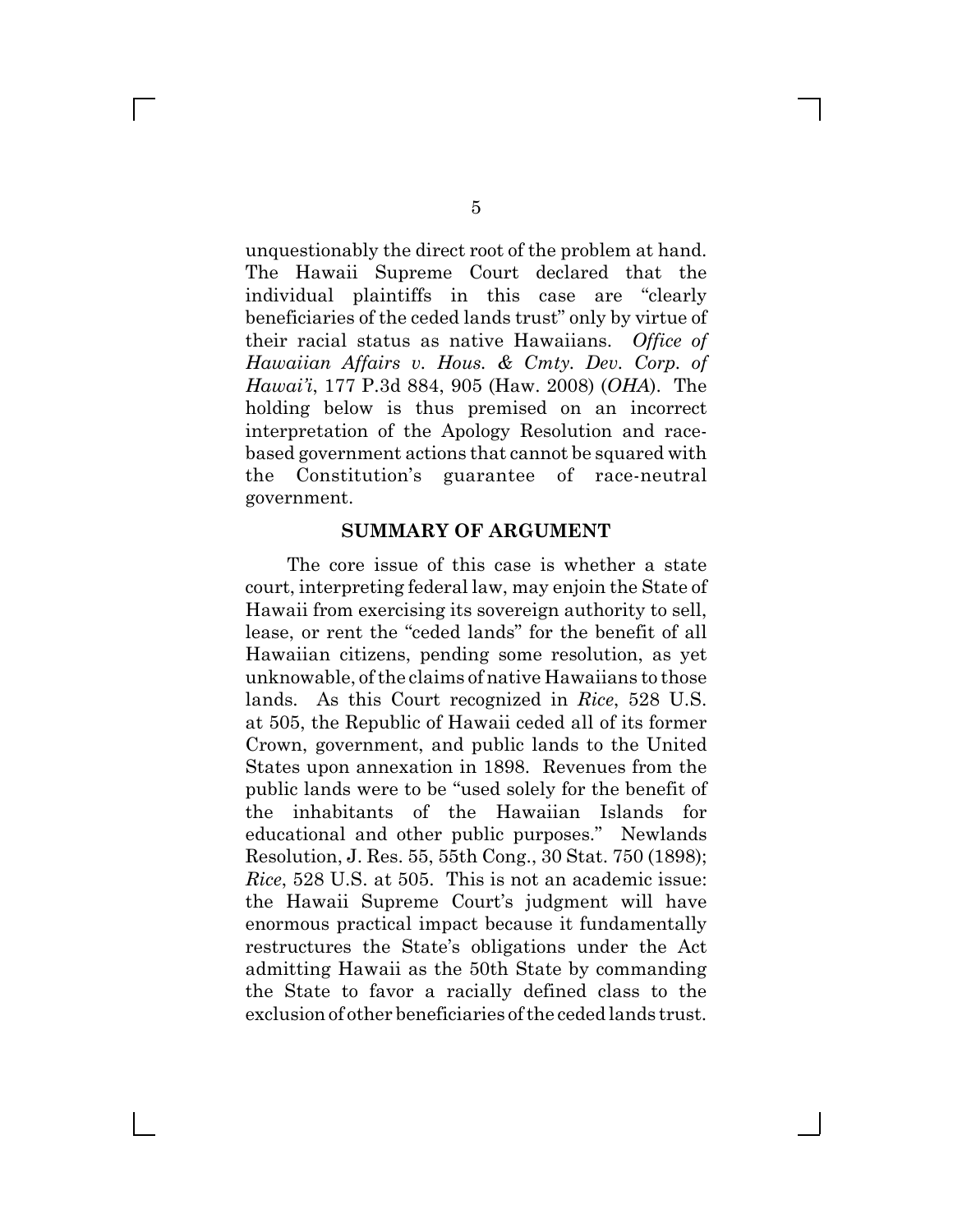The decision by the Hawaii Supreme Court represents nothing less than a rewriting of the terms by which Hawaii entered the Union. Hawaii was admitted to the Union in 1959 by an overwhelming majority of its residents.<sup>2</sup> At that time, the United States granted back to Hawaii title to all public lands and public property within the boundaries of the State—the ceded lands—save those which the federal government retained for its own use. Admission Act, Pub. L. No. 86-3, §§ 5(b)-(d); 73 Stat. 4 (1959); *Rice*, 528 U.S. at 507. The lands, and the proceeds and income generated by the ceded lands, were to be held "as a public trust" to be "managed and disposed of for one or more of" five purposes: (1) for the support of the public schools and other public educational institutions; (2) for the betterment of the conditions of native Hawaiians, as defined in the Hawaiian Homes Commission Act;<sup>3</sup> (3) for the development of farm and home ownership on as widespread a basis as possible;

 $2^2$  The election results from June 27, 1959, show that 94% of voting Hawaii residents favored statehood. Grassroot Institute of Hawaii, 1959 Results of Votes Cast, *available at* http://www. grassrootinstitute.org/documents/HawaiiStateHoodVote.pdf (last visited Dec. 5, 2008).

<sup>3</sup> The Hawaiian Homes Commission Act was created by the United States Congress to set aside over 200,000 acres of ceded lands for exclusive homesteading by native Hawaiians. Hawaiian Homes Commission Act, Pub. L. No. 67-34, 42 Stat. 108 (1921). As a condition of statehood, the United States required Hawaii to adopt the act as a provision of the state Constitution, *see* Haw. Const. art. XI, § 2 (1959) (renumbered art. XII, § 2 (1978)). The Hawaiian Homes Commission Act defines the term "native Hawaiian" as "any descendant of not less than one-half part of the blood of the races inhabiting the Hawaiian Islands previous to 1778," Hawaiian Homes Commission Act § 201(7) of the Hawaiian Homes Commission Act.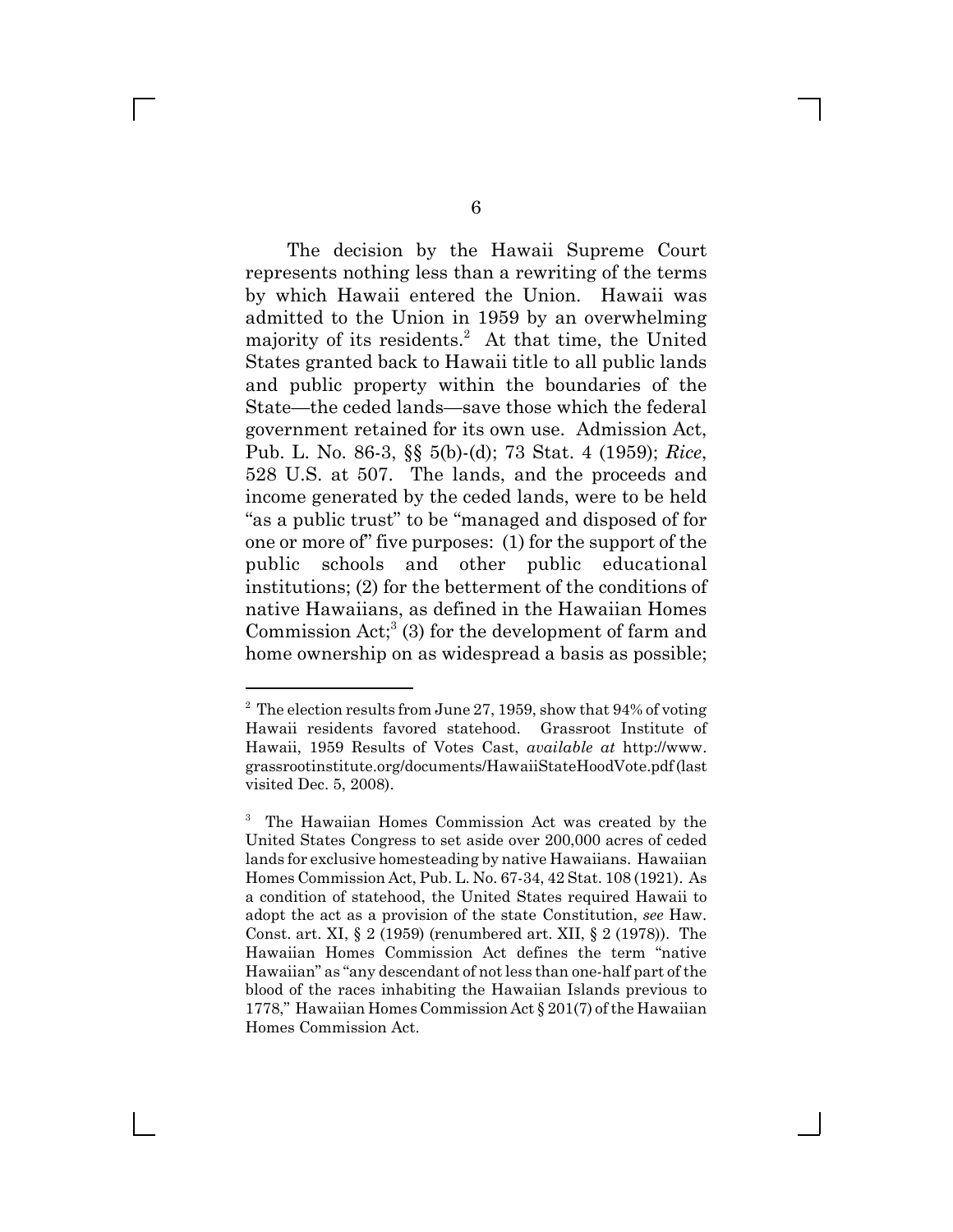(4) for the making of public improvements; and (5) for the provision of lands for public use. Admission Act § 5(f); *Rice*, 528 U.S. at 508.

In 1978, Hawaii amended its Constitution to establish a new State agency, Respondent Office of Hawaiian Affairs. *See* Haw. Const. art. XII, § 5. OHA's race-conscious mission is "[t]he betterment of conditions of native Hawaiians . . . . [and] Hawaiians." Haw. Rev. Stat. § 10-3 (1993). OHA is governed by a nine-member board of trustees, elected by qualified voters in the State. *See* Haw. Const. art. XII, § 5; Haw. Rev. Stat. § 13D-1 (1993). Former statutory provisions that limited eligible voters in OHA trustee elections to citizens of Hawaiian ancestry were repealed after this Court held those provisions to violate the Fifteenth Amendment. *See Rice*, 528 U.S. 495.

State law gives OHA broad authority to administer two categories of funds: a 20% share of the revenue from the ceded lands,<sup>4</sup> which OHA is to administer for "the betterment of conditions of native Hawaiians," Haw. Rev. Stat. § 10-3, and any state or federal appropriations or private donations that may be made for the benefit of "native Hawaiians" and/or "Hawaiians," Haw. Const. art. XII, § 6. *See generally* Haw. Rev. Stat. §§ 10-1 to 10-16. The terms "native Hawaiians" and "Hawaiians," as used by the OHA, are racial classifications. *Rice*, 528 U.S. at 514 ("Ancestry can be a proxy for race. It is that proxy here.").

<sup>4</sup> In 1992, the Hawaii Legislature enacted Act 318 (codified as Haw. Rev. Stat. § 10-13.6 (1993)) that set forth a formula to compensate OHA for revenues from ceded lands. Haw. Rev. Stat. § 10-13.6(e) (Supp. 2007). According to Act 318's formula, OHA was to be compensated 20% of the fair market value of the subject lands. Haw. Rev. Stat. § 10-13.6(a).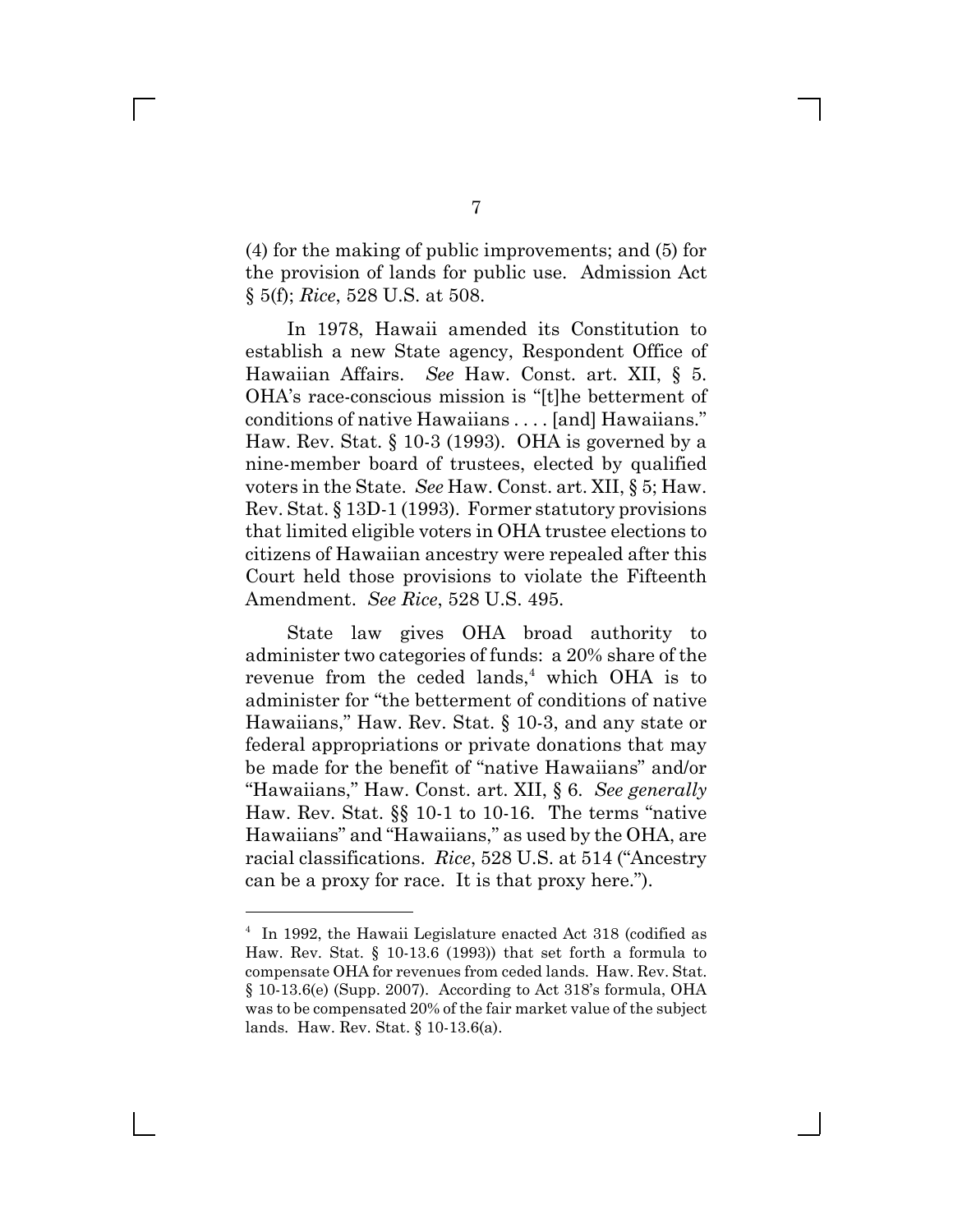In 1993, the Congress of the United States passed a Joint Resolution recounting an edited history of Hawaii, and offering an apology to the native Hawaiian people for the overthrow of the Kingdom of Hawaii. Apology Resolution, Pub. L. No. 103-150, 107 Stat. 1510 (1993); *Rice*, 528 U.S. at 505.

Any claim to ceded lands derived from language in the Apology Resolution or Admission Act, or any other legislation purporting to grant preferences based upon the terms "native Hawaiian" or "Hawaiian," is presumptively invalid. Those terms have already been determined in *Rice* to be racial classifications and government actions relying on those classifications must be subjected to strict judicial scrutiny. The Apology Resolution is intentionally void of any language amending or rescinding the Admission Act, because congressional intent reveals that it was not intended to change any existing laws. Reliance on the Apology Resolution to divest Hawaii of its sovereign authority—and require the State to hold the ceded lands for the benefit of one racial class in possible perpetuity—is therefore misplaced.

### **ARGUMENT**

### **I**

### **RACE-BASED GOVERNMENT IS IMPERMISSIBLE UNDER CONSTITUTIONAL PRINCIPLES OF EQUAL PROTECTION**

Eight years ago, in *Rice*, this Court struck down as unconstitutional a provision in the Hawaii Constitution prohibiting non-Hawaiian citizens from voting in a statewide election. At that time, the Court reviewed Hawaii's troubled history and Justice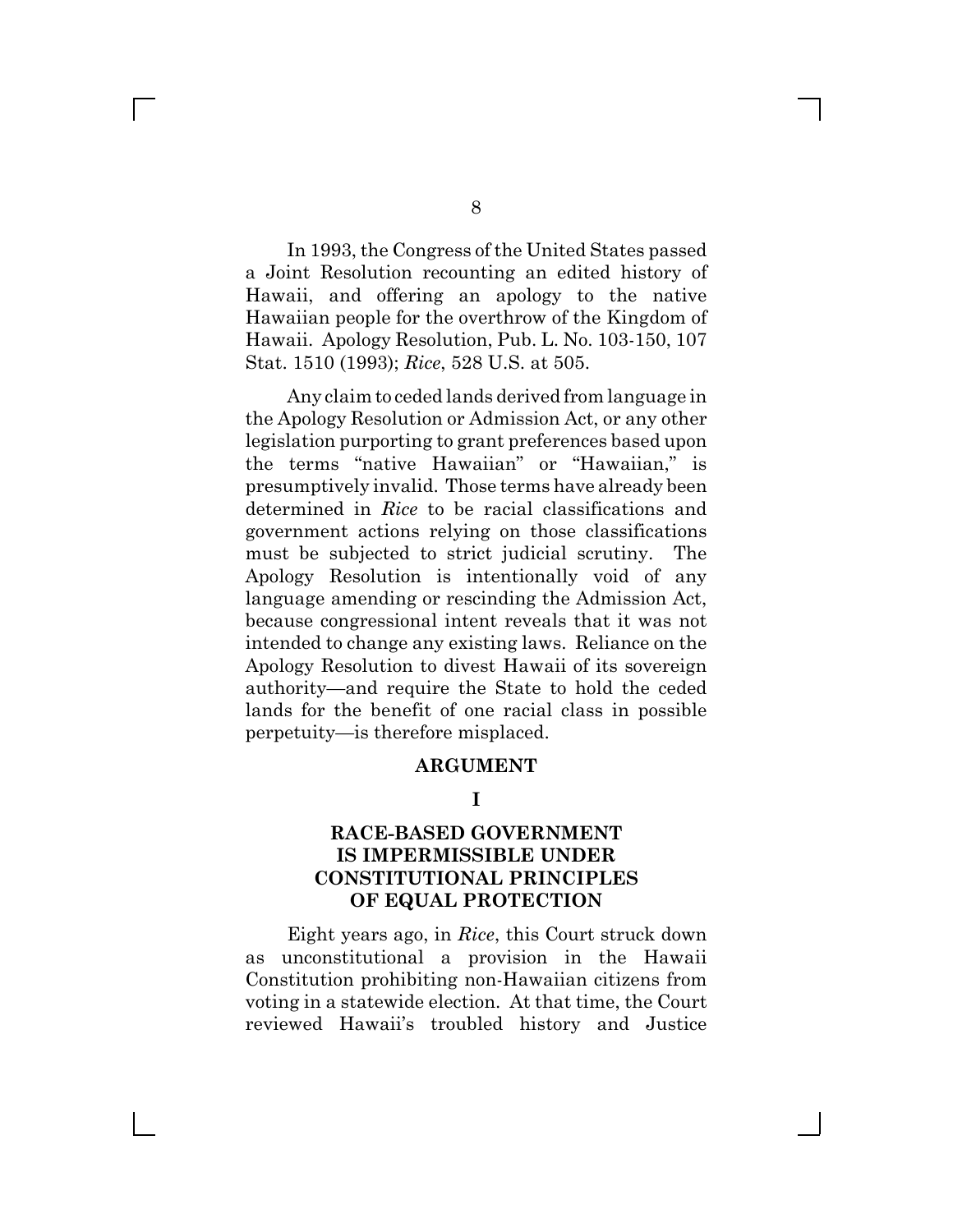Kennedy, writing for the majority, provided a sound approach to deal with the realities facing that State:

When the culture and way of life of a people are all but engulfed by a history beyond their control, their sense of loss may extend down through generations; and their dismay may be shared by many members of the larger community. As the State of Hawaii attempts to address these realities, it must, as always, seek the political consensus that begins with a sense of shared purpose. One of the necessary beginning points is this principle: The Constitution of the United States, too, has become the heritage of all the citizens of Hawaii.

*Rice*, 528 U.S. at 524. Justice Kennedy's starting point is just as important today as it was in *Rice*, for it is important to remember that, although Hawaii became this Nation's 50th State only relatively recently in 1959, the territory of Hawaii has been subject to the Constitution and its principles for over 100 years.

## **A. This Court Already Held in** *Rice* **That the Terms "Native Hawaiian" and "Hawaiian" Are Racial Classifications**

Government action dividing people by race is inherently suspect because such classifications "promote notions of racial inferiority and lead to a politics of racial hostility," *Croson*, 488 U.S. at 493, "reinforce the belief, held by too many for too much of our history, that individuals should be judged by the color of their skin," *Shaw v. Reno*, 509 U.S. 630, 657 (1993), and "endorse race-based reasoning and the conception of a Nation divided into racial blocs, thus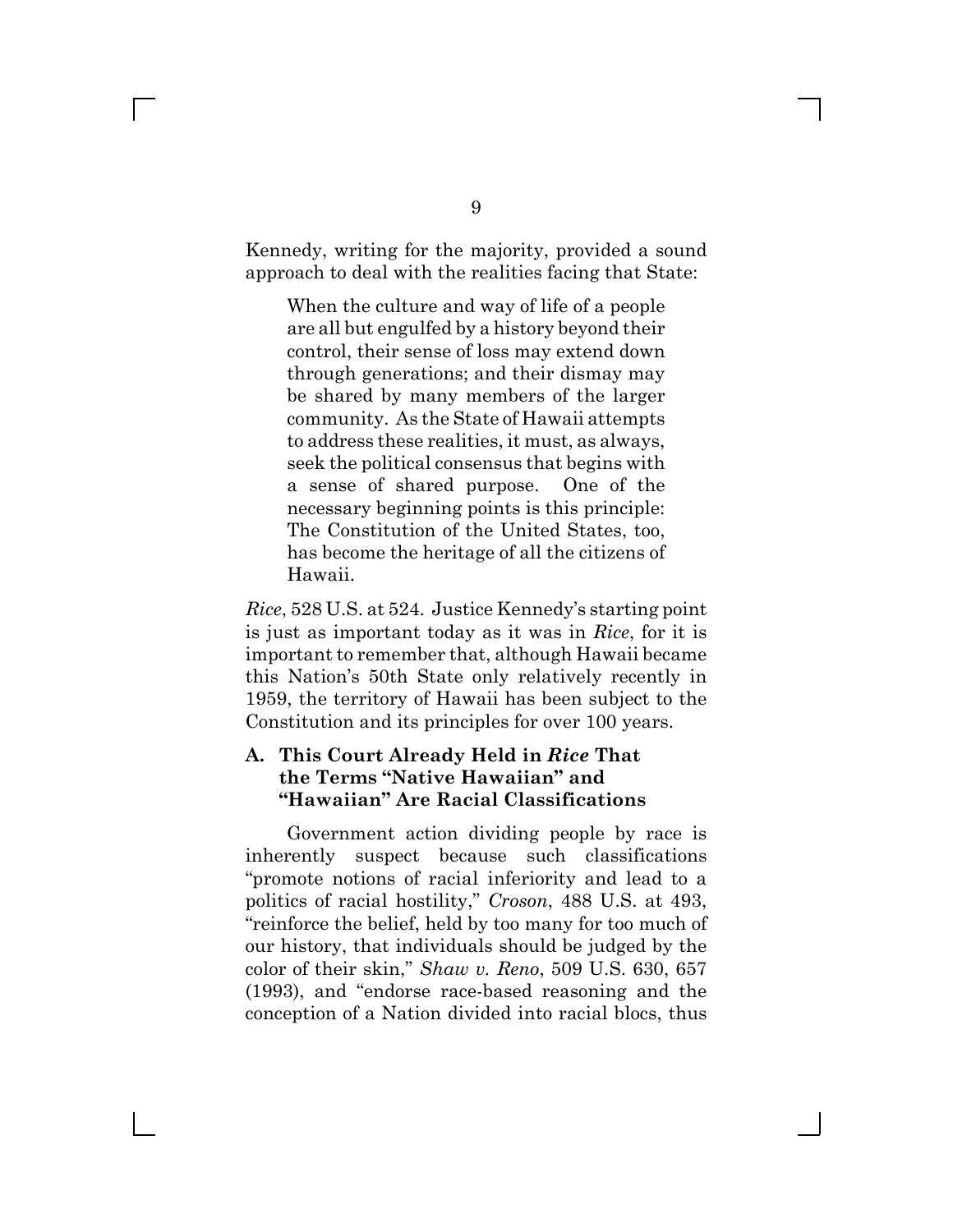contributing to an escalation of racial hostility and conflict." *Metro Broad., Inc. v. FCC*, 497 U.S. 547, 603 (1990) (O'Connor, J., dissenting).

The Supreme Court of Hawaii, relying on racial classifications imposed by the federal government, the Hawaii Constitution, and implementing statutes, and ignoring the Fifth and Fourteenth Amendments, has implicitly held that native Hawaiians have a legal claim to ceded lands based upon their race. The court held in *OHA*, 177 P.3d at 905, that the State of Hawaii may not sell, exchange, or transfer 1.2 million acres of state land—the ceded lands—unless and until it reaches a political settlement with *native Hawaiians*. In other words, the State of Hawaii must manage the majority of its State-owned land for the benefit of one racial group, and not for the benefit of all citizens of Hawaii.

In *Rice*, this Court found unconstitutional a racebased scheme that allowed only statutorily defined "Hawaiians" to vote for trustees of the OHA, because the statutory definitions of "native Hawaiian" and "Hawaiian" as used by the OHA and by the United States in the Hawaiian Homes Commission Act are racial classifications. The statutory definitions analyzed in *Rice* are the same definitions used by the federal government and the State of Hawaii in regard to the ceded lands. In 1978, Hawaii amended its Constitution to establish the OHA. Haw. Const. art. XII, § 5. The mission of the OHA is "[t]he betterment of conditions of native Hawaiians . . . . [and] Hawaiians." Haw. Rev. Stat. § 10-3.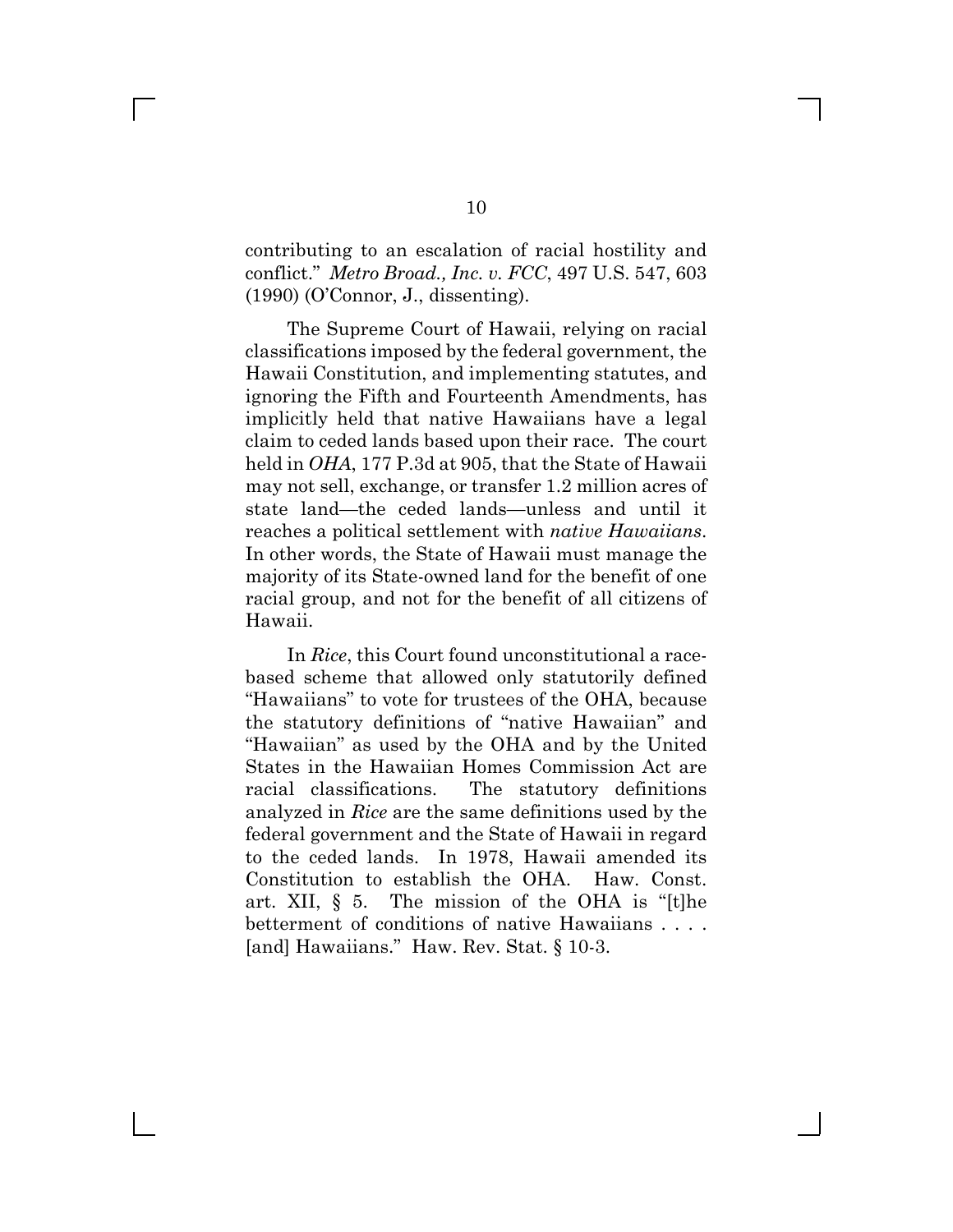The term "Hawaiian" is defined in the statute as:

[A]ny descendant of the aboriginal peoples inhabiting the Hawaiian Islands which exercised sovereignty and subsisted in the Hawaiian Islands in 1778, and which peoples thereafter have continued to reside in Hawaii.

Haw. Rev. Stat. § 10-2. The statute also defines "native Hawaiians" as follows:

[A]ny descendant of not less than one-half part of the races inhabiting the Hawaiian Islands previous to 1778, as defined by the Hawaiian Homes Commission Act, 1920, as amended; provided that the term identically refers to the descendants of such blood quantum of such aboriginal peoples which exercised sovereignty and subsisted in the Hawaiian Islands in 1778 and which peoples thereafter continued to reside in Hawaii.

*Id.* When it analyzed a Hawaiian-only voting requirement in *Rice*, this Court found that the statutory definitions were race-based definitions:

In the interpretation of the Reconstruction era civil rights laws we have observed that "racial discrimination" is that which singles out "identifiable classes of persons . . . solely because of their ancestry or ethnic characteristics." The very object of the statutory definition in question and of its earlier congressional counterpart in the Hawaiian Homes Commission Act is to treat the early Hawaiians as a distinct people, commanding their own recognition and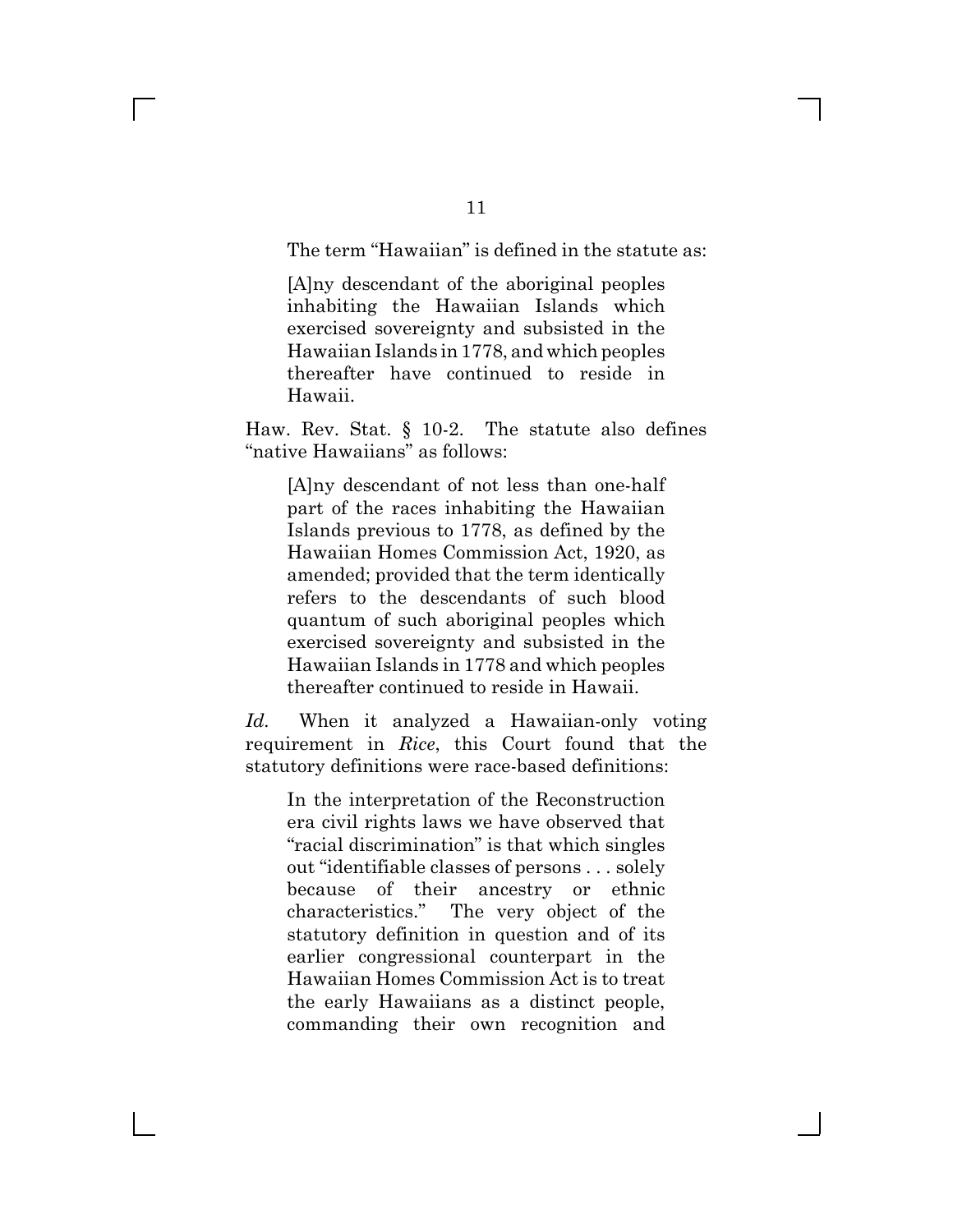respect. The state, in enacting the legislation before us, has used ancestry as a racial definition and for a racial purpose.

### *Rice*, 528 U.S. at 515 (citation omitted).

 $\mathbb{R}^n$ 

The Court's analysis in *Rice* of the statutory definitions of "native Hawaiian" and "Hawaiian" as used in Hawaii's constitutional provision creating the OHA (and its implementing statutes) applies directly to this case. That is because the lower court defines "native Hawaiians," as that term applies to the OHA, as beneficiaries of the ceded land trust. *OHA*, 177 P.3d at 905. Further, OHA, "which is charged 'with managing proceeds derived from the ceded lands and designated for the benefit of native Hawaiians,' can be said to be representing the interests of the native Hawaiian beneficiaries to the ceded lands trust." *Id.* (citation omitted). The very premise of the lower court's decision that native Hawaiians have a racebased legal right to the ceded lands is thus suspect.

### **B. Government Action Providing for Race-Based Claims to the Ceded Lands Fails Strict Scrutiny**

The federal government, through the Hawaiian Homes Commission Act of 1920 and the Admission Act of 1959, and the State of Hawaii through its constitutional provision creating the OHA and its implementing statutes, have instituted racial classifications by introducing and defining the terms "native Hawaiian" and "Hawaiian."

The Equal Protection Clause of the Fourteenth Amendment demands strict scrutiny of a facially racial statutory classification. *See*, *e.g.*, *Shaw*, 509 U.S. at 642 ("Express racial classifications are immediately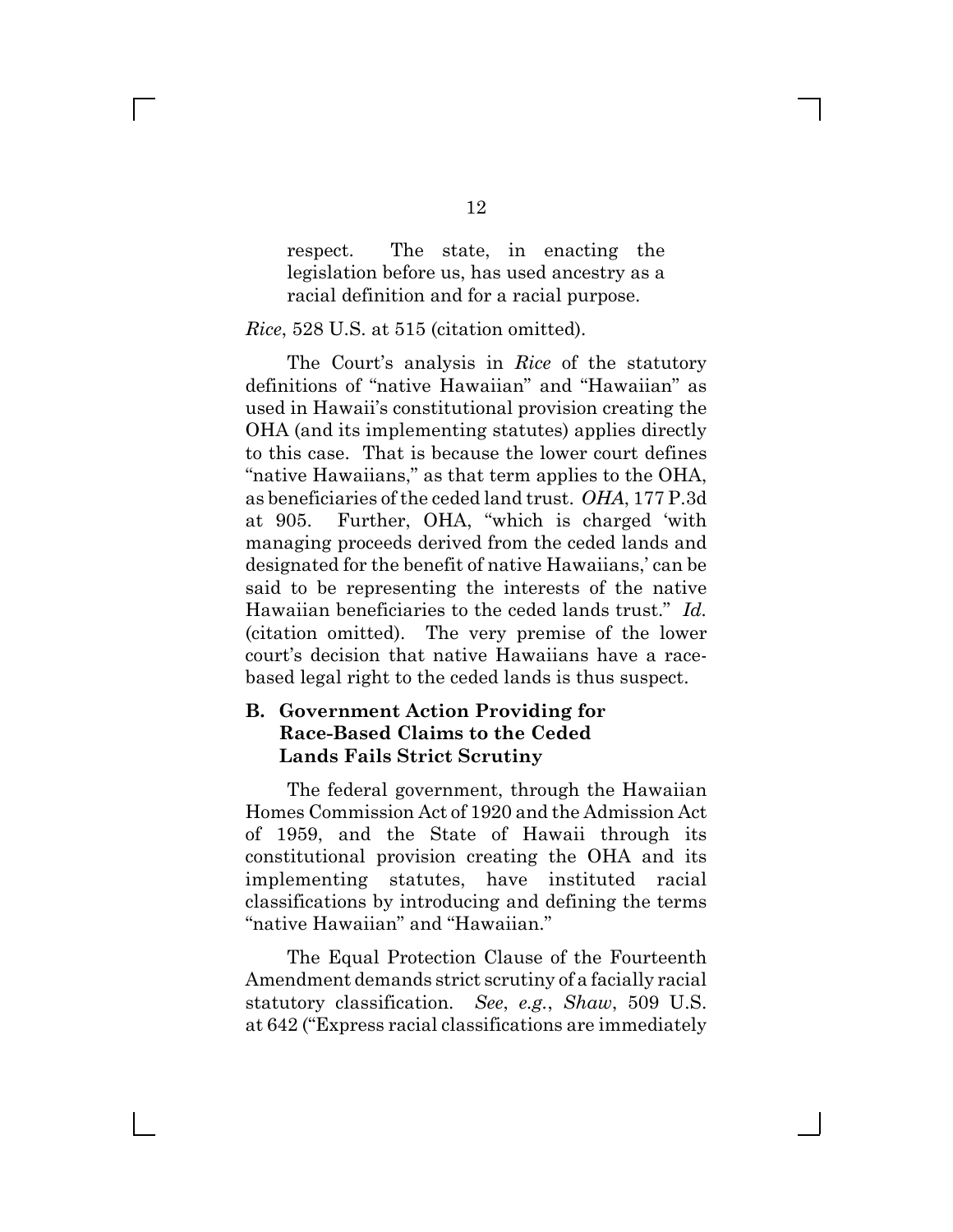suspect"); *Hunt v. Cromartie*, 526 U.S. 541 (1999) ("[A]ll laws that classify citizens on the basis of race . . . are constitutionally suspect and must be strictly scrutinized."). "[A]ny person, of whatever race, has the right to demand that any governmental actor subject to the Constitution justify any racial classification subjecting that person to unequal treatment under the strictest judicial scrutiny." *Adarand*, 515 U.S. at 224; *see also Croson*, 488 U.S. at 493-94 (opinion of O'Connor, J.). Under that rigid equal protection standard, a racial classification "must serve a compelling governmental interest, and must be narrowly tailored to further that interest." *Adarand*, 515 U.S. at 235. The application of strict scrutiny to the Hawaiian Homes Commission Act, the Admission Act, and the laws of Hawaii leads to the conclusion that race-based claims to the ceded lands are unconstitutional.

In the decision below, the Supreme Court of Hawaii based its holding on the Apology Resolution. *OHA*, 177 P.3d at 920:

The primary question before this court on appeal is whether, in light of the Apology Resolution, this court should *issue an injunction* to require the State, as trustee, to preserve the corpus of the ceded lands in the public lands trust until such time as the claims of the native Hawaiian people to the ceded lands are resolved.

The Apology Resolution enumerates wrongs purportedly caused to the native people of Hawaii by agents and citizens of the United States leading to the overthrow of the Kingdom of Hawaii and its eventual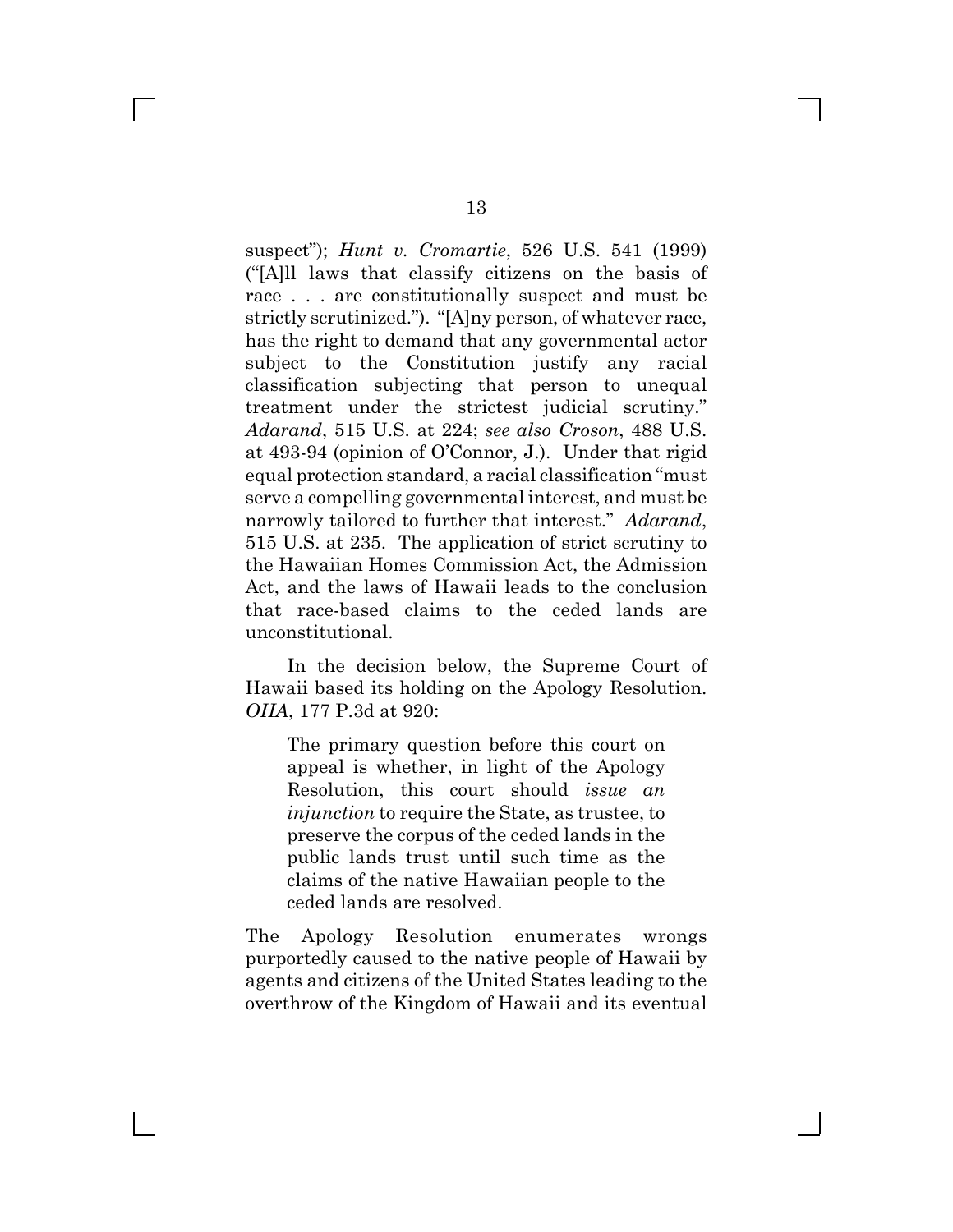annexation.<sup>5</sup> Even if the Apology Resolution is based upon correct history,<sup>6</sup> long past societal discrimination alone cannot serve as the basis for rigid racial preferences. *See*, *e.g.*, *Shaw v. Hunt*, 517 U.S. 899, 909-10 (1996) ("an effort to alleviate the effects of societal discrimination is not a compelling interest"); *Croson*, 488 U.S. at 498-99; *Wygant*, 476 U.S. at 276 (plurality opinion) ("Societal discrimination, without more, is too amorphous a basis for imposing a racially classified remedy"); *id.* at 288 (O'Connor, J., concurring in part and concurring in judgment) ("a governmental agency's interest in remedying 'societal' discrimination, that is, discrimination not traceable to its own actions, cannot be deemed sufficiently compelling to pass constitutional muster").

This Court has recognized that if long past societal discrimination alone can serve as the basis for rigid racial preferences, then the door would be open "to competing claims for 'remedial relief' for every disadvantaged group." *Croson*, 488 U.S. at 505. The promise provided by our Constitution that our government is a Nation where race is irrelevant to personal opportunity and achievement would be

<sup>&</sup>lt;sup>5</sup> The Apology Resolution contains a brief opening paragraph, followed by thirty-six short "whereas" paragraphs, but no findings of fact. A "whereas" clause has no operative effect, and the court below could not rely on such clauses as fact. *See District of Columbia v. Heller*, 128 S. Ct. 2783, 2789 n.3 (2008) ("[W]here the text of a clause itself indicates that it does not have operative effect, such as 'whereas' clauses in federal legislation or the Constitution's preamble, a court has no license to make it do what it was not designed to do.").

<sup>&</sup>lt;sup>6</sup> The findings of the Apology Resolution have been criticized as bad history. *See*, *e.g.*, Thurston Twigg-Smith, *Hawaiian Sovereignty: Do the Facts Matter?* (1998).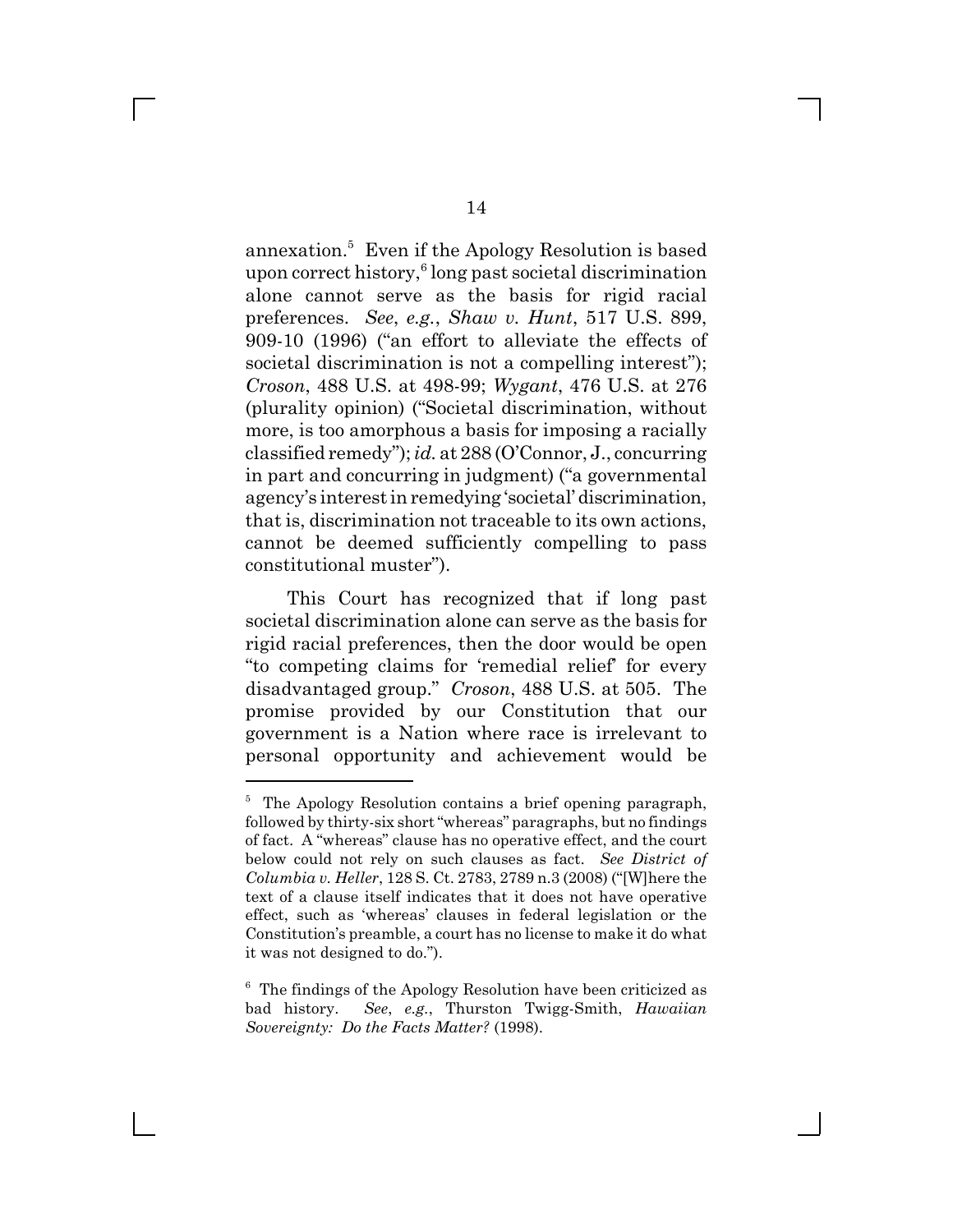broken in a "mosaic of shifting preferences based on inherently unmeasurable claims of past wrongs." *Id.* at 506. Courts would be required to evaluate the extent of the prejudice and consequent harm suffered by various minority groups. Those groups whose societal injury is deemed to have "exceed[ed] some arbitrary level of tolerability then would be entitled to preferential classifications". *Bakke*, 438 U.S. at 297. The "result would be contrary to both the letter and spirit of a constitutional provision whose central command is equality." *Croson*, 488 U.S. at 506. Racial classifications must be clearly identified and unquestionably legitimate because such classifications "so seldom provide a relevant basis for disparate treatment, and because classifications based on race are potentially so harmful to the entire body politic." *Id.* at 505 (citing *Fullilove v. Klutznick*, 448 U.S. 448, 534 (1980) (Stevens, J., dissenting) (footnotes omitted)).

The Apology Resolution lacks evidence of specific present or past discrimination necessary to compel a race-conscious remedy. *See Croson*, 488 U.S. at 504 ("While the States and their subdivisions may take remedial action when they possess evidence" of past or present discrimination, "they must identify that discrimination, public or private, with some specificity before they may use race-conscious relief."). The Native Hawaiians Study Commission, created by Congress on December 22, 1980 (Pub. L. No. 96-565, § 302; 94 Stat. 3321 (1980)), expressly found that native Hawaiians were not entitled to compensation or reparations on the basis of the historical wrongs they may have suffered. 1 Native Hawaiians Study Commission, *Report on the Culture, Needs and*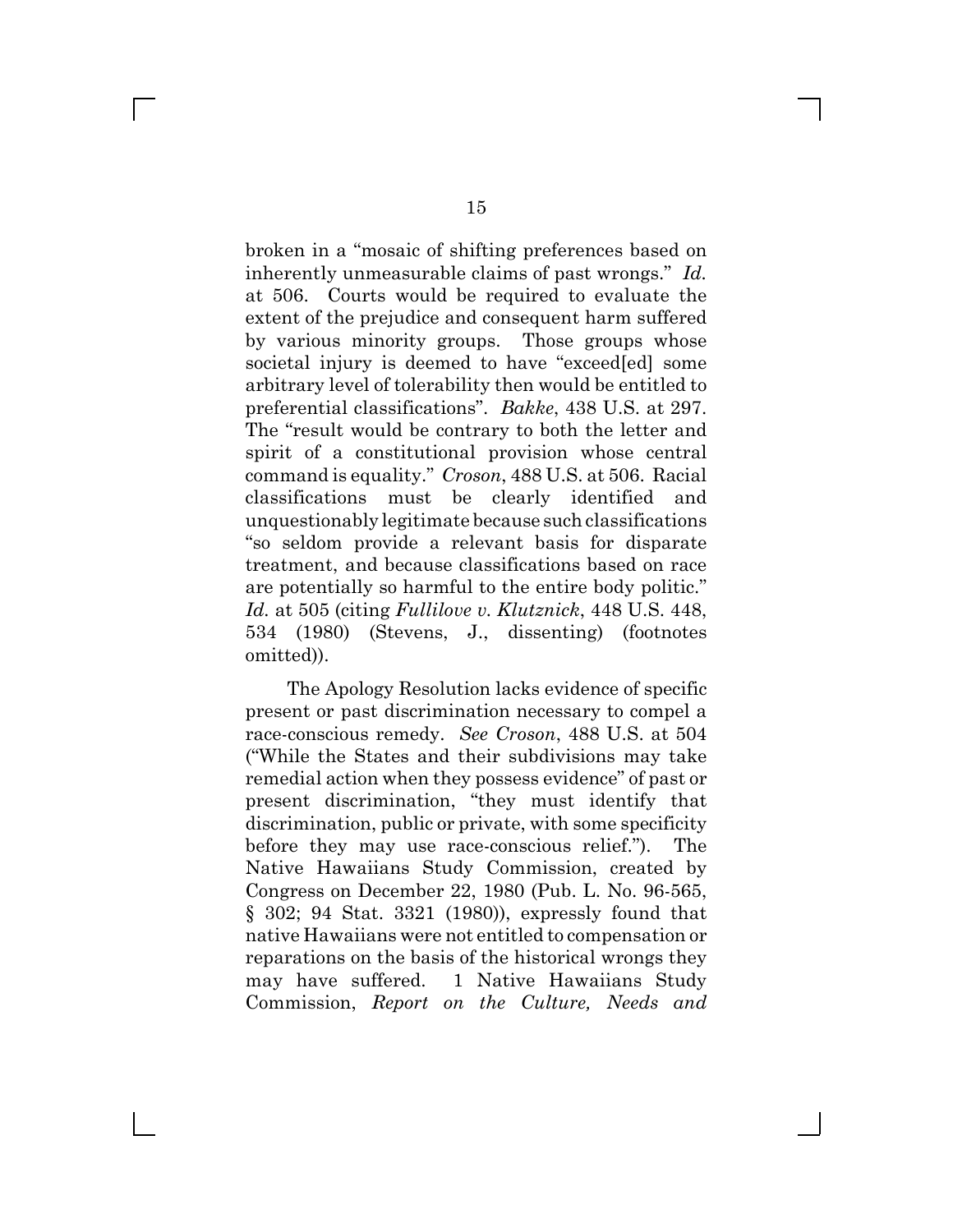Concerns of Native Hawaiians 28 (1983)<sup>7</sup> ("The Commission concludes that, as an ethical or moral matter, Congress should not provide for native Hawaiians to receive compensation either for loss of land or of sovereignty."). And the Apology Resolution does not state that native Hawaiians are entitled to compensation or reparations for the supposed wrongs it enumerates.

Even if the Apology Resolution is factually correct and does provide sufficient evidence of a compelling interest, there is no showing that claims to the ceded lands by every native Hawaiian, including claims to portions of revenues from the sale, lease, or rent from the ceded lands, is a narrowly tailored remedy for individual discrimination. *See Bakke*, 438 U.S. at 299 ("If it is the individual who is entitled to judicial protection against classifications based upon his racial or ethnic background because such distinctions impinge upon personal rights, rather than the individual only because of his membership in a particular group, then constitutional standards may be applied consistently."). The OHA has not shown that it is unable to devise an individualized procedure to "tailor relief to those who truly have suffered the effects" of any prior discrimination. In other words, Respondents must show that preferential treatment afforded to native Hawaiians is not simply a product of "administrative convenience" in grouping together all native Hawaiians. *Cf. Croson*, 488 U.S. at 508. OHA cannot argue that native Hawaiians are entitled to preferences simply because they are members of a particular racial group that has suffered

<sup>7</sup> *Available at* http://wiki.grassrootinstitute.org/mediawiki/media /9/97/1-497.pdf (last visited Dec. 8, 2009).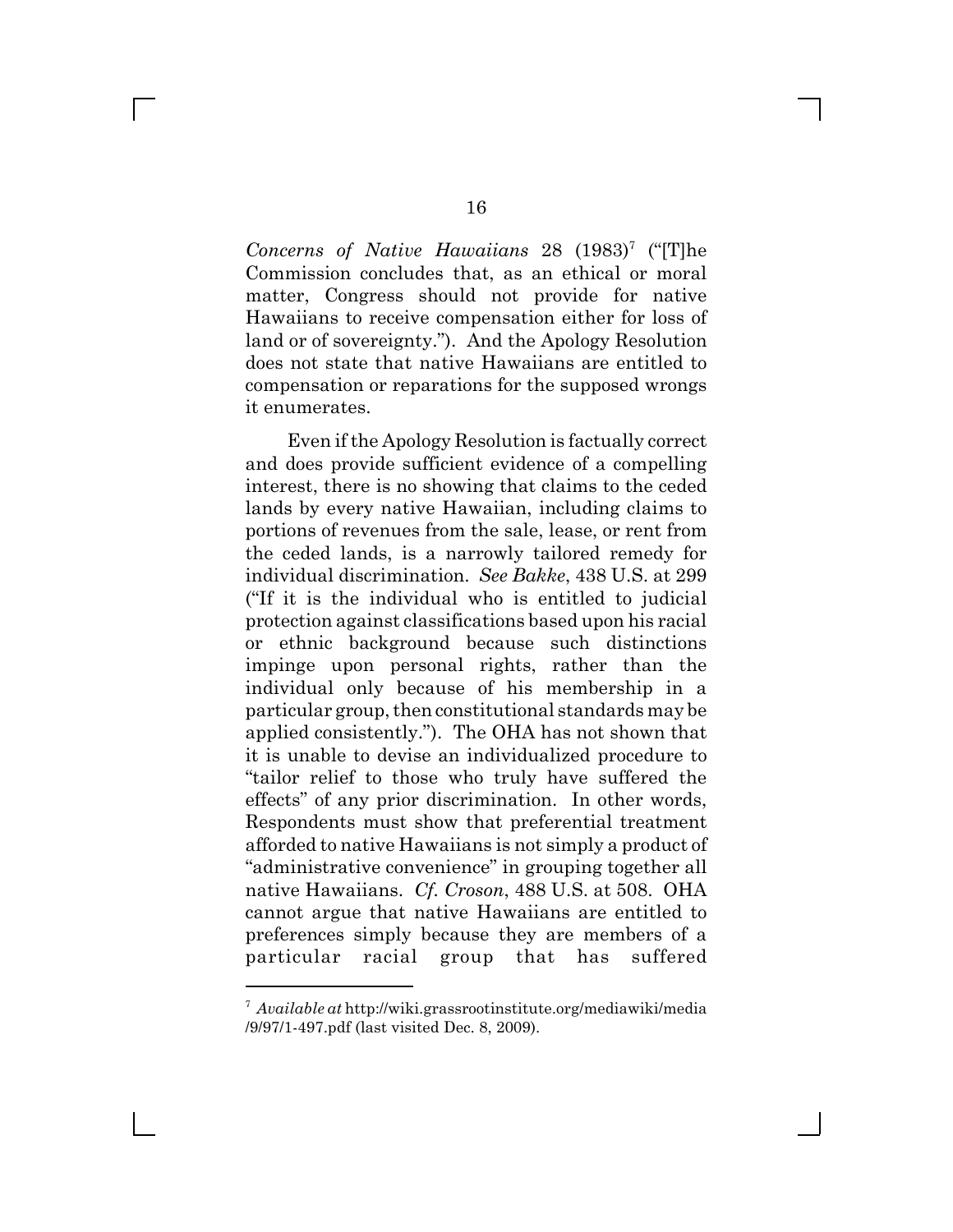discrimination. *See Bakke*, 438 U.S. at 307 ("Preferring members of any one group for no reason other than race or ethnic origin is discrimination for its own sake. This the Constitution forbids.").

Moreover, providing one racial group entitlements to the revenue of the ceded lands could potentially continue indefinitely and therefore is not "appropriately limited such that it 'will not last longer than the discriminatory effects it is designed to eliminate.'" *Adarand*. 515 U.S. at 238 (citation omitted). Consequently, any "redress of wrongs" argument also fails strict scrutiny. The predicament in which the State of Hawaii and OHA find themselves can be directly traced to the racial classifications being used to this day in the Hawaiian Homes Commission Act of 1920, the Admission Act of 1959, and the State of Hawaii through its constitutional provision creating the OHA and its implementing statutes. Even if the Court finds that the laws providing Hawaii with justification for its race-based preferences are unchallenged here, the Court has an independent obligation to subject those laws to judicial scrutiny and ensure that present and future government action is narrowly tailored to achieve a compelling interest.

In *Miller v. Johnson*, 515 U.S. 900 (1995), this Court applied its "presumptive skepticism of all racial classifications" to unchallenged Justice Department rulings advanced as a defense to alleged voting rights violations. *Id.* at 922. The Court explained that "the judiciary retains an independent obligation in adjudicating consequent equal protection challenges to ensure that the State's actions are narrowly tailored to achieve a compelling interest." *Id.* Similarly, in *Evans v. Newton*, 382 U.S. 296 (1966), the issue of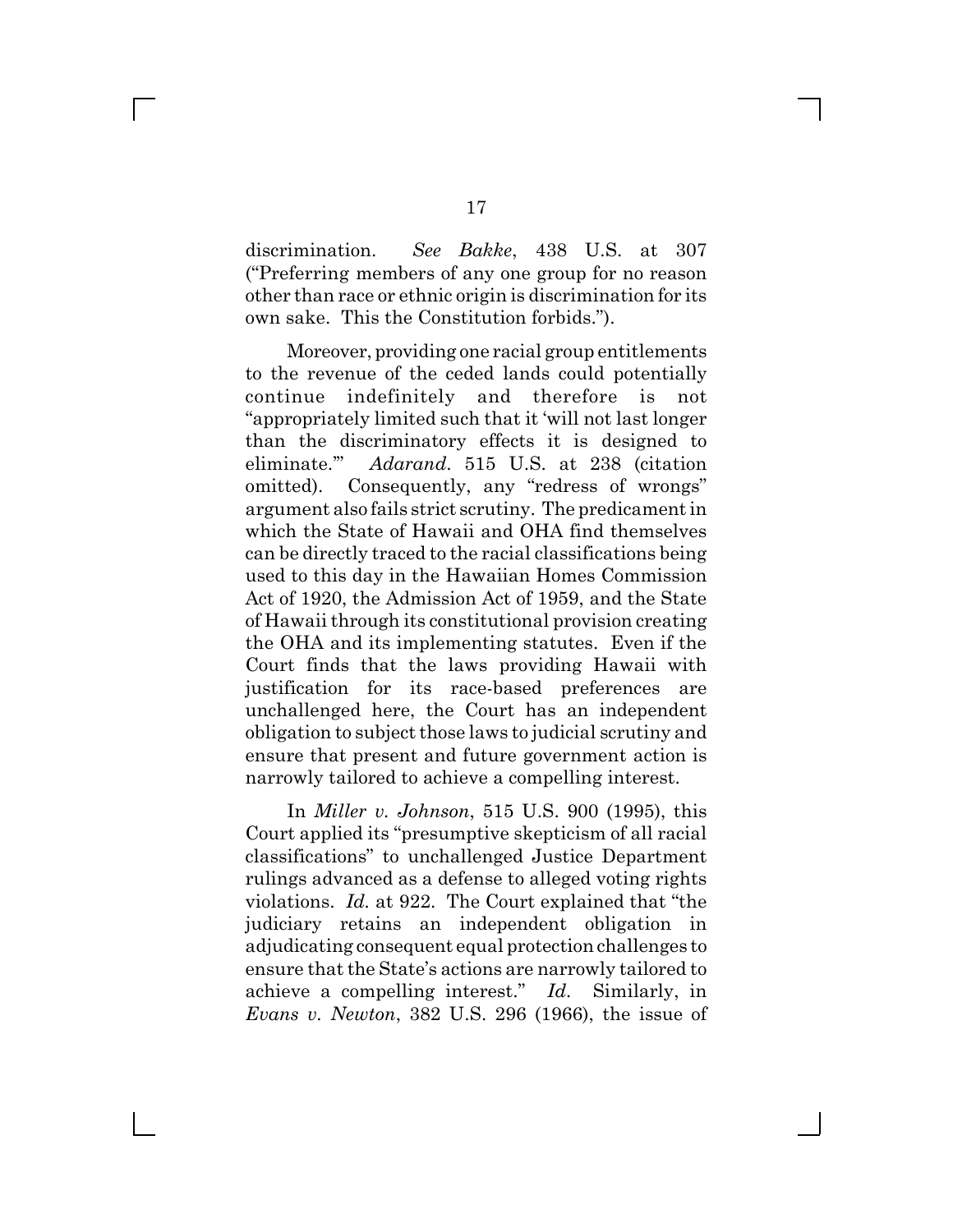whether state judicial enforcement of a racial classification would violate the Equal Protection Clause was not properly brought before the Court, but the Court applied analysis under the Fourteenth Amendment anyway. *Evans*, 382 U.S. at 303 (White, J., dissenting). In *Cooper v. Aaron*, 358 U.S. 1 (1958), this Court based its decision on unchallenged but plainly unconstitutional state racial laws, and held that the Fourteenth Amendment "can neither be nullified openly and directly by state . . . officers, nor nullified indirectly by them through evasive schemes." *Id.* at 17. These cases demonstrate that even when the constitutionality of an underlying racial preference is not at issue, that preference may not be used to justify challenged race-based government action.

## **C. Determining Who Should Be Classified as a "Native Hawaiian" or "Hawaiian" Is Repugnant to Our Constitutional Ideals of Equal Protection**

The differing definitions of "native Hawaiian" and "Hawaiian" illustrate another reason why racial classifications are offensive to the Constitution. Determining who is and who isn't a member of some chosen race is divisive, and has always been offensive to our country's notions of equality. *Cf. Plessy*, 163 U.S. at 552 ("Under the allegations of his petition, it may undoubtedly become a question of importance whether, under the laws of Louisiana, the petitioner belongs to the white or colored race."); *see also Takao Ozawa v. United States*, 260 U.S. 178, 197 (1922):

Manifestly the test afforded by the mere color of the skin of each individual is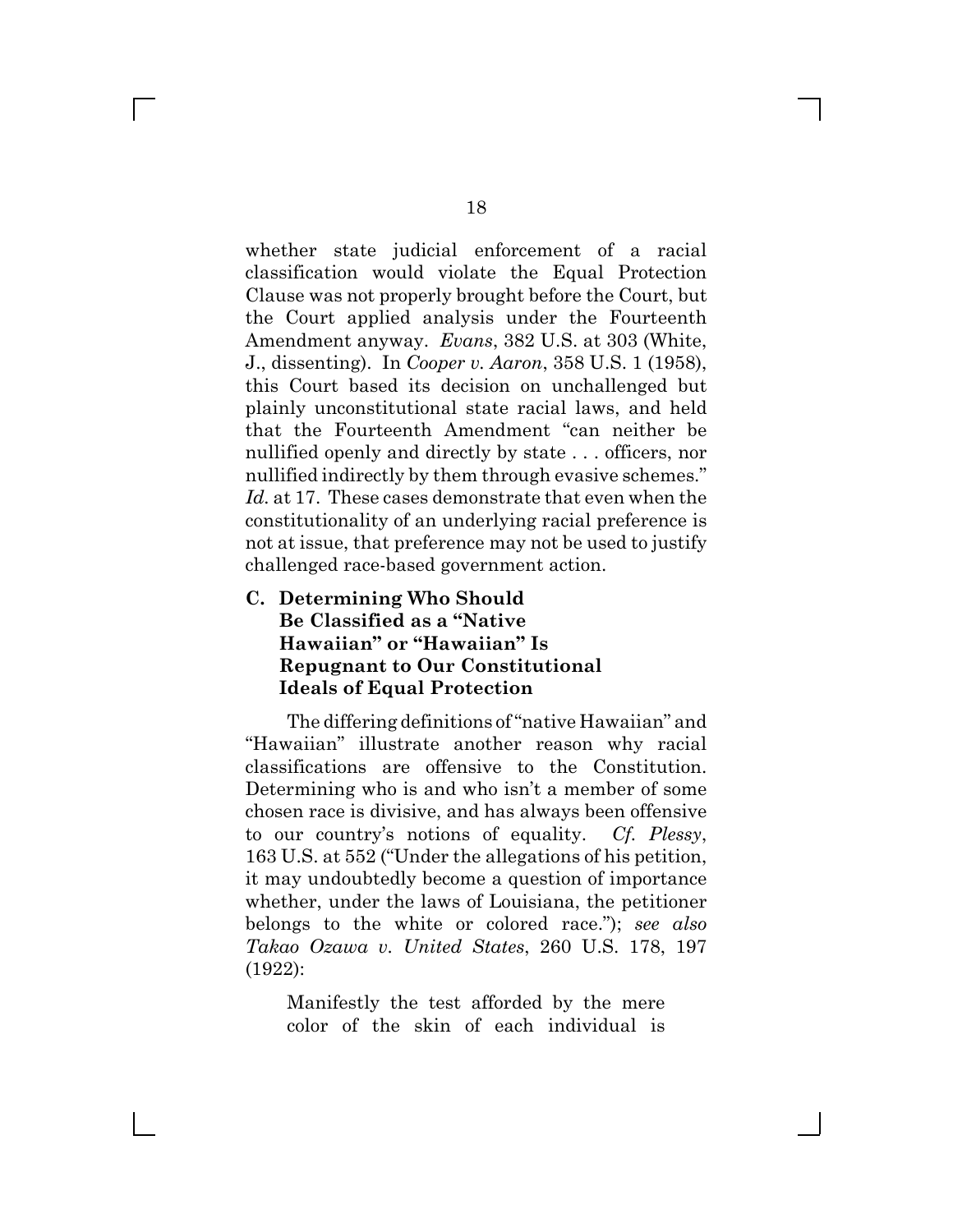impracticable, as that differs greatly among persons of the same race, even among Anglo-Saxons, ranging by imperceptible gradations from the fair blond to the swarthy brunette, the latter being darker than many of the lighter hued persons of the brown or yellow races.

As Justice Stevens has emphasized, "the very attempt to define with precision a beneficiary's qualifying racial characteristics is repugnant to our constitutional ideals." *Fullilove*, 448 U.S. at 534 n.5 (Stevens, J., dissenting). Chief Justice Roberts, when faced with having to make judgments about which mixes of minority voters should count for purposes of forming a majority in an electoral district, sadly observed, "It is a sordid business, this divvying us up by race." *League of United Latin American Citizens v. Perry*, 548 U.S. 399, 511 (2006) (Roberts, C.J., concurring).

The case exemplifies this concern: both the federal government and the State of Hawaii have enacted numerous laws with varying definitions based on percentage of Hawaiian ancestry for the purposes of determining eligibility for preferences. State and federal laws define Hawaiians differently based upon some "blood quotient" in order to bestow preferential treatment.

Government-imposed racial classifications based upon some imaginary blood quotient at best creates a legal fiction and at worst hearkens to the one-drop rule and Nuremberg Laws. "A person whose blood quantum is as little as one-sixty-fourth that of a full-blooded Polynesian (a figure suggested by Hawaii), and who might ascribe fully to aboriginal Hawaiian culture, is not, in any meaningful sense, a biological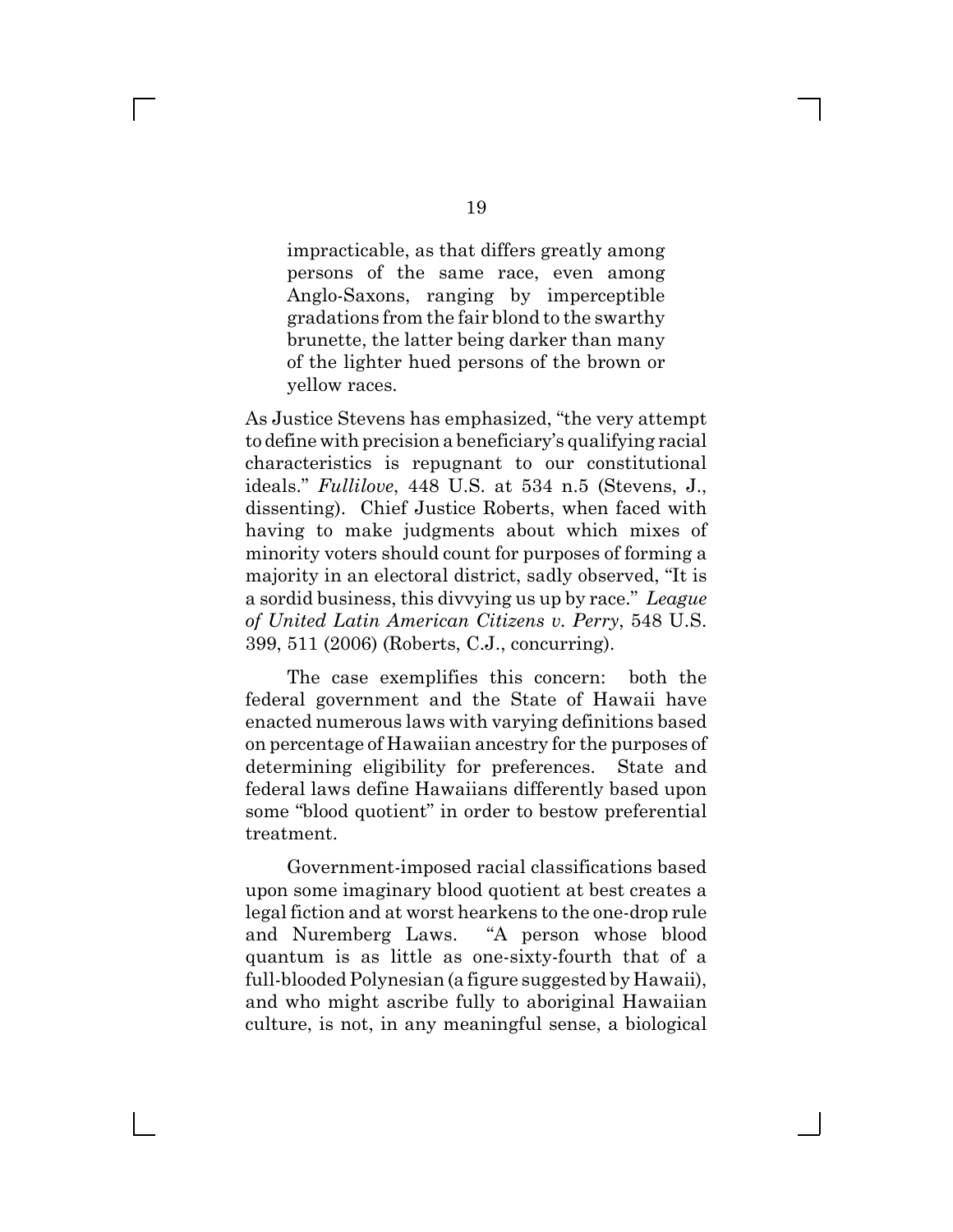Polynesian." Gould, *supra*, at 739 (see *Rice*, 528 U.S. at 514). Considerable doubt exists whether race can even be quantified scientifically. Prior to the science of genetics, racial characteristics were believed to be inherited by blood. Peter Farb, *Humankind* 276 (1978). The current preoccupation with blood quanta by both the State of Hawaii and the federal government stems from this misconception. *Cf.* Gould, *supra*, at 754 (explaining the preoccupation with blood quanta in the census, and references to Indians as "full-bloods" and "mixed bloods" in the nineteenth century and persisting into the twenty-first).

Racial divisions based on genes are also proving to be unreliable. *Id.* Genetic differences among the three customary groupings, Mongoloids, Negroids, and Caucasoids, are only slightly more pronounced than they are between individuals. *See* Lawrence Wright, *One Drop of Blood*, The New Yorker, July 25, 1994, at 50 (citing research of Masatoshi Nei & Arun K. Roychoudhury, *Gene Differences Between Caucasian, Negro, and Japanese Populations* (1972)). And "[p]ure races do not exist . . . in any . . . sexually-reproducing animal, including humankind." Farb, *supra*, at 275.

There is no taxonomic basis in biology or physiology to support racial distinctions used by the U.S. Census. Barry Edmonston & Jeffrey S. Passel, *How Immigration and Intermarriage Affect the Racial and Ethnic Composition of the U.S. Population*, in *Immigration and Opportunity: Race, Ethnicity, and Employment in the United States* 383 (Frank D. Bean & Stephanie Bell-Rose eds., 1999); *see also United States v. Bhagat Singh Thind*, 261 U.S. 204, 212 (1923) (finding common agreement on what constitutes a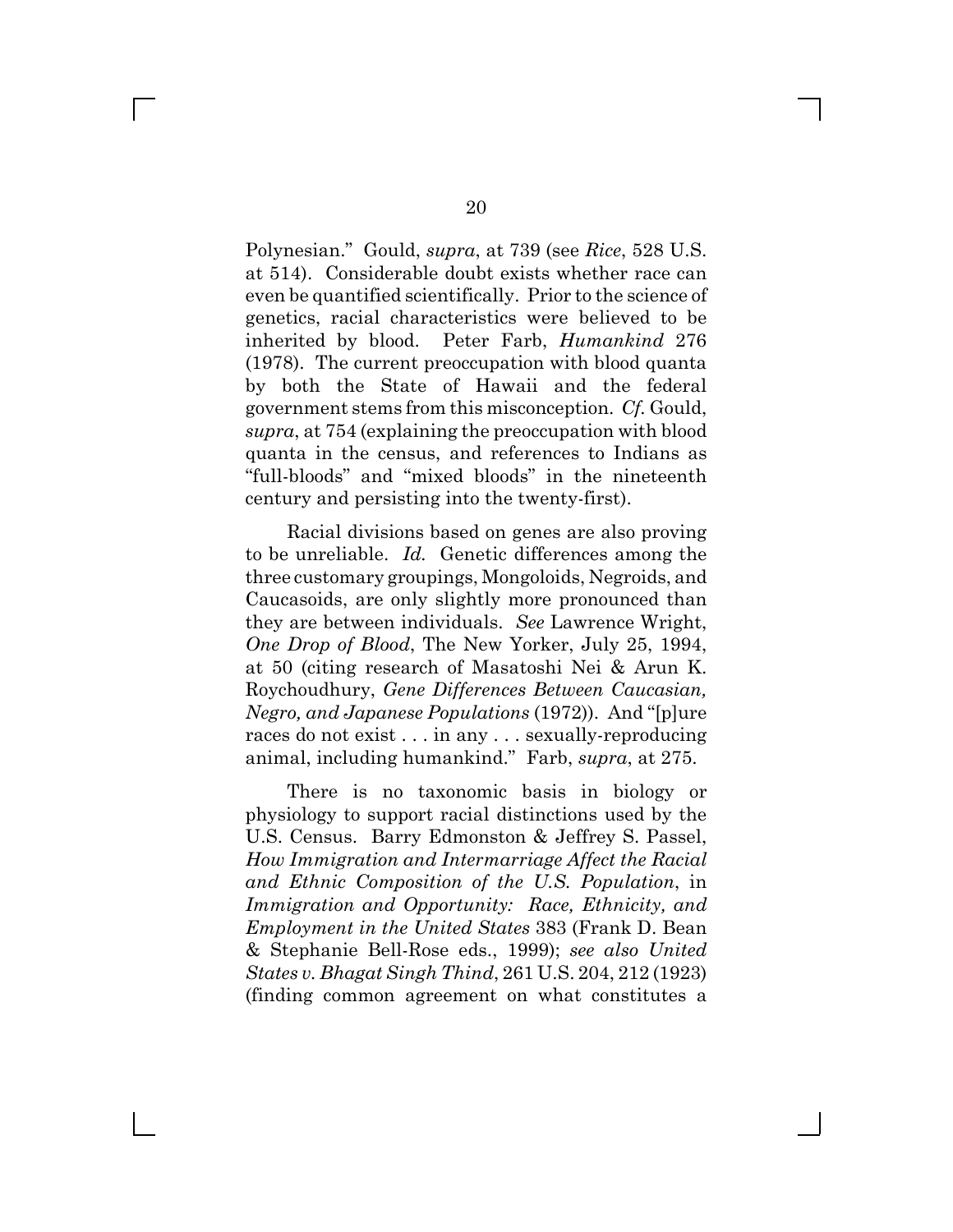racial division to be practically impossible).<sup>8</sup> Nonetheless, for years the Census Bureau used categories that divided people among five "racial" categories: American Indians and Alaskan Natives, Asian and Pacific Islanders, Blacks, Whites, and Hispanics. Office of Management and Budget, Executive Office of the President, *Statistical Directive* 15 (1977). American Indians, Alaskan Natives, and Asians and Pacific Islanders are not racially distinct from one another. In the 2000 census, "Native Hawaiian" was made a separate category for the first time. Revisions to the Standards for Classification of Federal Data on Race and Ethnicity, 62 Fed. Reg. 58,782 (Oct. 30, 1997).

Who should be considered a Hawaiian? Because there is no single Hawaiian tribe or nation that can make this determination, the state and federal governments have answered this question with arbitrary distinctions. The State of Hawaii's Office of Hawaiian Affairs defines "Native Hawaiian" (with a capital "N") as a person of Hawaiian ancestry, regardless of blood quantum; and a "native Hawaiian" (with a lower case "n") refers to those with 50% or more *Hawaiian blood*. State of Hawaii Office of Hawaiian Affairs, *Native Hawaiian Data Book—1998, Definitions of Race* 600-01 (1998) (*Native Hawaiian Data Book*);

*Bhagat Singh Thind*, 261 U.S. at 212 (footnotes omitted).

L

<sup>8</sup> The various authorities are in irreconcilable disagreement as to what constitutes a proper racial division. For instance, Blumenbach has 5 races; Keane following Linnaeus, 4; Deniker, 29. The explanation probably is that 'the innumerable varieties of mankind run into one another by insensible degrees, and to arrange them in sharply bounded divisions is an undertaking of such uncertainty that common agreement is practically impossible.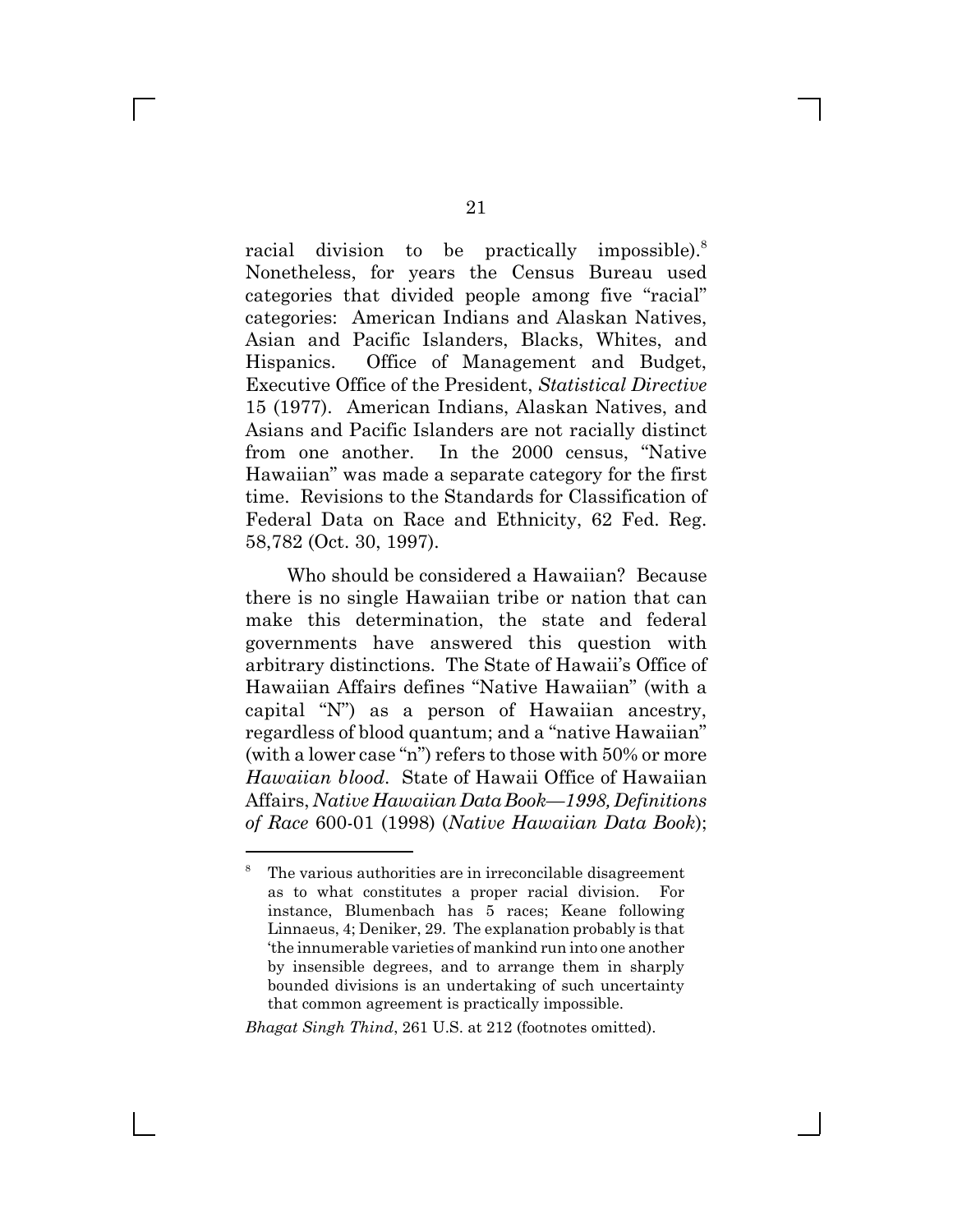*but see Bhagat Singh Thind*, 261 U.S. at 211 (classifying Polynesians, including native Hawaiians, as Caucasian).<sup>9</sup>

The Department of Hawaiian Home Lands follows the 1921 Hawaiian Homes Commission Act to define "native Hawaiian" as any descendant of not less than one-half of the blood of the races inhabiting the Hawaiian Islands previous to 1778. *Native Hawaiian Data Book* (citing Hawaiian Homes Commission Act). But a homestead lease successor (spouse or child) may be only one-quarter "Hawaiian." Hawaiian Homes Commission Act § 209. Members of the Hawaiian Homes Commission "shall be descendants of not less than one-fourth part of the blood of the races inhabiting the Hawaiian Islands previous to 1778. Hawaiian Homes Commission Act § 202.

There is no rhyme or reason to any of these classifications; the artificial approach used by state and federal authorities only perpetuates and increases racial division. It has also spawned seemingly endless litigation, with the courts forced to undertake the

#### *Bhagat Singh Thind*, 261 U.S. at 211 (footnotes omitted).

<sup>9</sup> The word 'Caucasian' is in scarcely better repute. It is at best a conventional term, with an altogether fortuitous origin, which under scientific manipulation, has come to include far more than the unscientific mind suspects. According to Keane, for example (*The World's Peoples*, 24, 28, 307, *et seq.*), it includes not only the Hindu, but some of the Polynesians (that is, the Maori, Tahitians, Samoans, Hawaiians, and others), the Hamites of Africa, upon the ground of the Caucasic cast of their features, though in color they range from brown to black. We venture to think that the average well-informed white American would learn with some degree of astonishment that the race to which he belongs is made up of such heterogeneous elements.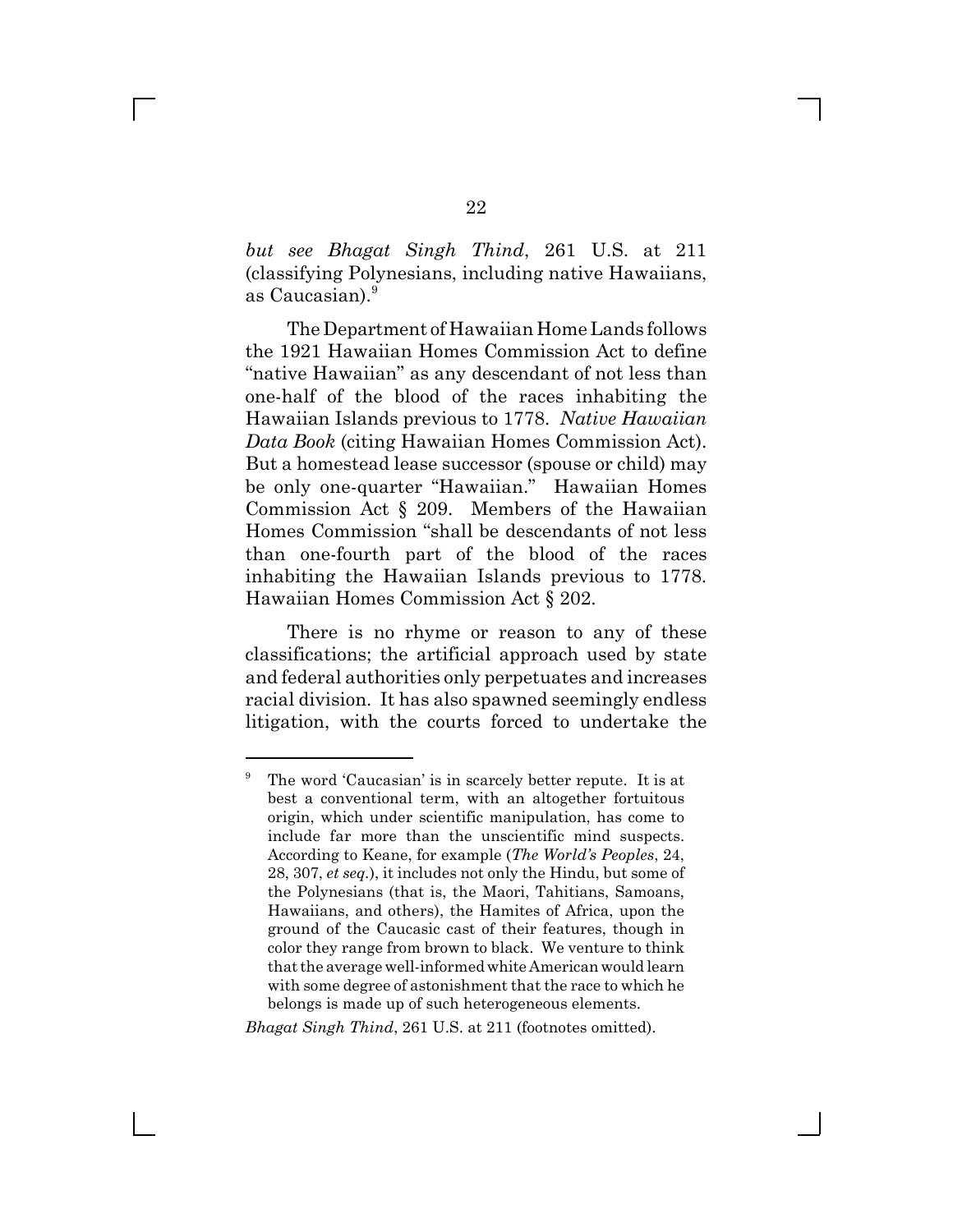distinctly suspect task of verifying racial bona fides and who properly qualifies as a "Hawaiian,"10 and whether such classifications are proper. *See*, *e.g.*, *Day v. Apoliona*, 505 F.3d 963 (9th Cir. 2007) (plaintiffs who claimed at least 50% bloodline asserted exclusive control over state programs to benefit "Hawaiians," currently open to anyone with one drop of Hawaiian blood); *Arakaki v. Hawaii*, 314 F.3d 1091 (9th Cir. 2002) (limiting candidates for OHA trusteeship to those of Hawaiian ancestry unconstitutional); *Doe v. Kamehameha Schs./Bernice Pauahi Bishop Estate*, 470 F.3d 827 (9th Cir. 2006) (non-Hawaiian student challenged school's policy of giving preference to students of native Hawaiian ancestry). It is anathema for courts interpreting the Equal Protection Clause to be weighing racial taxonomies and categorizations made thereunder.

### **II**

## **THE INDIAN COMMERCE CLAUSE DOES NOT PROVIDE A BASIS FOR LAWS THAT GRANT PREFERENCES TO NATIVE HAWAIIANS**

The Constitution grants Congress "plenary and exclusive" powers to legislate in respect to Indian tribes. *E.g.*, *Washington v. Confederated Bands & Tribes of Yakima Nation*, 439 U.S. 463, 470-71 (1979); *Negonsott v. Samuels*, 507 U.S. 99, 103 (1993); *see also*

<sup>10</sup> Most native Hawaiians are of mixed ancestry and it is estimated that fewer than 6,000 *full-blooded* Hawaiians remain. An OHA study from 1984 found that one in three Native Hawaiians had between 50 and 100% blood quantum, while only 1 in 25 native Hawaiians had 100% blood quantum. *Native Hawaiian Data Book* at 30. More than 60% of native Hawaiians had less than 50% blood quantum. *Id.*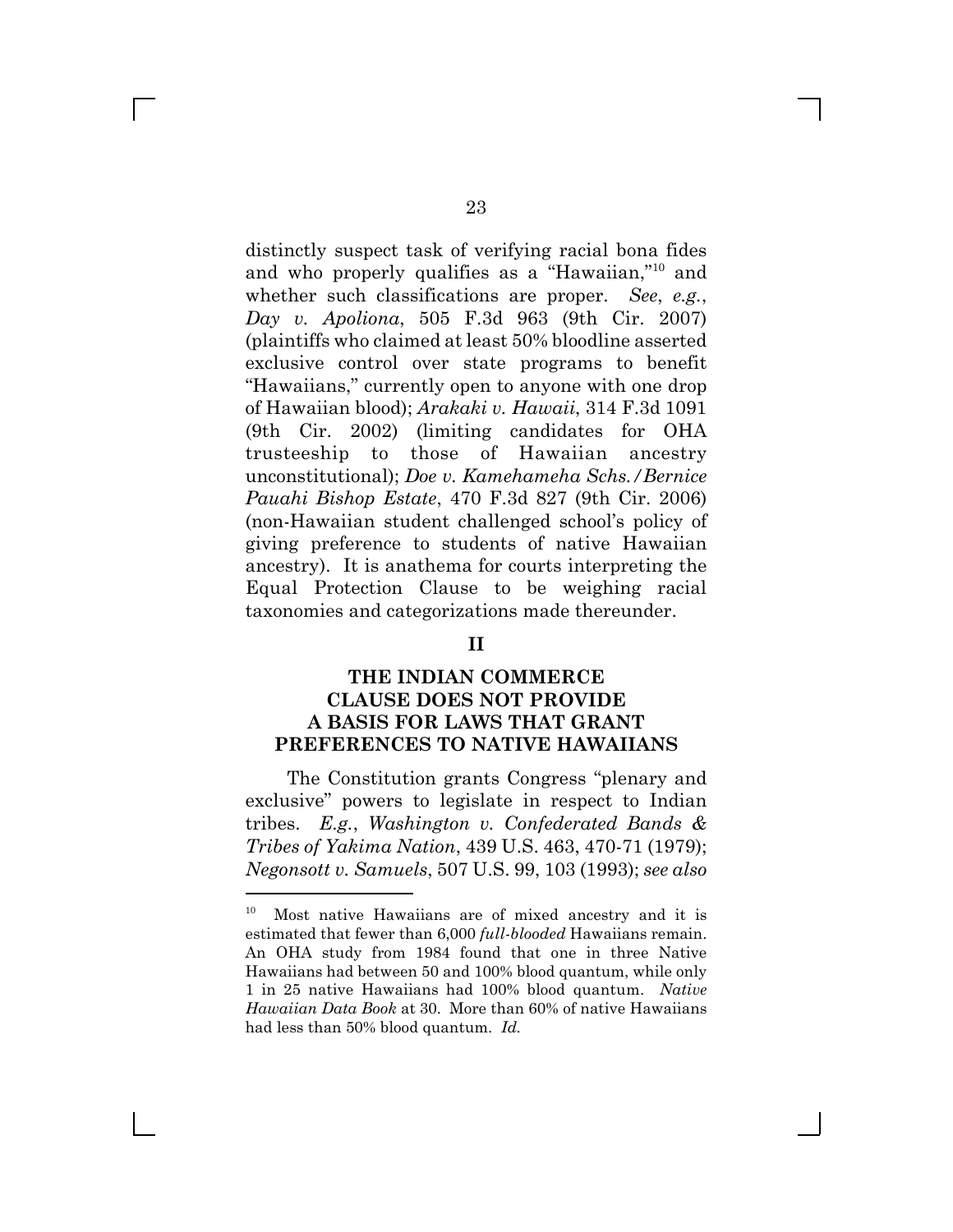William C. Canby, *American Indian Law* 2 (3d ed. 1998) ("the independence of the tribes is subject to exceptionally great powers of Congress to regulate and modify the status of the tribes").

The Indian Commerce Clause, U.S. Const. art. I, § 8, cl.  $3$ ,<sup>11</sup> and the Treaty Clause, U.S. Const. art. II, § 2, cl. 2, have been traditionally cited as the sources of that power. *E.g.*, *Morton v. Mancari*, 417 U.S. 535, 552 (1974); *McClanahan v. Arizona Tax Comm'n*, 411 U.S. 164, 172 n.7 (1973). The "central function of the Indian Commerce Clause is to provide Congress with plenary power to legislate in the field of Indian affairs." *Cotton Petroleum Corp. v. New Mexico*, 490 U.S. 163, 192 (1989). The federal government's power to deal with Indian tribes is based upon a "special relationship":

The plenary power of Congress to deal with the special problems of Indians is drawn both explicitly and implicitly from the Constitution itself. Article I, s 8, cl. 3, provides Congress with the power to "regulate Commerce . . . with the Indian Tribes," and thus, to this extent, singles Indians out as a proper subject for separate legislation.

*Mancari*, 417 U.S. at 551-52. Indian tribes thus enjoy a "unique legal status" under federal law and upon the plenary power of Congress. *Id.* at 551.

The Treaty Clause confirms that any special relationship is limited to quasi-sovereign Indian

 $\mathbf{I}$ 

 $11$  Congress shall have power to "regulate Commerce with foreign Nations, and among the several States, and with the Indian Tribes". U.S. Const. art. I, § 8, cl. 3.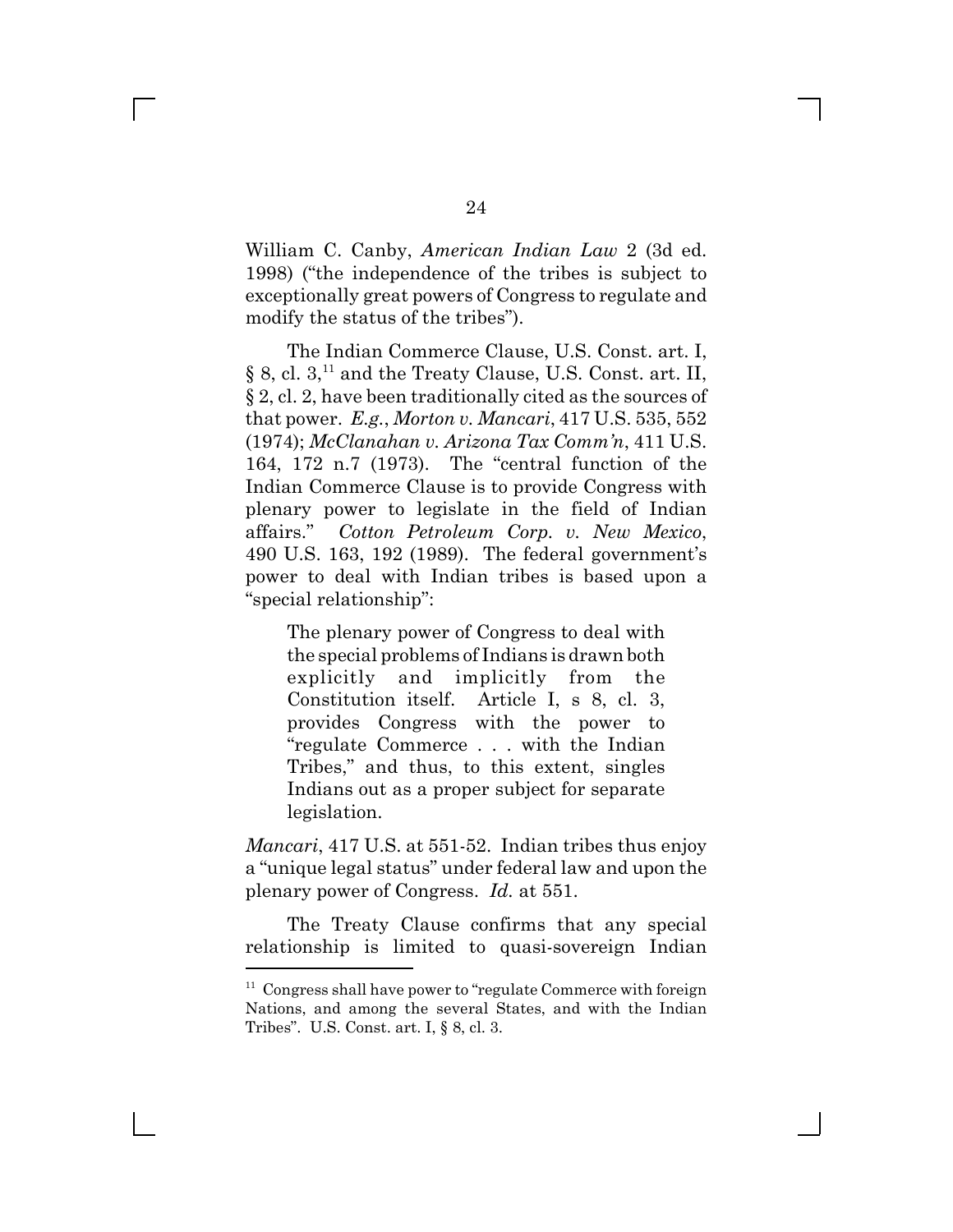Tribes. As Chief Justice Marshall stated for the Court in *Worcester v. Georgia*, 31 U.S. 515 (1832), the Constitution "has adopted and sanctioned the previous treaties with the Indian nations, and consequently, admits their rank among those powers who are capable of making treaties." *Id.* at 559. Individual native Hawaiians are incapable of entering into treaties with the United States; otherwise the federal government could make treaties with any group of two or more descendants of an indigenous race, regardless of whether that group retains any sovereignty or internal governmental structure, and such "Treaties" would be the "supreme Law of the Land." U.S. Const. art. VI.

 In *Mancari*, this Court considered whether an employment preference to Native Americans under the Indian Reorganization Act of 1934 was in fact an unconstitutional racial preference violative of the Fifth Amendment.12 *Mancari*, 417 U.S. at 537. This Court held that equal protection issues were not implicated, because the "preference, as applied, is granted to Indians not as a discrete racial group, but rather as members of quasi-sovereign tribal entities"—that is, "the preference is political rather than racial in nature." *Mancari*, 417 U.S. at 554 n.24. To be eligible for the preference under the Indian Reorganization Act, the Indian had to meet a certain blood quantum and be a member of a "Federally-recognized tribe." *Id.* The purpose of laws enacted to give Indians certain

<sup>12</sup> In light of this Court's decision in *Adarand*, 515 U.S. at 227, which held that all racial classifications imposed by federal, state, and local governmental actors must be reviewed under strict scrutiny, it may be the case that *Mancari*, 417 U.S. 535, has been overruled, or that *Mancari* is limited to Congress's "special relationship" with Indian tribes. But the Court need not address the tension between *Adarand* and *Mancari* here.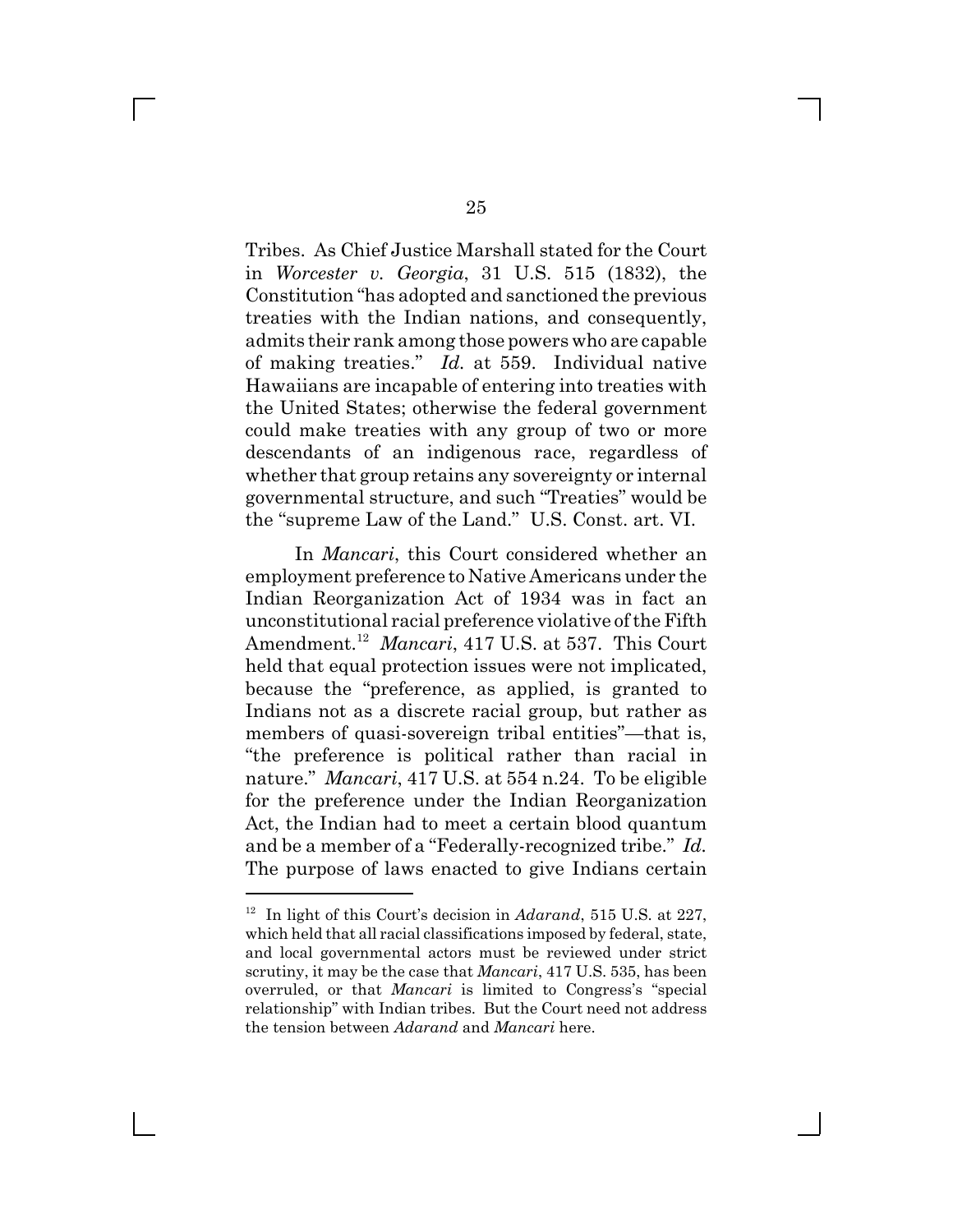preferences has been "to give Indians a greater participation in their own self-government, to further the Government's trust obligation toward the Indian tribes, and to reduce the negative effect of having non-Indians administer matters that affect Indian tribal life." *Id.* at 541-42 (footnotes omitted). None of these purposes apply in reference to laws granting preferences to native Hawaiians.

When legislation is enacted that classifies Indians according to race, the legislation must still be subject to strict scrutiny. For instance, in *Adarand*, the presumptively disadvantaged groups were " 'Black Americans, Hispanic Americans, *Native Americans*, Asian Pacific Americans, and other minorities."' *Adarand*, 515 U.S. at 205 (quoting Small Business Act, 15 U.S.C. § 637(d)(2)-(3) (1994)) (emphasis added). In *Croson*, the relevant definition was U.S. citizens who are " 'Blacks, Spanish-speaking, Orientals, *Indians*, Eskimos, or Aleuts.'" *Croson*, 488 U.S. at 478 (citation omitted) (emphasis added). In these cases, this Court never indicated that the benefits for Native American Indians would be subject to rational basis review. Stuart Minor Benjamin, *Equal Protection and the Special Relationship: The Case of Native Hawaiians*, 106 Yale L.J. 537, 568 (1996).

Furthermore, as stated above, in *Rice*, this Court held that the statutory definitions of "native Hawaiian" and "Hawaiian" as used by the OHA and by the United States in the Hawaiian Homes Commission Act are racial classifications. *Rice*, 528 U.S. at 515. It is well established that when the government distributes burdens or benefits on the basis of individual racial classifications, that action is reviewed under strict scrutiny. *Parents Involved*, 127 S. Ct.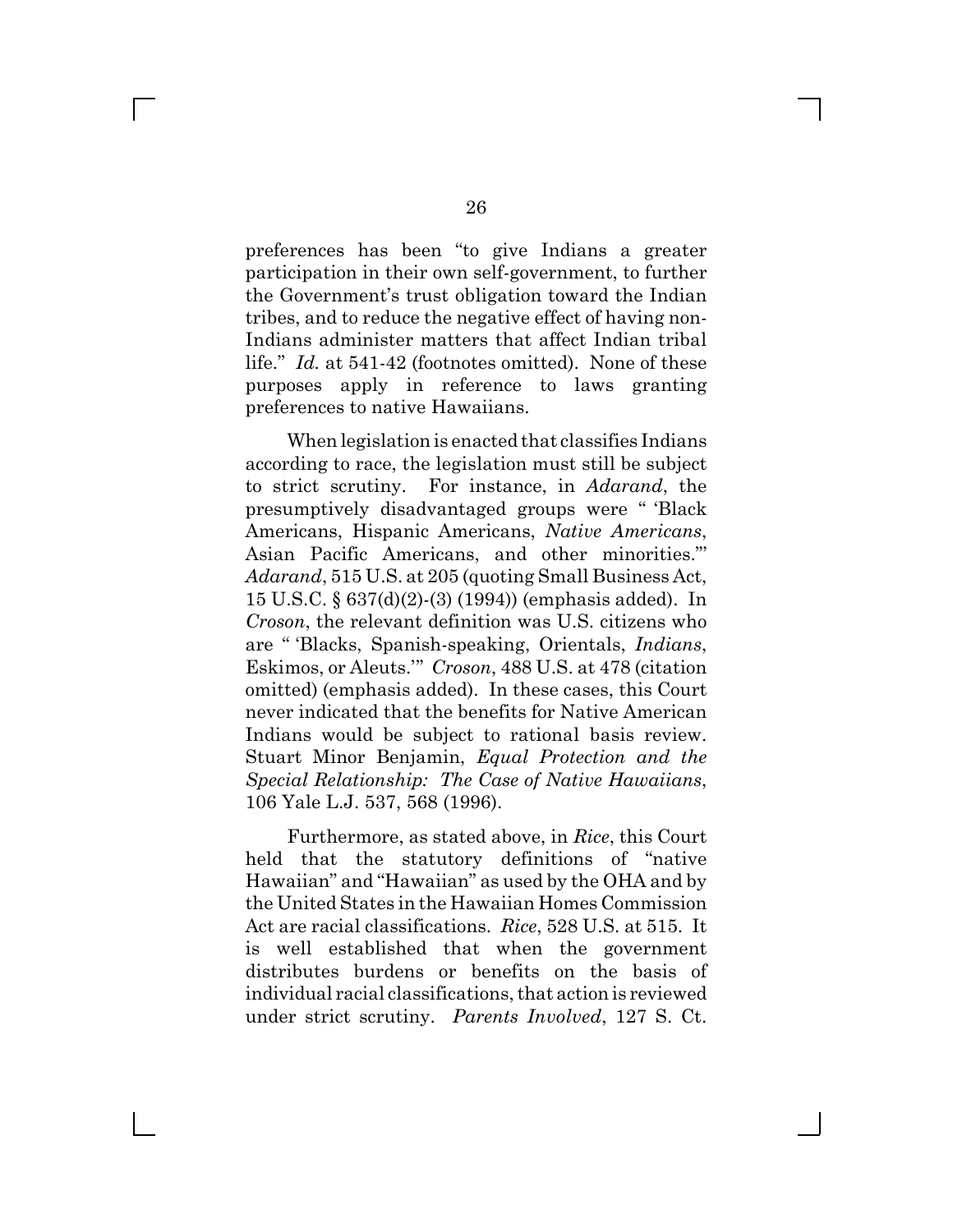at 2751-52 (citing *Johnson*, 543 U.S. at 505-06; *Grutter*, 539 U.S. at 326; and *Adarand*, 515 U.S. at 224).

Only under very specific circumstances may Congress, through its special trust responsibility to Indian Tribes, provide preferences to Indians that are reviewed under rational basis. In *Mancari*, that preference did not apply to all Indians, but only those who were members of a federally recognized tribe. *Mancari*, 417 U.S. at 554 n.24. The legislative language in the OHA, the Hawaii Homes Commission Act, and even the Apology Resolution does not refer to any native Hawaiian tribe, however, but rather to individual native Hawaiians based upon a classification that this Court has held to be racial.

OHA's position would still lack merit if the legislative language did refer to Hawaiian tribes, because there is no single native Hawaiian group that unifies or represents all native Hawaiians. *See* Benjamin, *supra*, at 577-78 n.172 (discussing the multitude of groups that claim to represent native Hawaiians, and the division within the native Hawaiian community over whether there should be a native Hawaiian government). And even if there were a single native Hawaiian tribe or numerous native Hawaiian tribes, the state and federal statutes granting benefits to native Hawaiians must still be subject to strict scrutiny, because those benefits apply to *all* native Hawaiians, not just those with a tribal affiliation. *Id.* at 581.

In short, federal Indian law is a unique compromise with preconstitutional realities—one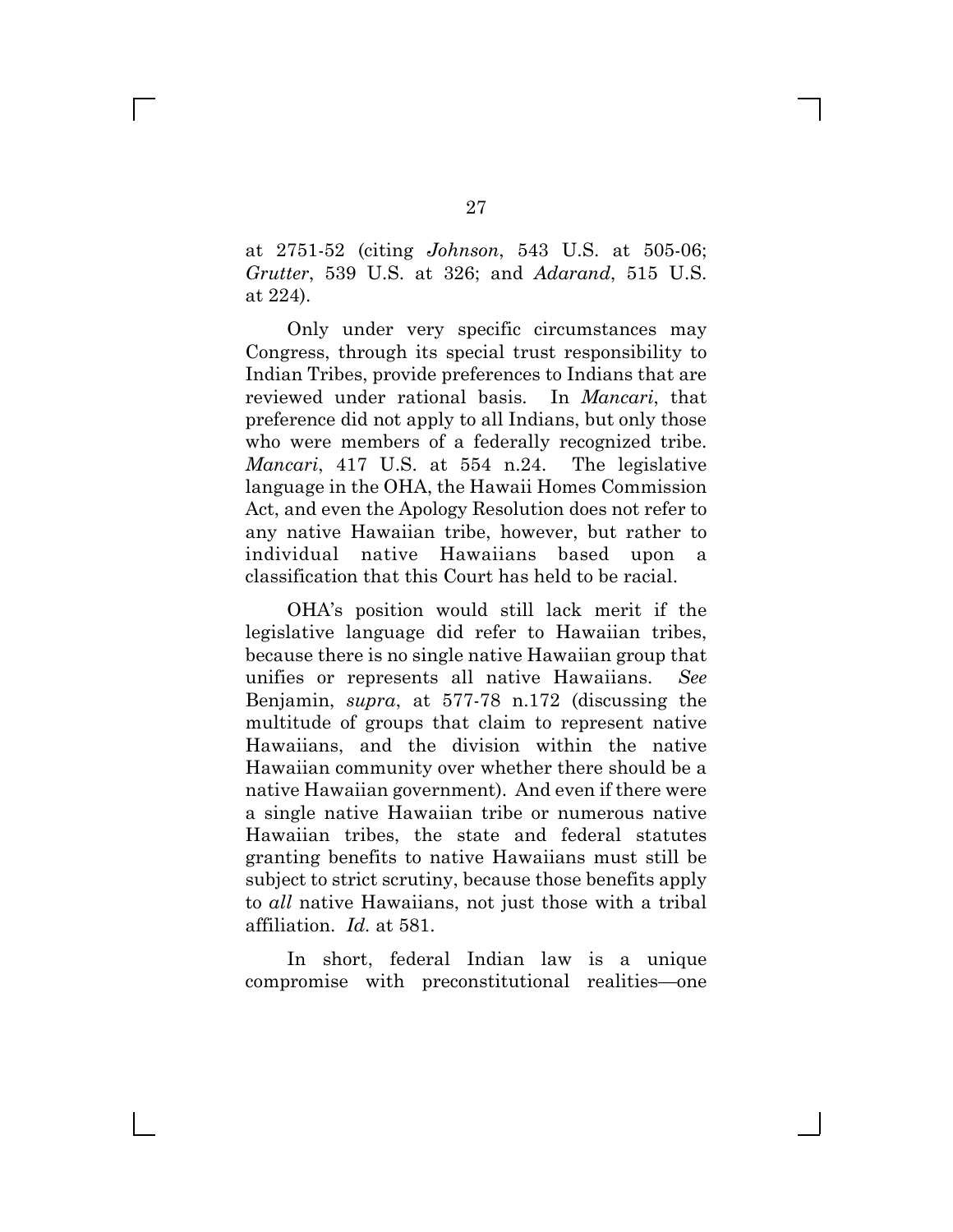### based on *political* rather than *racial* classifications—that is inapplicable to Hawaii.

#### **III**

## **THE APOLOGY RESOLUTION NEITHER AMENDS NOR RESCINDS FEDERAL LAW**

In 1993, both houses of Congress passed the Joint Resolution to Acknowledge the 100th Anniversary of the January 17, 1893, Overthrow of the Kingdom of Hawaii. This Apology Resolution textually precludes OHA's claims here. First, there is no express language in the Apology Resolution which recognizes, identifies, or creates a legal right by native Hawaiians, or any other group defined by race or ancestry, to any of the ceded lands. To the contrary, the Apology Resolution expressly provides that it may not serve as a settlement of any claims against the United States. Apology Resolution § 3.

The Apology Resolution should not be construed in a manner that calls into question its constitutionality, as the lower court has done. This Court has long adhered to the policy stated in *Hooper v. California*, 155 U.S. 648, 657 (1895): "The elementary rule is that every reasonable construction must be resorted to, in order to save a statute from unconstitutionality." This approach also recognizes "that Congress, like this Court, is bound by and swears an oath to uphold the Constitution. The courts will therefore not lightly assume that Congress intended to infringe constitutionally protected liberties or usurp power constitutionally forbidden it." *Edward J. DeBartolo Corp. v. Florida Gulf Coast Bldg. & Constr. Trades Council*, 485 U.S. 568, 575 (1988) (citing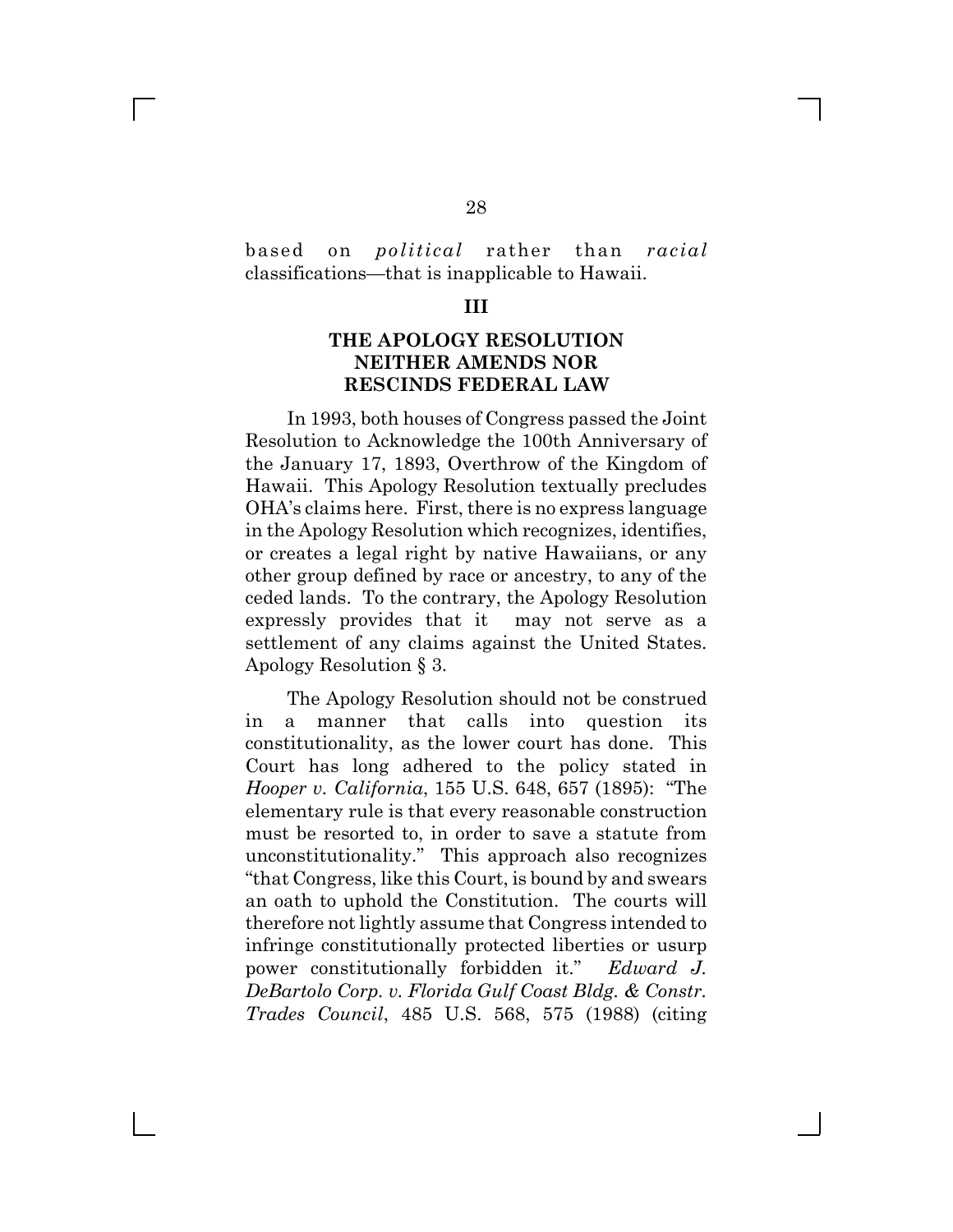*Grenada County Supervisors v. Brown*, 112 U.S. 261, 269 (1884)). Indeed, this Court held in *NLRB v. Catholic Bishop of Chicago*, 440 U.S. 490, 499-501, 504-07 (1979), that a statute will not be construed in such a way as to call for the resolution of difficult and sensitive constitutional questions. The Apology Resolution does not run into constitutionality problems because it was a wholly symbolic act.

The Apology Resolution provides absolutely no command or direction to any federal or Hawaiian state agency as to any general or specific implementing action. No paragraph in the Apology Resolution states any express instruction in regard to the ceded lands. Nor is there any paragraph that excuses any federal or state agency from enforcing existing laws or regulations, and therefore no implementing action can be implied. The executive branch has never issued any presidential or regulatory guidance on how federal or state agencies should address the resolution or pursue follow-on actions.

Nevertheless, the Hawaii Supreme Court interpreted the Apology Resolution to mean that "Congress has clearly recognized that the native Hawaiian people have unrelinquished claims over the ceded lands." *OHA*, 177 P.3d at 901. But that contention overlooks the remarks to the Senate by the senior senator from Hawaii, Senator Daniel Inouye, who spoke to allay fears that the resolution had any implications regarding claims to the ceded lands:

As I tried to convince my colleagues, this is a simple resolution of apology, to recognize the facts as they were 100 years ago. As to the matter of the status of Native Hawaiians, as my colleague from Washington knows, from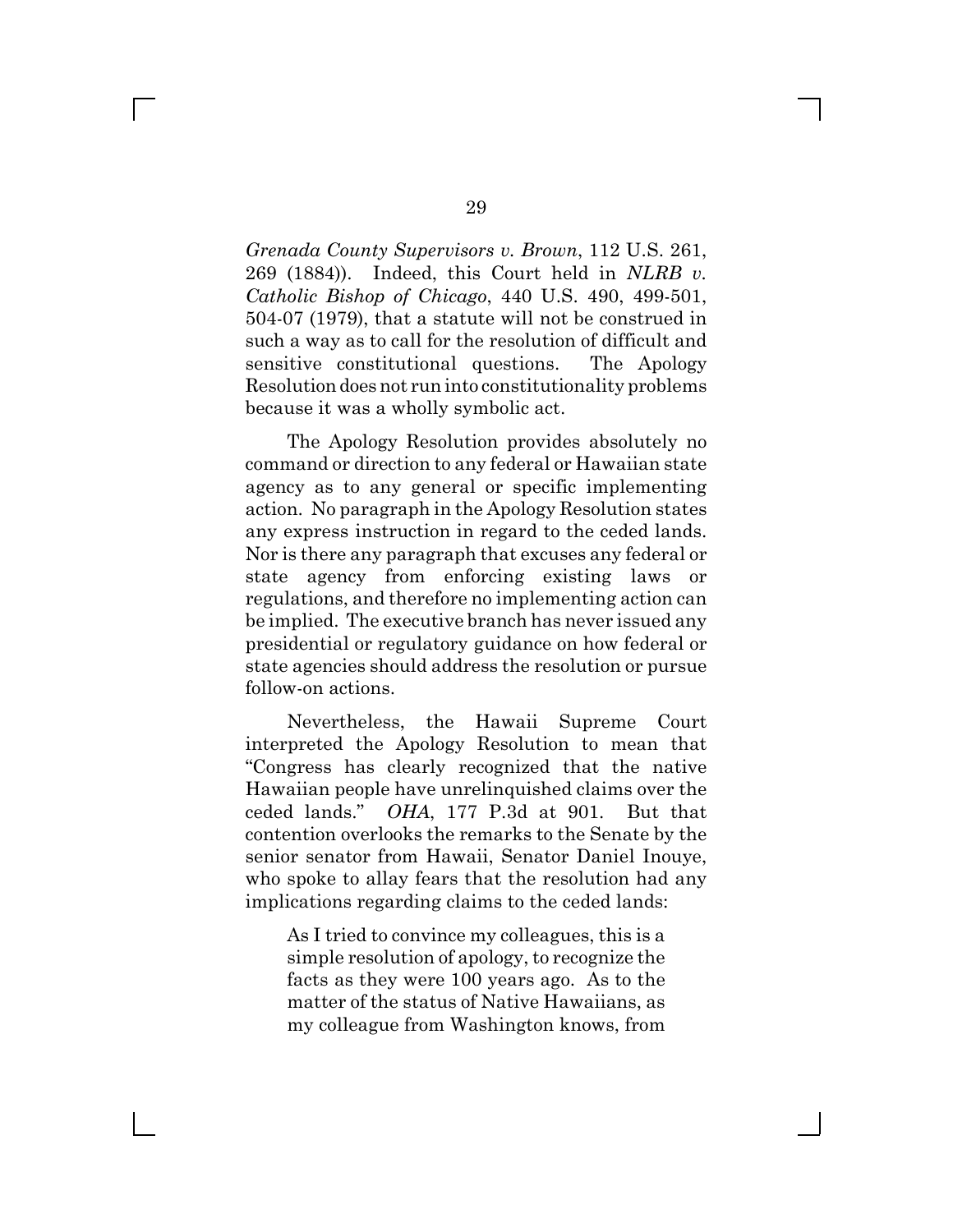the time of statehood we have been in this debate. Are Native Hawaiians Native Americans? This resolution has nothing to do with that. **This resolution does not touch upon the Hawaiian homelands. I can assure my colleague of that.**

#### **It is a simple apology.**

 $\mathbb{R}^n$ 

103 Cong. Rec. S14482 (daily ed. Oct. 27, 1993, statement of Senator Inouye) (emphasis added).

That the Apology Resolution does not recognize or create a claim by native Hawaiians or Hawaiians to the ceded lands is further supported by Senate Report No. 103-126, of August 6, 1993. According to that report:

The purpose of [the Apology Resolution] is to acknowledge the historical significance of the January 17, 1893 overthrow of the Kingdom of Hawaii on the occasion of the 100th anniversary of this event; to offer an apology to [n]ative Hawaiians on behalf of the United States for the overthrow of the Kingdom of Hawaii, with the participation of citizens and agents of the United States; to commend efforts of reconciliation initiated by the State of Hawaii and the United Church of Christ with [n]ative Hawaiians; and to urge reconciliation efforts between the United States and the [n]ative Hawaiian people.

S. Rep. No. 103-126 at 1 (1993). The Senate Committee on Indian Affairs also reported that the Apology Resolution was expected to "have no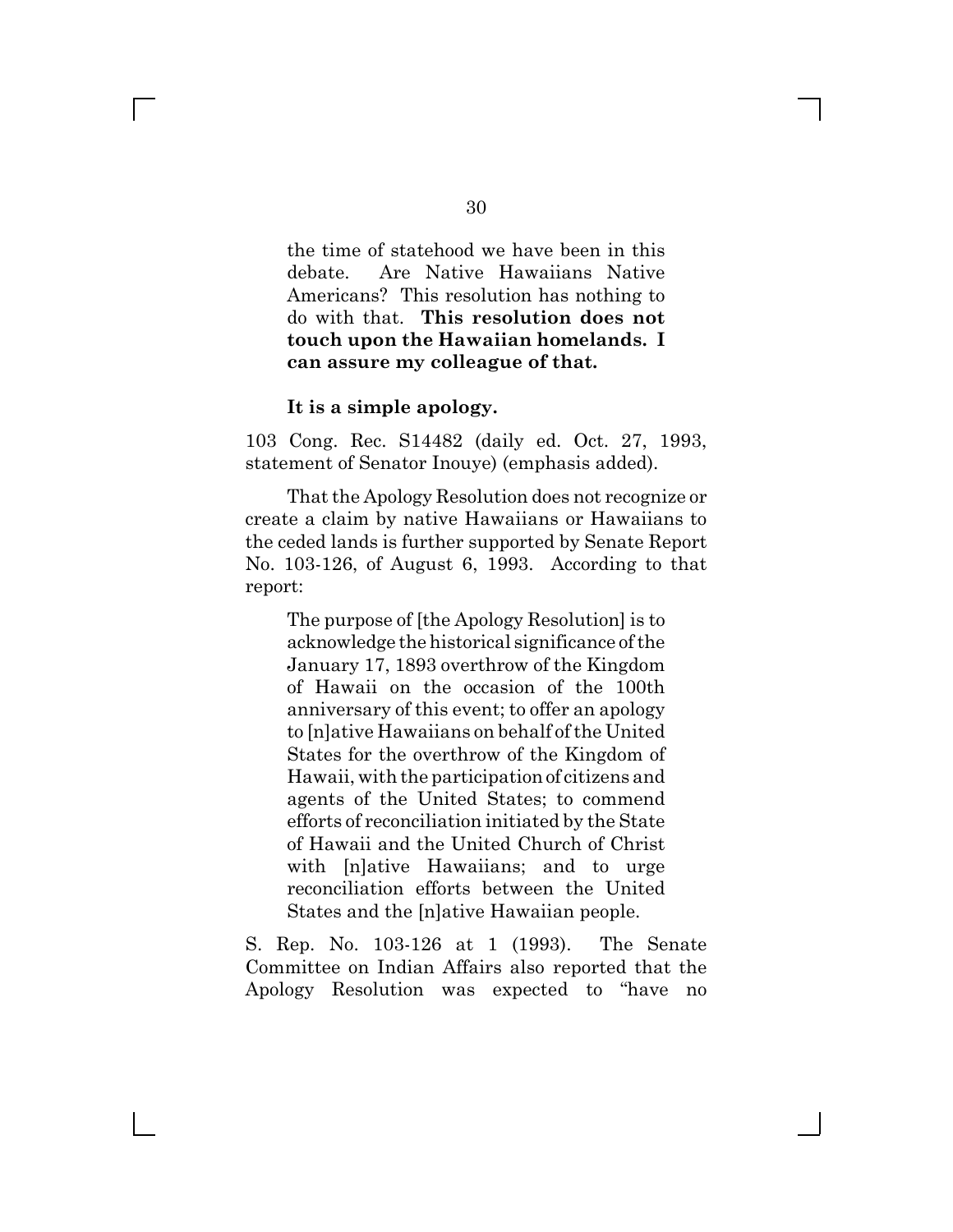regulatory or paperwork impact," *id.* at 35, and would "not result in any changes in existing law." *Id.*

The appropriate judicial interpretation of the Apology Resolution was identified at the trial stage in *Rice*, where the district court stated:

[R]eliance on the 1993 Apology Bill is misplaced. While the United States expressed its deep regret to the [n]ative Hawaiian people for the federal government's participation in the overthrow of the Kingdom of Hawaii, and pledged to support reconciliation efforts, that bill did not create any substantive rights. In fact, the disclaimer at the bottom of the Apology Bill expressly states, that "[n]othing in this joint resolution is intended to serve as a settlement of any claims against the United States." . . . . The Apology Bill creates no specific [n]ative Hawaiian rights. Furthermore, . . . the Apology Bill does not establish a "policy" of reconciliation; it simply pledges U.S. support for such efforts.

*Rice v. Cayetano*, 941 F. Supp. 1529, 1546 n.24 (D. Haw. 1996), *rev'd on other grounds*, 528 U.S. 495 (2000).

In section 5(f) of the Admission Act, the statute admitting Hawaii as a state, the United States granted title to Hawaii of approximately 1.2 million acres of ceded lands under certain conditions. But the Apology Resolution is completely silent as to the Admission Act. The Apology Resolution merely notes: "Whereas on August 21, 1959, Hawaii became the 50th State of the United States." Apology Resolution.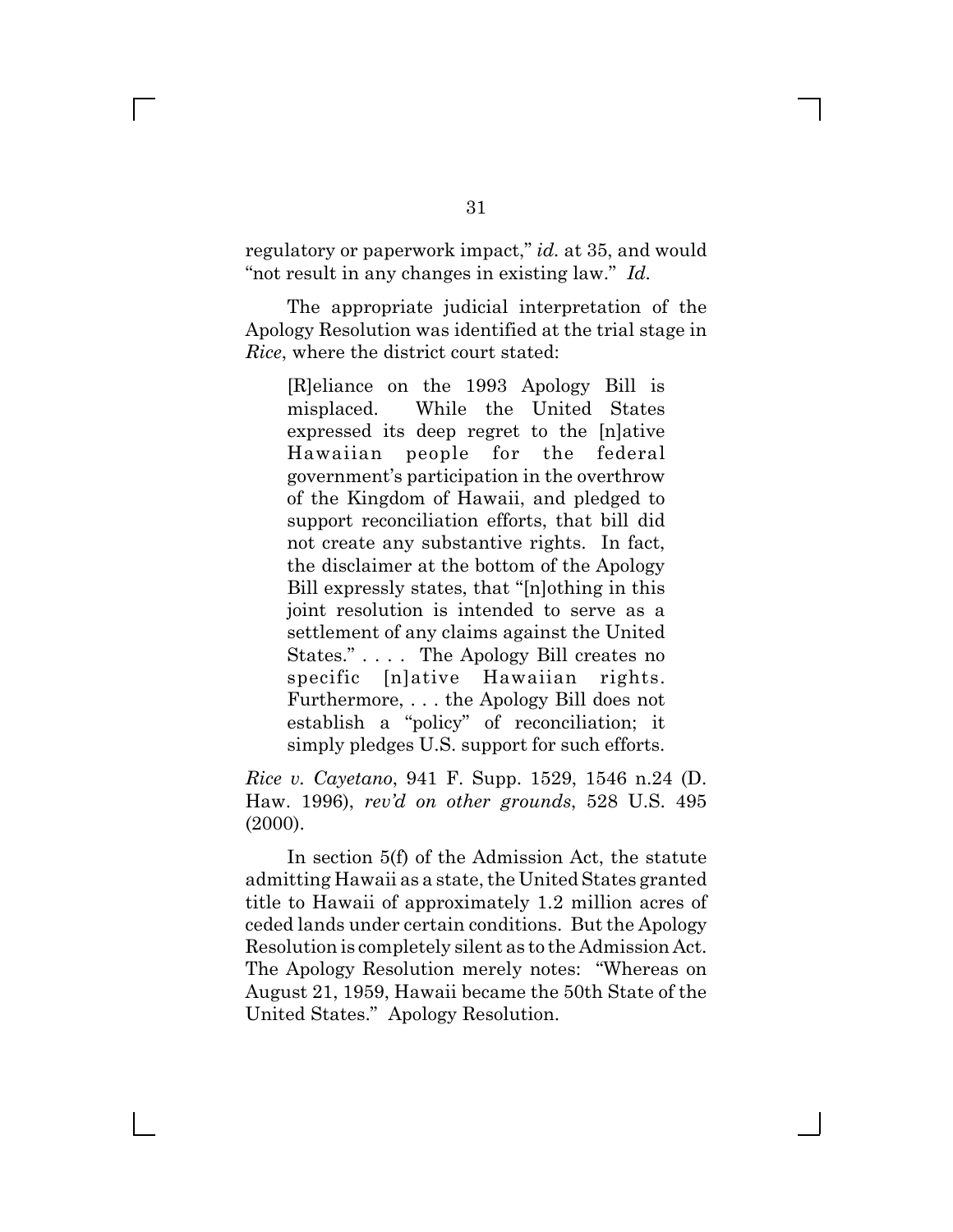The Supreme Court of Hawaii wrongly held that the Apology Resolution affected Hawaii's sovereignty over the ceded lands. The Apology Resolution does not contain any language amending, altering, modifying, or rescinding the Admission Act. And Senate Report No. 103-126 concluded that the Apology Resolution would not result in any change in laws. The Admission Act thus still provides Hawaii with the power to sell or otherwise dispose of the ceded lands.

A careful reading of Section 5(f) of the Admission Act does not distinguish native Hawaiians as being the sole beneficiaries of the ceded lands; nor does it require Hawaii to use the ceded lands for the betterment of native Hawaiians. Section 5(f) states that the ceded lands and proceeds from their sale or other disposition shall be held by Hawaii

as a public trust for the support of the public schools and other public educational institutions, for the betterment of the conditions of native Hawaiians, as defined in the Hawaiian Homes Commission Act, 1920, as amended, for the development of farm and home ownership on as widespread a basis as possible for the making of public improvements, and for the provision of lands for public use. **Such lands, proceeds, and income shall be managed and disposed of for one or more of the foregoing purposes in such manner as the constitution and laws of said State may provide**, and their use for any other object shall constitute a breach of trust for which suit may be brought by the United States.

 $\Box$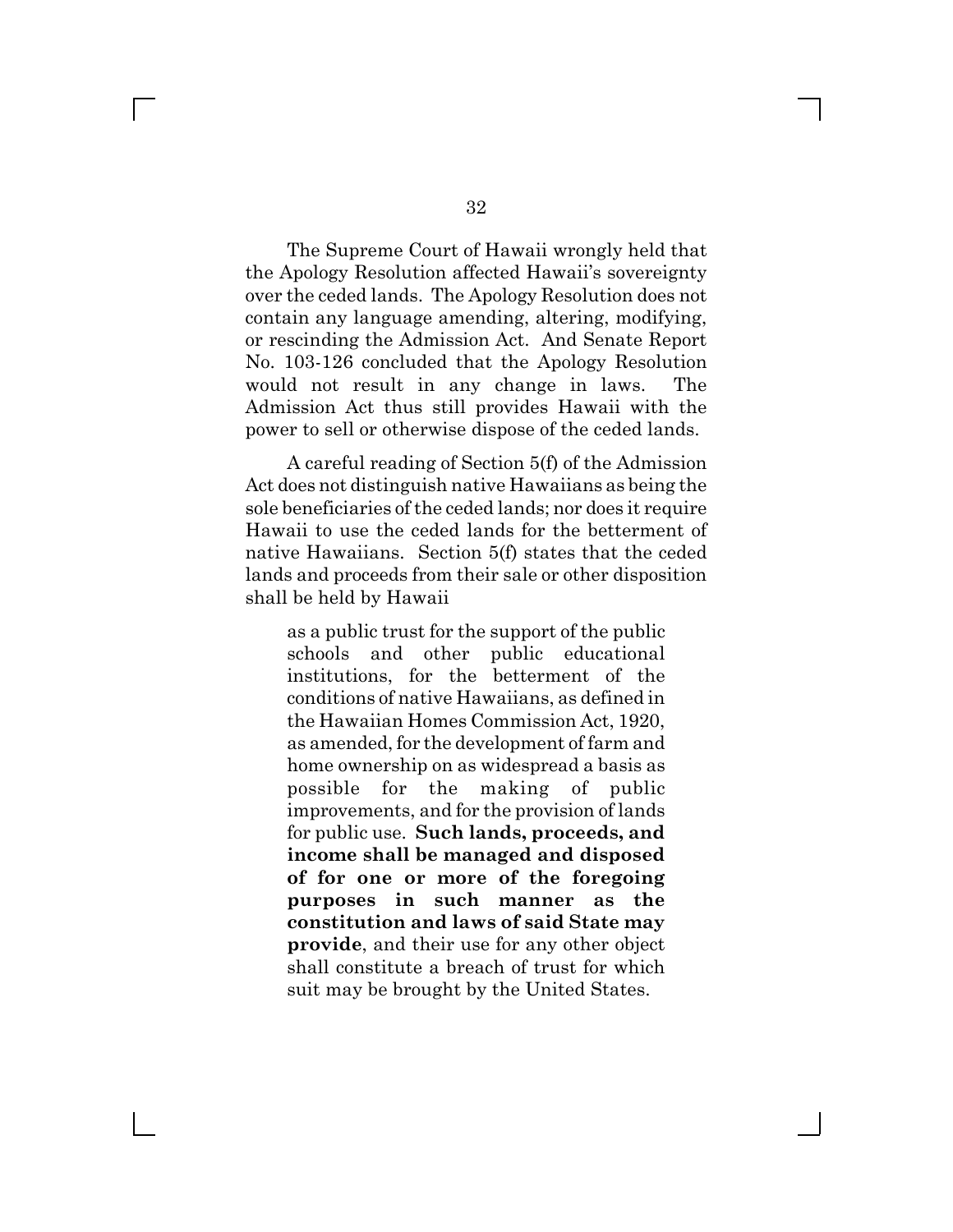Admission Act § 5(f) (emphasis added). Under the express terms of Section 5(f), the State of Hawaii may provide for the betterment of native Hawaiians, but that section does not compel race-conscious administration of the ceded public lands. Instead, it spells out five possible uses for the lands, without providing that any portion of those lands or the proceeds thereof must be set aside exclusively for the benefit of racial Hawaiians.

Indeed, when the ceded lands were annexed by the United States in 1898, they were committed to use for the benefit of all inhabitants of Hawaii, regardless of race. *See* Newlands Resolution (Revenues from ceded lands were to be "used solely for the benefit of the inhabitants of the Hawaiian Islands for educational and other public purposes."). From its admission to the Union in 1959 until 1978, the State administered the lands and their proceeds in a race-neutral manner, allocating them principally to public education. Hawaii Senate Journal, Standing Committee Rep. No. 784, 1350-51 (1979).

Because the Newlands Resolution "does not touch upon the Hawaiian homelands," or result in "any changes in existing law," the court below incorrectly interpreted it as giving rise to a state duty to preserve the ceded lands for native Hawaiians pending some resolution of their race-based claims. Even if the Newlands Resolution or the Admission Act somehow intended for the ceded lands to be allocated according to race, such a directive is presumptively invalid. When a state governmental entity, such as the OHA, seeks to justify race-based remedies to cure the effects of past discrimination, the Court does not accept the government's mere assertion that the remedial action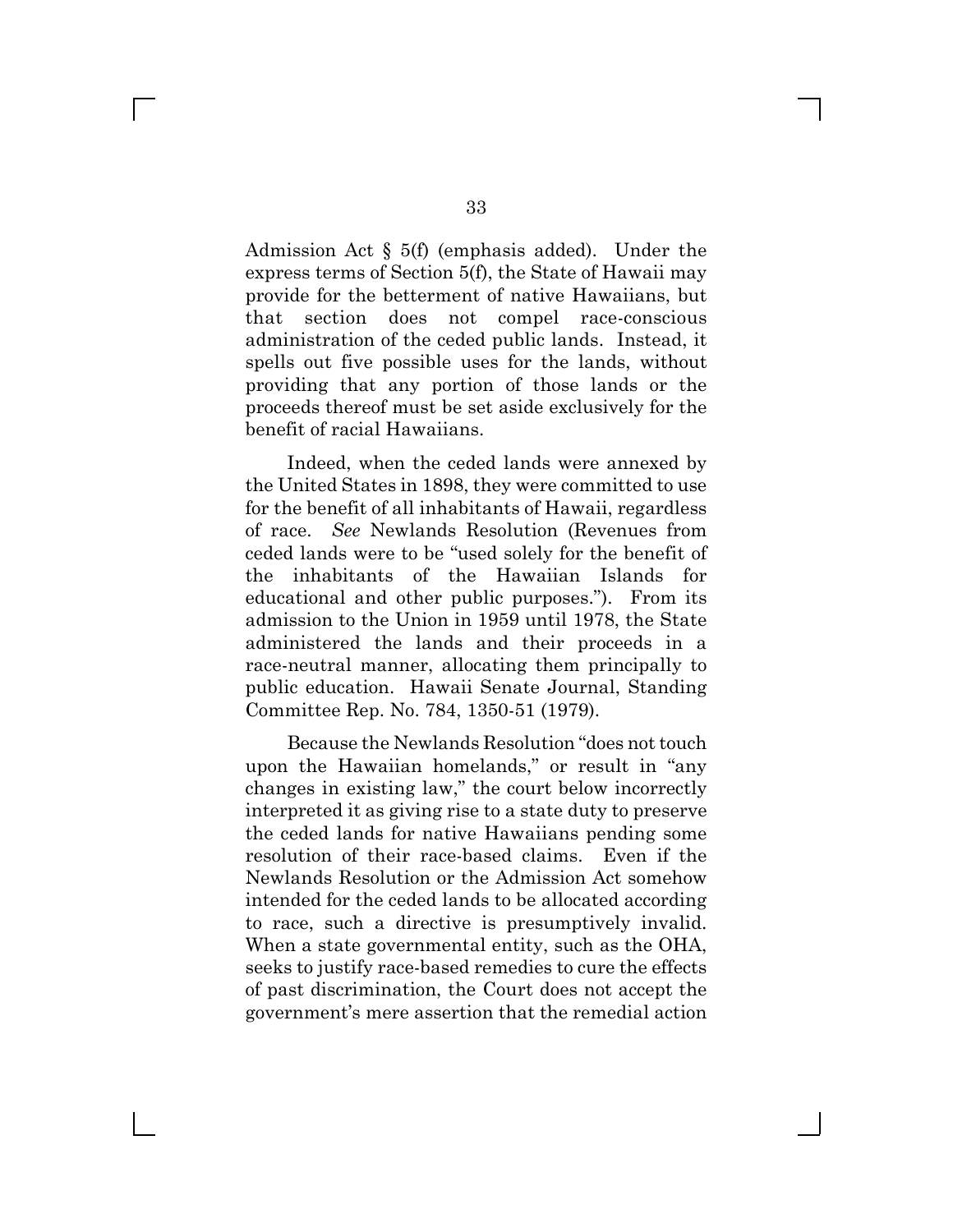is required. *Miller*, 515 U.S. at 922. Instead, the Court insists on a strong basis in evidence of the harm being remedied. *Id.* "The history of racial classifications in this country suggests that blind judicial deference to legislative or executive pronouncements of necessity has no place in equal protection analysis." *Croson*, 488 U.S. at 501. Thus, OHA's claim that the State must be enjoined from transferring any part of the ceded lands pending resolution of the claims of native Hawaiians, claims which are based on racial classifications, is subject to judicial strict scrutiny.

## **CONCLUSION**

Ë

It is time, once and for all, to put an end to the blatantly unconstitutional state and federal programs in Hawaii that grant race-based preferences in violation of the Equal Protection Clause of the Fourteenth Amendment to the United States Constitution. The judgment of the court below should be reversed.

DATED: December, 2008.

 $\Box$